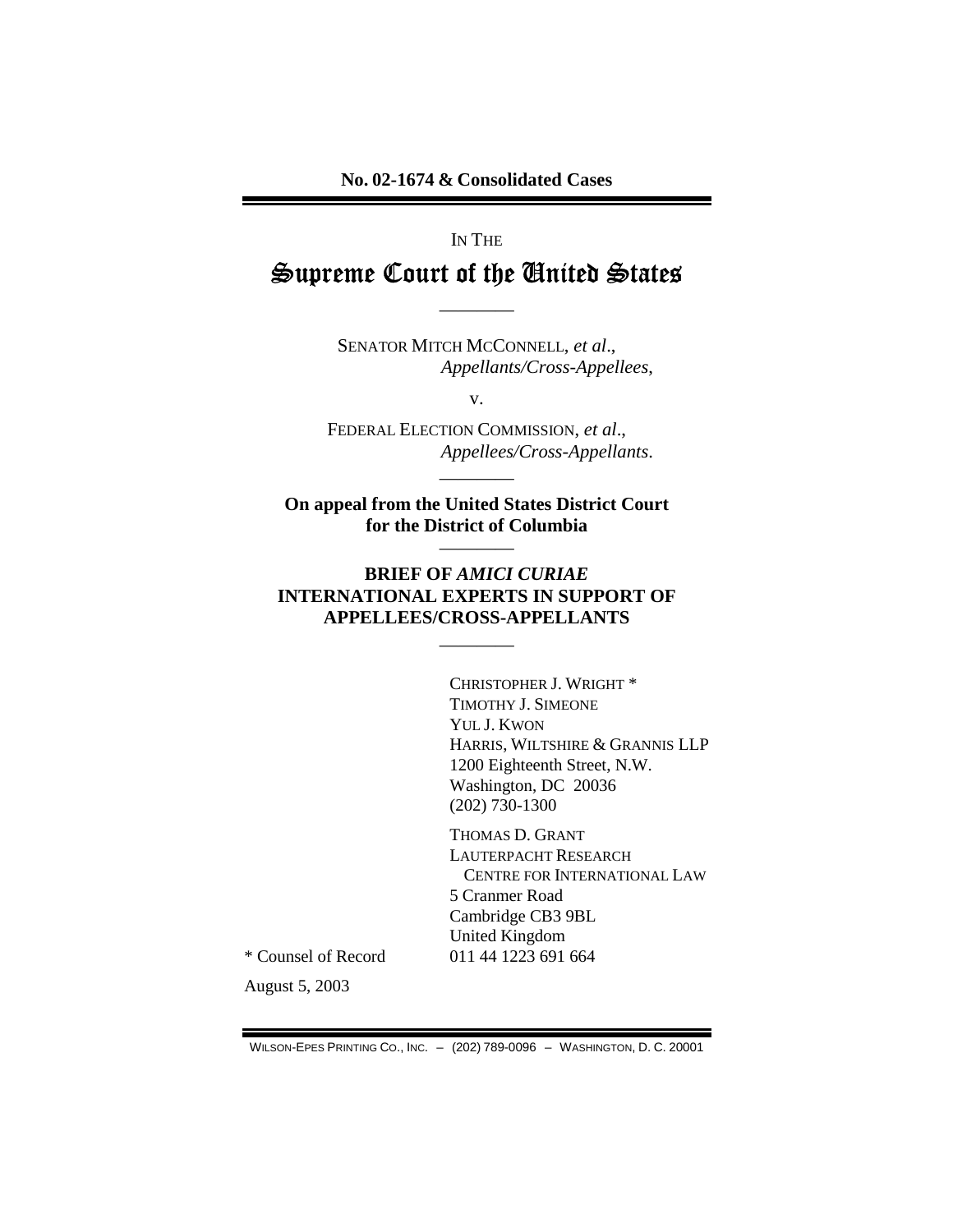### TABLE OF CONTENTS

|                                                                                                                                                                       | Page         |
|-----------------------------------------------------------------------------------------------------------------------------------------------------------------------|--------------|
|                                                                                                                                                                       | iii          |
|                                                                                                                                                                       | $\mathbf{1}$ |
|                                                                                                                                                                       | 3            |
|                                                                                                                                                                       | 3            |
| THE COURT SHOULD CONSIDER<br>$\mathbf{I}$ .<br>MEASURES TAKEN BY OTHER<br><b>COUNTRIES TO LIMIT THE INFLUENCE</b><br>OF MONEY IN ELECTORAL POLITICS                   | 5            |
| MEMBERS OF THE COURT<br>$A_{1}$<br>INCREASINGLY RECOGNIZE THE<br>VALUE OF CONSIDERING THE<br>WORK OF FOREIGN DECISION-                                                | 5            |
| THIS COURT'S OPINIONS HAVE<br><b>B.</b><br>EXAMINED FOREIGN LAW AND<br>PRACTICES WHEN DEALING WITH<br>COMPLEX ISSUES IN CAMPAIGN                                      | 8            |
| PREVAILING INTERNATIONAL NORMS<br>П.<br>SUPPORT BCRA'S RESTRICTIONS ON<br>THE USE OF CORPORATE AND LABOR<br>UNION TREASURY FUNDS FOR<br>ELECTIONEERING COMMUNICATIONS | 9            |
| A. OTHER DEMOCRACIES RESTRICT<br>PAID POLITICAL ADVERTISING<br>FAR MORE AGGRESSIVELY THAN                                                                             |              |
|                                                                                                                                                                       | 10           |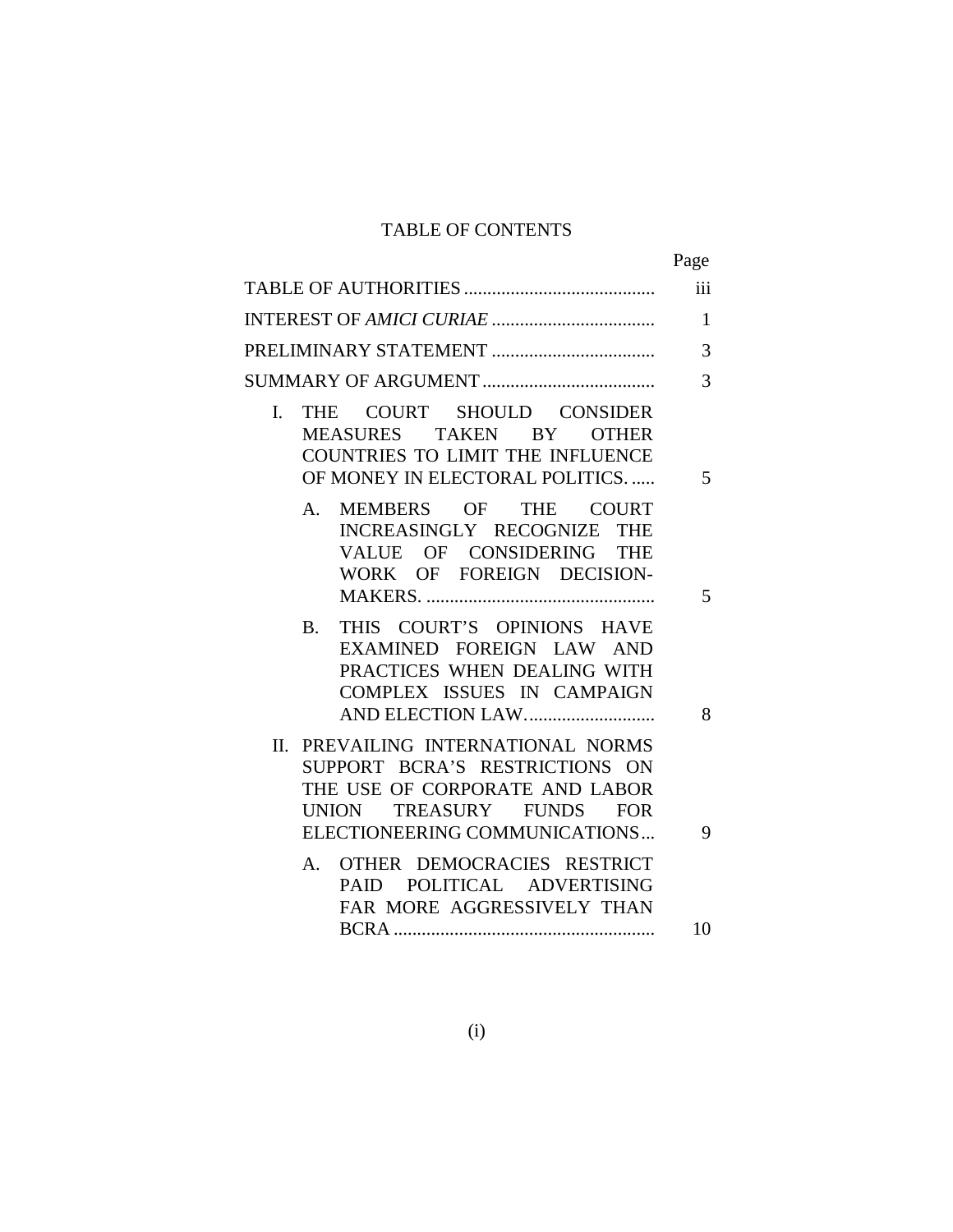### TABLE OF CONTENTS—Continued

|                                                                                                                                                                                    | Page |
|------------------------------------------------------------------------------------------------------------------------------------------------------------------------------------|------|
| Controls on Political<br>1.<br>Direct<br>Broadcasting During Election<br>Periods Are Widespread Among<br>Established Democracies                                                   | 11   |
| Indirect Limitations on Third-Party<br>2.<br>Political Advertising Through<br>Spending Limits Are Also Wide-<br>spread Among Democracies                                           | 16   |
| <b>DEMOCRACIES</b><br><b>OTHER</b><br><b>HAVE</b><br>$\mathsf{A}$ .<br>FOUND THAT RESTRICTIONS ON<br>PAID POLITICAL ADVERTISING<br>COMPATIBLE WITH FREE<br>ARE                     | 18   |
| The Canadian Supreme Court Has<br>1.<br>Indicated That Restrictions on Paid<br>Political Advertising by Third<br>Parties Can Survive Constitutional                                | 18   |
| The European Court of Human<br>2.<br>Rights Has Indicated<br>That<br>Restrictions on<br>Paid<br>Political<br>Advertising by Third Parties Are<br>Compatible with the Right to Free | 23   |
| III. NEARLY ALL MAJOR DEMOCRACIES<br>IMPOSE RESTRICTIONS ON THE FLOW<br>MONEY THAT ARE FAR<br>OF<br><b>MORE</b><br>ONEROUS THAN BCRA'S RESTRIC-                                    | 27   |
|                                                                                                                                                                                    | 30   |
|                                                                                                                                                                                    |      |

ii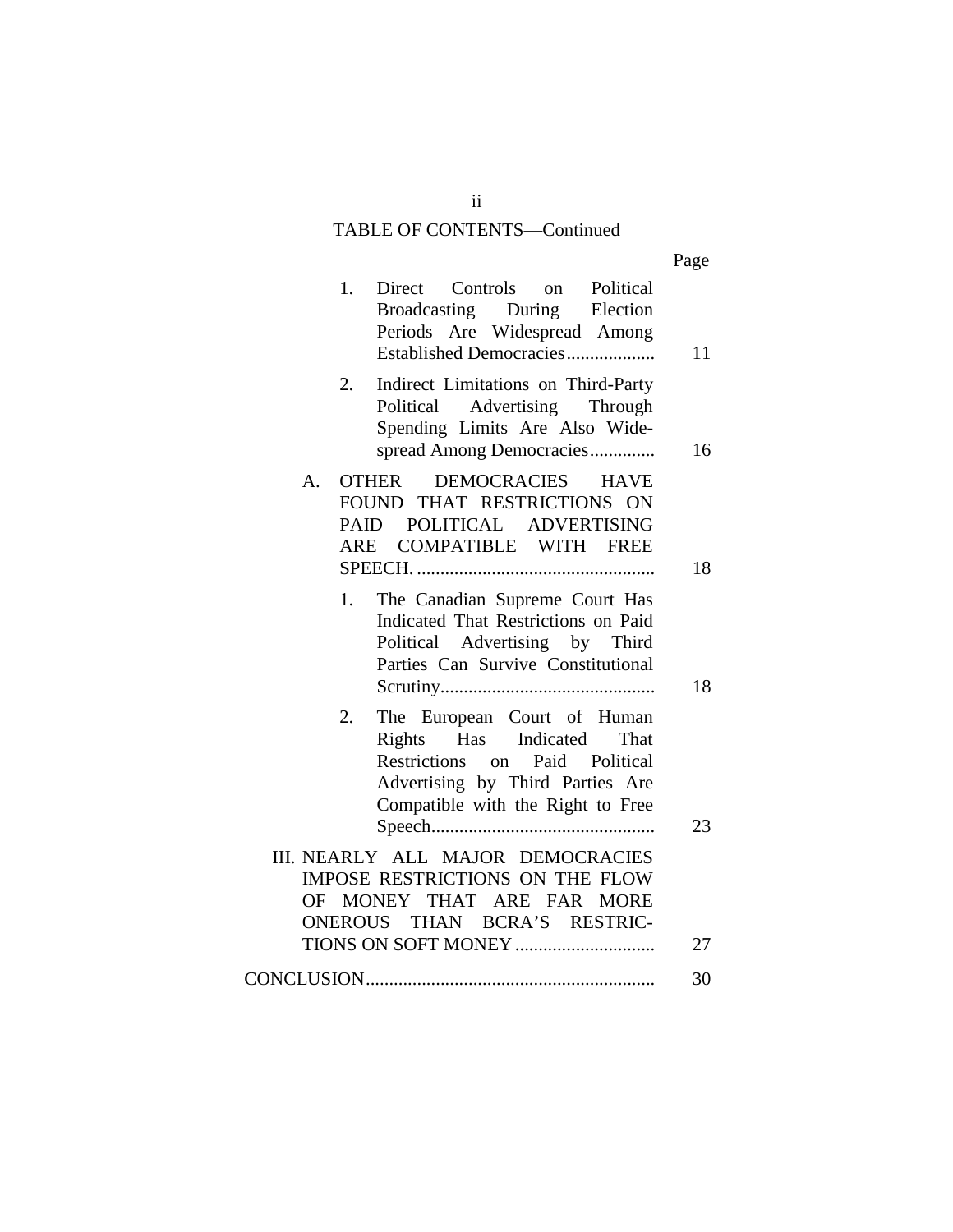### TABLE OF AUTHORITIES

### UNITED STATES JUDICIAL DECISIONS Page

| Bowers v. Hardwick, 478 U.S. 186 (1986)       | 8     |  |
|-----------------------------------------------|-------|--|
| <i>Buckley v. Valeo, 424 U.S. 1 (1976)</i>    | 10    |  |
| Burson v. Freeman, 504 U.S. 191 (1992)        | 9     |  |
| FEC v. Beaumont, 123 S.Ct. 2200 (2003)        | 5     |  |
|                                               | 8     |  |
| Knight v. Florida, 528 U.S. 990 (1999)        | 7     |  |
| Lawrence v. Texas, 123 S.Ct. 2472 (2003)      | 7,8   |  |
| Malinski v. New York, 324 U.S. 401 (1945)     | 7     |  |
| McIntyre v. Ohio Elections Commission, 514    |       |  |
|                                               | 8     |  |
| Miranda v. Arizona, 384 U.S. 436 (1966)       | 7     |  |
| Nixon v. Shrink Mo. Gov't PAC, 528 U.S. 377   |       |  |
|                                               | 8, 23 |  |
| The Paquete Habana, 175 U.S. 677 (1900)       | 7     |  |
|                                               | 7     |  |
| Printz v. United States, 521 U.S. 898 (1997)  | 9     |  |
| Thompson v. Oklahoma, 487 U.S. 815 (1988)     |       |  |
| United States v. Automobile Workers, 352 U.S. |       |  |
|                                               | 5     |  |
| Washington v. Glucksberg, 521 U.S. 702 (1997) | 7     |  |
| Wright v. Rockefeller, 376 U.S. 52 (1964)     | 8     |  |
|                                               |       |  |

#### FOREIGN JUDICIAL DECISIONS

| 14 |
|----|
|    |
|    |
| 19 |
| 23 |
|    |
|    |
|    |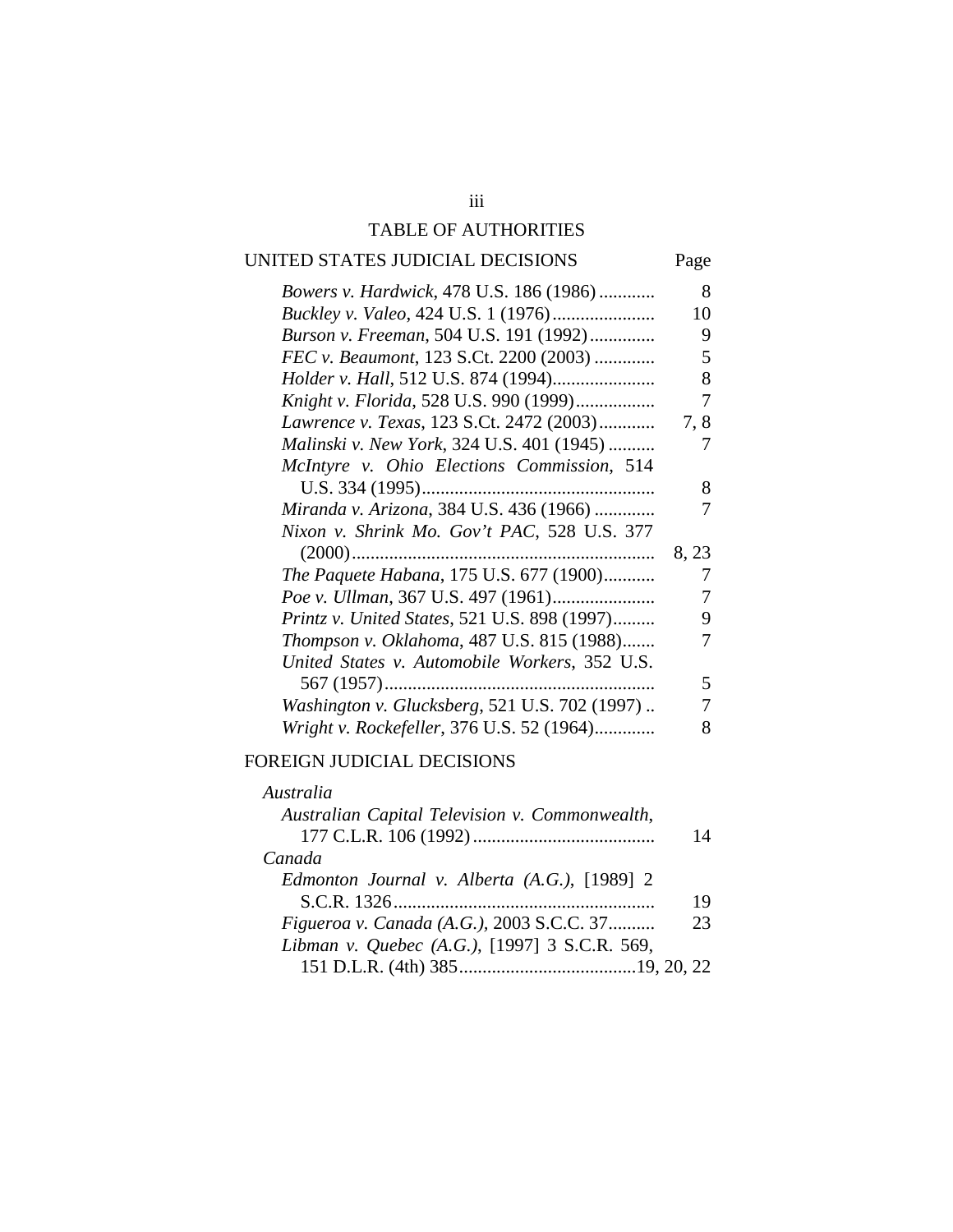| ×<br>I |
|--------|
|--------|

| Somerville v. Canada (A.G.) (1996), 136 D.L.R.                                                              | 21    |
|-------------------------------------------------------------------------------------------------------------|-------|
| European Union                                                                                              |       |
| Bowman v. United Kingdom, [1998] E.C.H.R.                                                                   |       |
| Fressoz and Roire v. France, (1999) 5 B.H.R.C.                                                              | 24    |
| Surek and another v. Turkey, (1999) 7 B.H.R.C.<br>$339$                                                     | 24    |
| Unabhängige Initiative Informationsvielfalt v.                                                              |       |
| Austria, [2002] E.C.H.R. 28525/95<br>Özgür Gündem v. Turkey, [2000] E.C.H.R.                                | 24    |
|                                                                                                             | 24    |
| Wierzbicki v. Poland, [2002] E.C.H.R. 24541/94                                                              | 24    |
| <i>India</i><br>Godakh Yashwantrao Kankarro v. E.V. alias<br>Balasaheb Vikhe Patil, 1994 A.I.R. (S.C.) 678. | 17    |
| <i>Israel</i>                                                                                               |       |
| High Court of Justice Cases Nos. 869/92 and                                                                 |       |
| UNITED STATES STATUTE                                                                                       |       |
| Bipartisan Campaign Reform Act of 2002, Pub.                                                                | 3, 10 |
| <b>FOREIGN STATUTES</b>                                                                                     |       |
| Argentina                                                                                                   |       |
| Ley 25.610, Reforma Código Nacional Electoral,                                                              | 15    |
| Australia                                                                                                   |       |
| Broadcasting Services Act, 1992 (Cth), Sch. 2,                                                              | 14    |
| Special Broadcasting Services Act 1991 (Cth)                                                                |       |
|                                                                                                             | 14    |

iv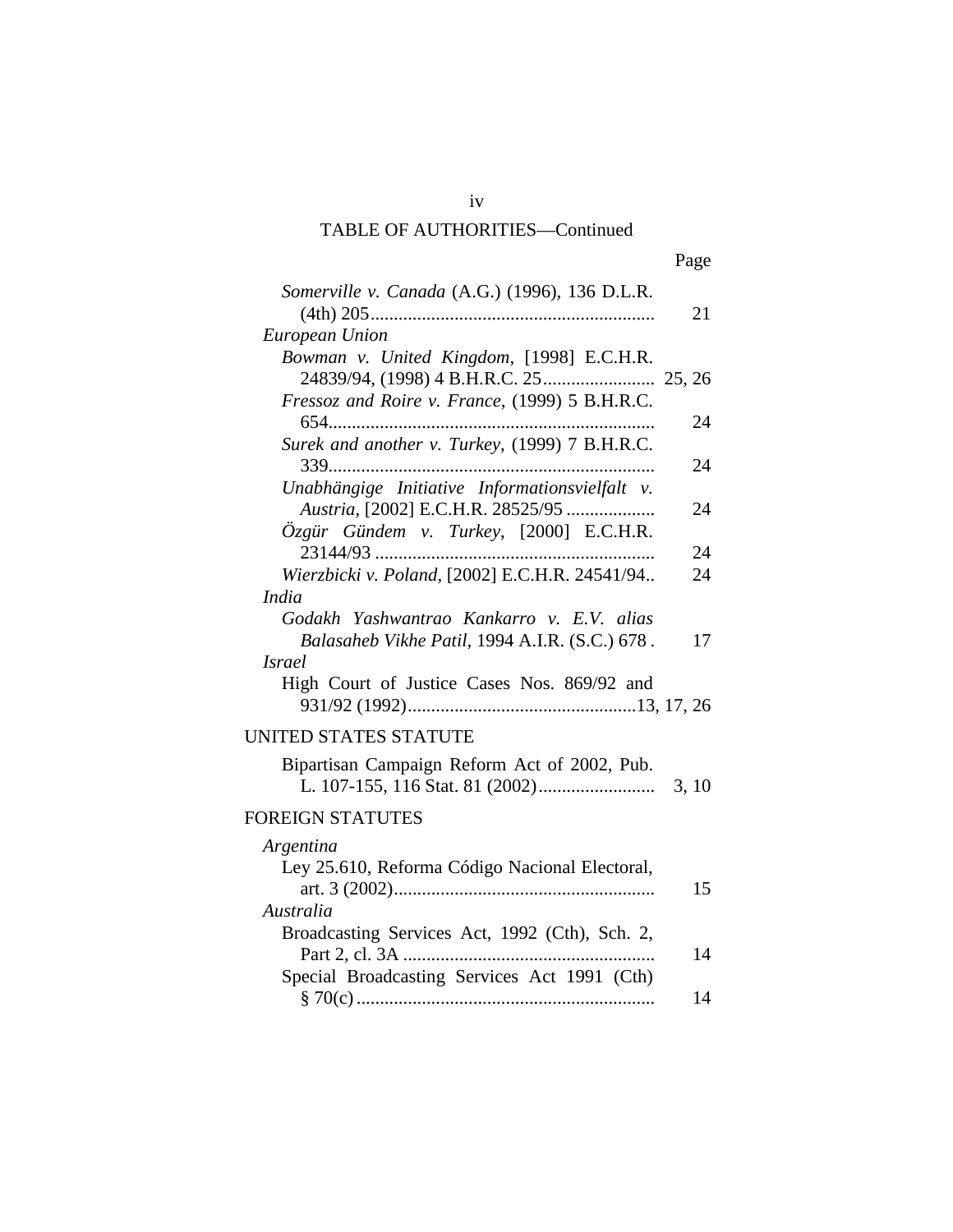| Page |
|------|
|------|

| Austria                                                 |
|---------------------------------------------------------|
| Bundesgesetz über den Österreichischen                  |
| Rundfunk (as amended, Bundesgesetzblatt, I              |
| 13                                                      |
| <b>Belgium</b>                                          |
| Loi du 4 juillet 1989 relative à la limitation et au    |
| contrôle des dépenses électorales engagées              |
| pour les elections des Chambres fédérales,              |
| ainsi qu'au financement et à la comptabilité            |
|                                                         |
| <b>Bolivia</b>                                          |
| Ley Electoral de 1984, con reformas, incluyendo         |
| 15                                                      |
| <b>Brazil</b>                                           |
| Lei No. 9.504, que estabelece normas paras as           |
| 14                                                      |
| Lei No. 4.737 Código Eleitoral de 1965,                 |
| atualizado com as modificações da Lei                   |
| 15                                                      |
| Canada                                                  |
| Canadian Charter of Rights and Freedoms, Part I         |
| of the Constitution Act, 1982, being Schedule           |
| B to the Canada Act 1982 (U.K.), 1982, ch.              |
| 11, §§ 2(b) and 2(d).<br>18                             |
| Canada Elections Act, R.S.C., 1985, ch. E-2 20, 21      |
| Canada Elections Act, 2000 S.C., ch. 9 12, 21, 29<br>19 |
| Referendum Act, R.S.Q., ch. C-64.1<br>Chile             |
|                                                         |
| Ley Orgánica Constitucional No. 18.700/88,              |
| sobre votaciones populares y escrutinios,               |
| actualizada a octubre de 2001, art. 30(6)<br>15         |

v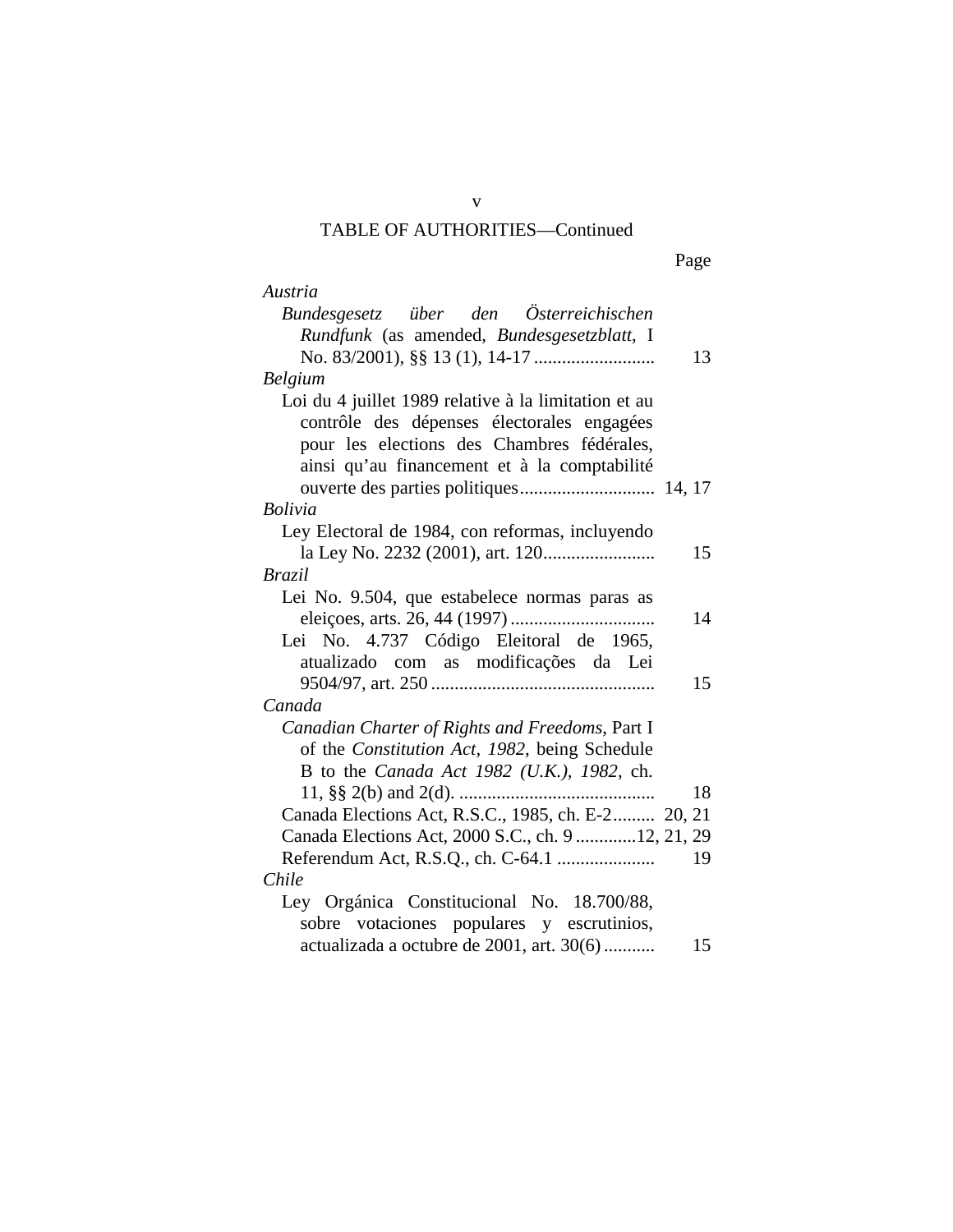|                                                     | Page |
|-----------------------------------------------------|------|
| Costa Rica                                          |      |
| Ley No. 1536, Código Electoral, actualizado con     |      |
|                                                     |      |
| Dominica                                            |      |
| House of Assembly (Elections) Act, ch. 2:01,        |      |
|                                                     | 14   |
| European Union                                      |      |
| European Convention for the Protection of           |      |
| Human Rights and Fundamental Freedoms,              |      |
|                                                     | 23   |
| France                                              |      |
|                                                     | 11   |
| Germany                                             |      |
|                                                     | 12   |
| §§ 7, 42 Rundfunkstaatsvertrag (RStV)  11, 12       |      |
| § 11 cl. 1 ZDF-Staatsvertrag für das Zweites        |      |
|                                                     |      |
| Grenada                                             |      |
| Electoral Law, 1958, ch. 160, §§ 63(1), (3)         | 14   |
| Guatemala                                           |      |
| Ley Electoral y de Partidos Políticos de 1985, art. |      |
| 223(c) & Decreto 1-90 del Tribunal Supremo          |      |
|                                                     | 15   |
| Honduras                                            |      |
| Ley electoral y de las Organizaciones Políticas     |      |
| del 19.05.1981, actualizada hasta DL No. 180-       |      |
|                                                     | 15   |
| Hungary                                             |      |
| Act C of 1997 on Electoral Procedure ¶ 40-41,       |      |
|                                                     | 14   |
| Italy                                               |      |
|                                                     | 13   |
|                                                     | 29   |

vi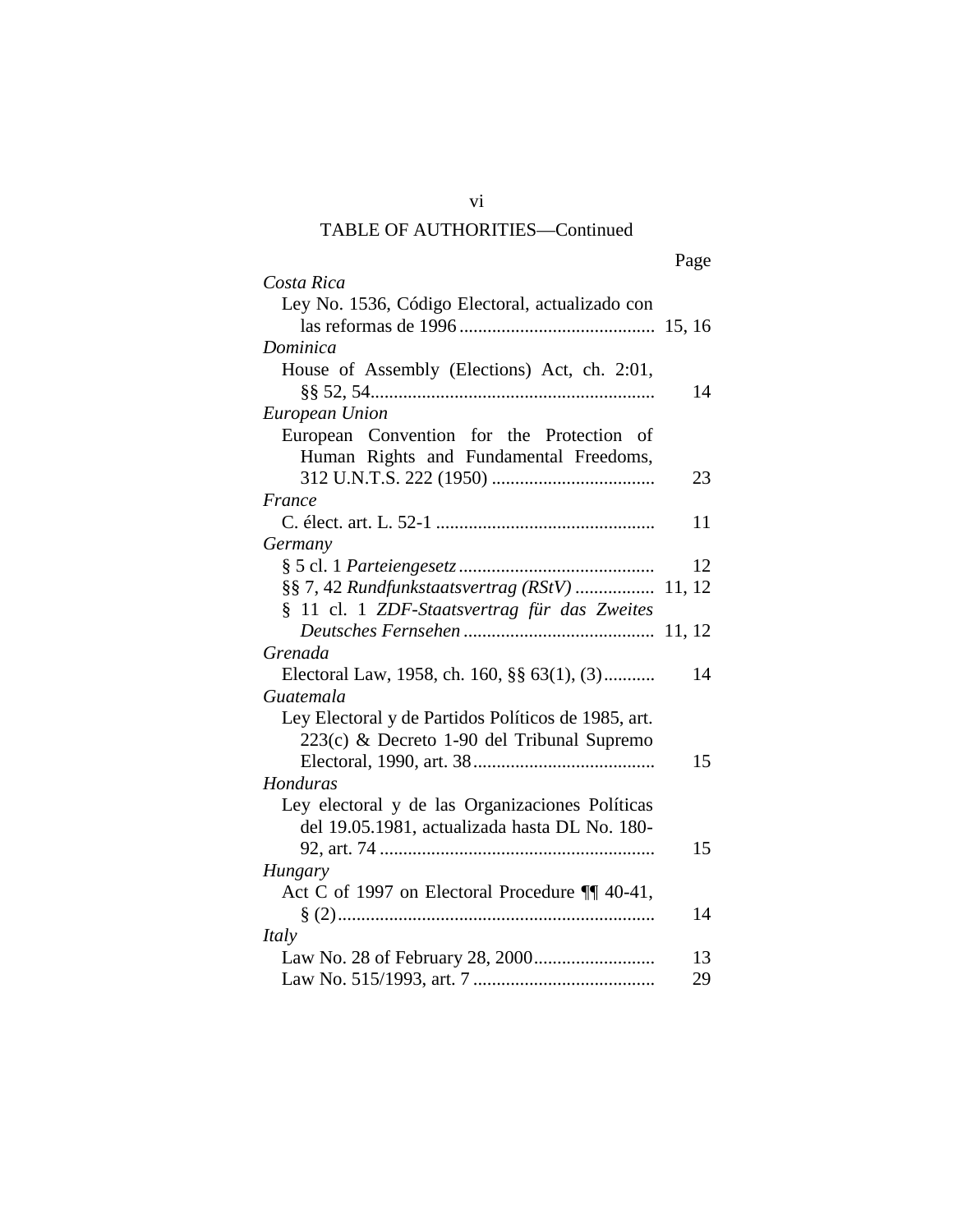Page

| Japan                                              |
|----------------------------------------------------|
| Law No. 100, Apr. 15, 1950, as last amended by     |
| Law No. 54, May 8, 1998 12, 16, 29                 |
| Mexico                                             |
| Código Federal de Instituciones<br>y               |
| Procedimientos Electorales de 1994, con            |
|                                                    |
| Nepal                                              |
| Election Code of Conduct, 2053 (1996)  14, 17      |
| New Zealand                                        |
| 14                                                 |
| Electoral Act, 1993 §§ 210, 214B, 221<br>17        |
| Nicaragua                                          |
| Ley Electoral de Nicaragua de 2000, art. 97<br>15  |
| Paraguay                                           |
| Ley No. 834/96 de 1996, Código Electoral           |
| 15                                                 |
| Peru                                               |
| Ley No. 26859/97, Ley Orgánica de Elecciones       |
| 15                                                 |
| Russia                                             |
| Federal Law No. 19 F-3, On Election of the         |
| President of the Russian Federation, art. 50,      |
| 14                                                 |
| Federal Law No. 175-F3, On Elections of            |
| Deputies of the State Duma of the Federal          |
| Assembly of the Russian Federation, art. 58,       |
| 14                                                 |
| St. Vincent and the Grenadines                     |
| Representation of the People Act, Electoral Law,   |
| 14                                                 |
| Sweden                                             |
| Law on Radio and Television, S.F.S. 1996:844<br>13 |

vii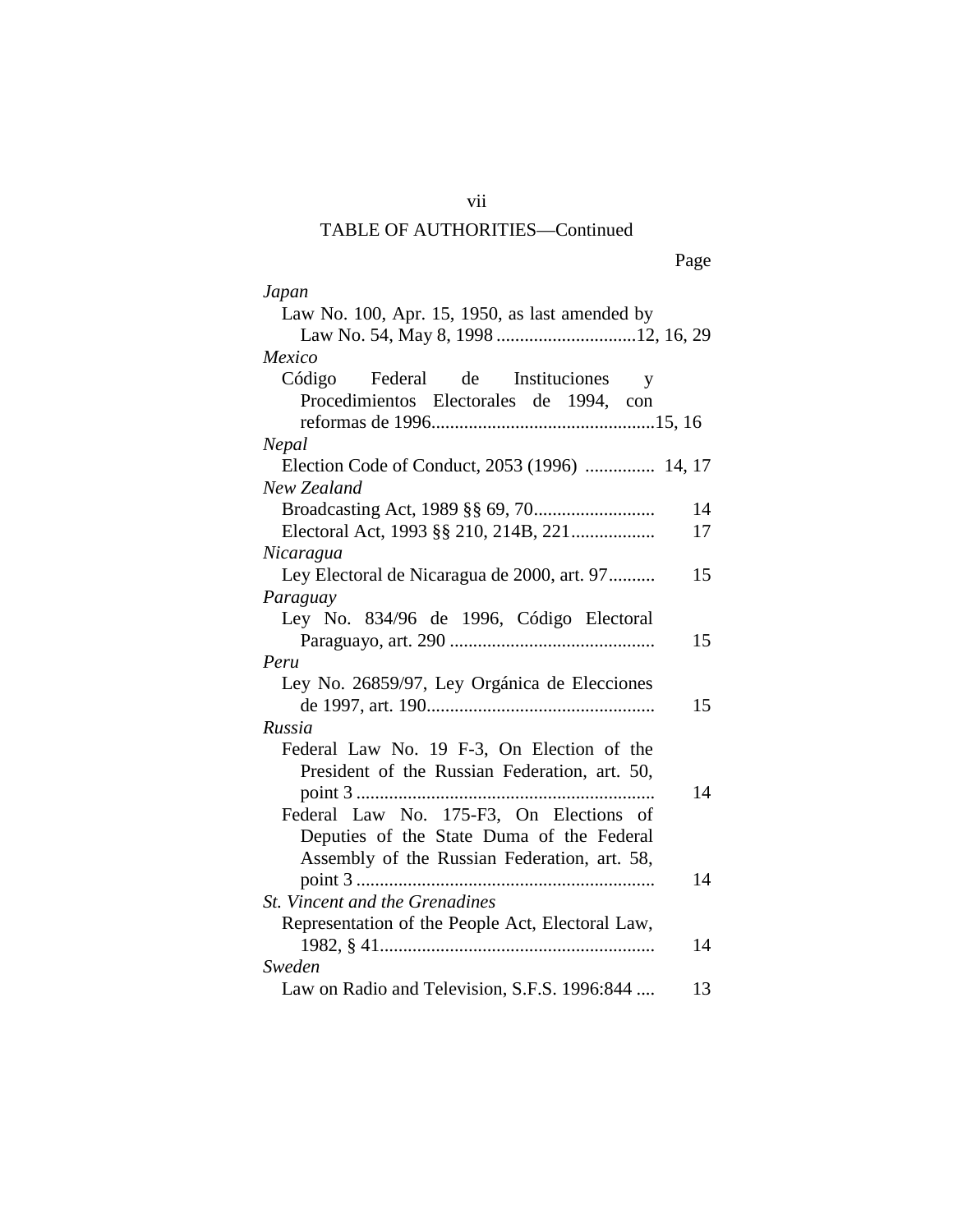# viii

## TABLE OF AUTHORITIES—Continued

|--|

| <i>Switzerland</i>                                 |    |
|----------------------------------------------------|----|
| Federal Law Concerning Radio and Television of     | 15 |
| Turkey                                             |    |
| Const., art. 32 (as amended by Law No. 4756,       |    |
|                                                    | 15 |
| United Kingdom                                     |    |
| Broadcasting Act, 1990, ch. 42, $\S\S 8(2)(a)$ and |    |
|                                                    | 11 |
| Political Parties, Elections, and Referendums Act  |    |
|                                                    |    |
| Representation of the People Act of 1983, §§ 5,    |    |
|                                                    | 25 |
| Venezuela                                          |    |
| Ley Orgánica de Sufragio y Participación           |    |
|                                                    | 6  |
|                                                    |    |

## LAW REVIEWS AND JOURNALS

| Ruth Bader Ginsburg & Deborah Jones Merritt,    |    |
|-------------------------------------------------|----|
| Affirmative Action: An International Human      |    |
| Rights Dialogue, 21 Cardozo L. Rev. 253         |    |
|                                                 |    |
| Michael Pinto-Duschinsky, Financing Politics: A |    |
| Global View, 13 J. Democracy 69 (2002)          | 15 |
| Sandra Day O'Connor, Keynote Address Before     |    |
| the Ninety-Sixth Annual Meeting of the          |    |
| American Society of International Law, 96       |    |
|                                                 |    |
|                                                 |    |

### BOOKS

| Ian Brownlie, Basic Documents in Human Rights |    |
|-----------------------------------------------|----|
|                                               | 24 |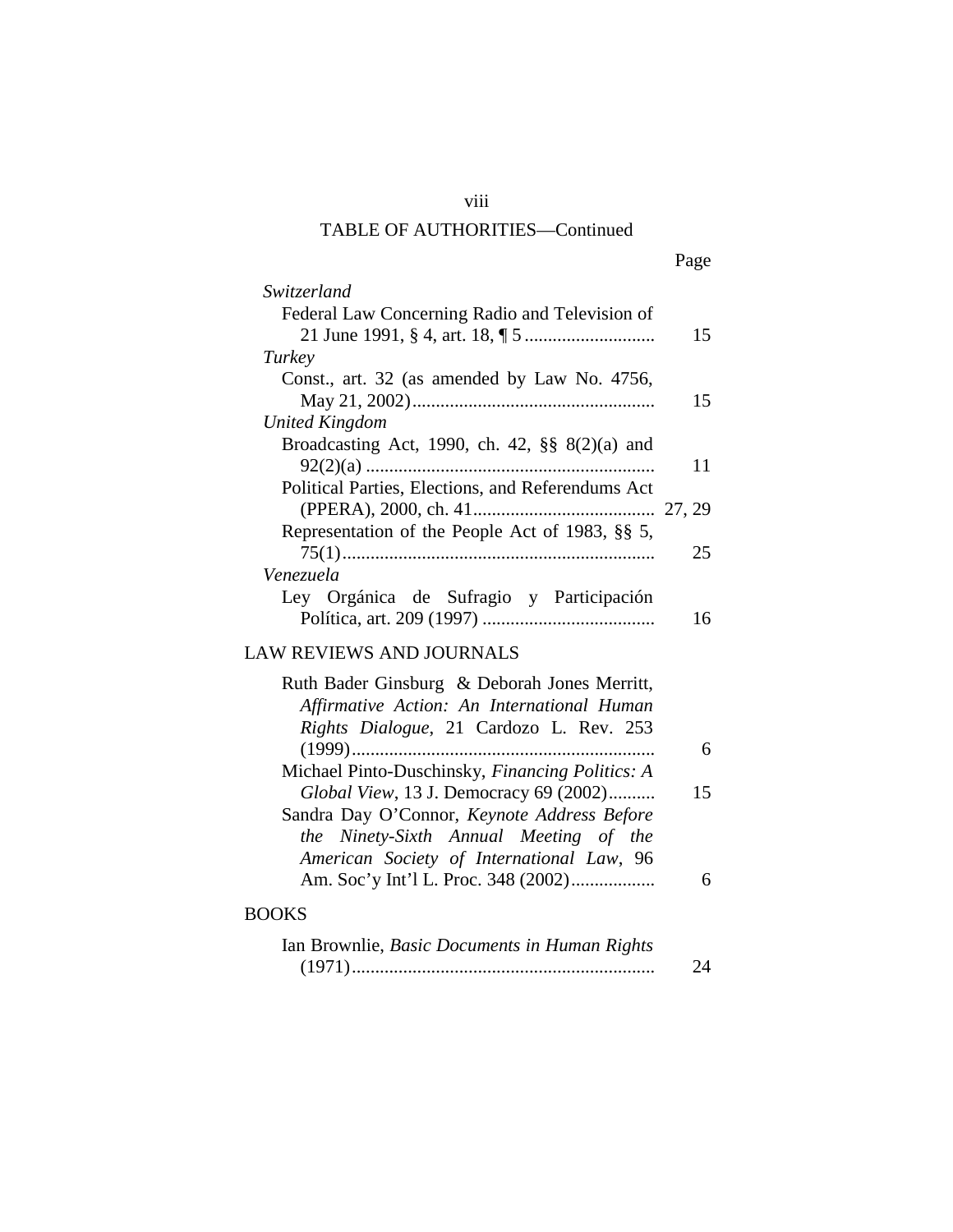| Michael Pinto-Duschinsky, Handbook on Fund-          |    |
|------------------------------------------------------|----|
| ing of Parties and Election Campaigns                |    |
| (Stockholm: International Institute for Democ-       |    |
| racy and Electoral Assistance, forthcoming           |    |
| 2003) (overview <i>available at http:// www.</i>     |    |
| europexxi.kiev.ua/english/program/conference         |    |
|                                                      | 28 |
| Fritz Plasser and Gunda Plasser, Global Political    |    |
| Campaigning: A Worldwide Analysis of                 |    |
| Campaign Professionals and Their Practices           |    |
|                                                      | 18 |
| William H. Rehnquist, "Constitutional Courts -       |    |
| Comparative Remarks" (1989) (reprinted               |    |
| in Germany and its Basic Law: Past, Present          |    |
| and Future - a German-American Symposium             |    |
| (Paul Kirchhof & Donald P. Kommers eds.,             |    |
|                                                      | 5  |
| <b>OTHER MATERIALS</b>                               |    |
| Barile, E. Cheli & S. Grassi, Istituzioni di diritto |    |
| pubblico, Padova, CEDAM (2002)                       | 13 |
| Committee on Standards in Public Life, Fifth         |    |
|                                                      | 27 |
| Council of Europe Recommendation No. 99 (15).        | 10 |
| European Commission of Human Rights,                 |    |
| Bowman Against the United Kingdom,                   |    |
| Application No. 24839/94, Report of the              |    |
| Commission (adopted Sept. 12, 1996)                  | 26 |
| European Platform of Regulatory Authorities,         |    |
| Working Group 2: Political Advertising,              |    |
| Background Paper EPRA/2002/09, available             |    |
|                                                      |    |
| at http://www.epra.org/content/english/index2.       | 15 |

ix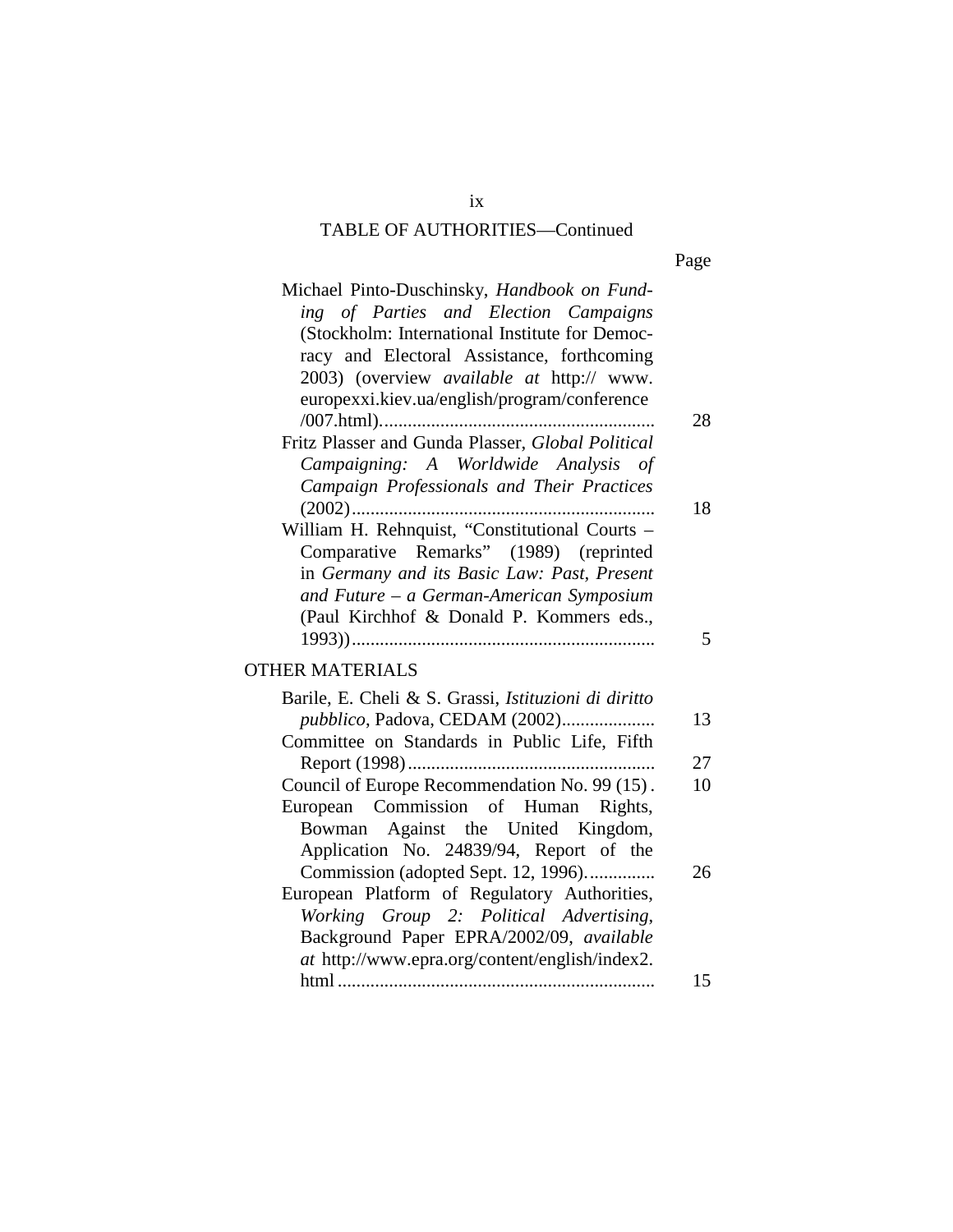| International Institute for Democracy and       |    |
|-------------------------------------------------|----|
| Electoral Assistance (IDEA) and the Office of   |    |
| Democratic Institutions and Human Rights of     |    |
| the OSCE, International Electoral Standards:    |    |
| Guidelines for Reviewing the Legal Frame-       |    |
|                                                 | 10 |
| International Institute for Democracy and       |    |
| Electoral Assistance (IDEA) Voter Turnout       |    |
|                                                 | 30 |
| Italian Communications Authority Decision No.   |    |
|                                                 | 13 |
| Italian House of Parliament Scrutiny Committee  |    |
| on Public Broadcasting (RAI) Decision of        |    |
| December 18, 2002                               | 13 |
| Law Library of Congress, Campaign Financing     |    |
| in Various Foreign Countries, Comparative       |    |
| Summary and Analysis (Document No. 2002-        |    |
|                                                 |    |
| Law Library of Congress, France: Campaign       |    |
| Financing in Various Foreign Countries          |    |
| (Document No. 2000-9042) (2000)                 | 29 |
| Notice No. 165 of the Japanese Ministry of      |    |
| Home Affairs, Nov. 29, 1994, as amended by      |    |
|                                                 | 12 |
| Report on the Results of the Audit of the Party |    |
| Groups for the Period of Elections for the      |    |
|                                                 | 17 |
| This Week with George Stephanopoulos (ABC       |    |
| television broadcast, July 6, 2003)             | 6  |

x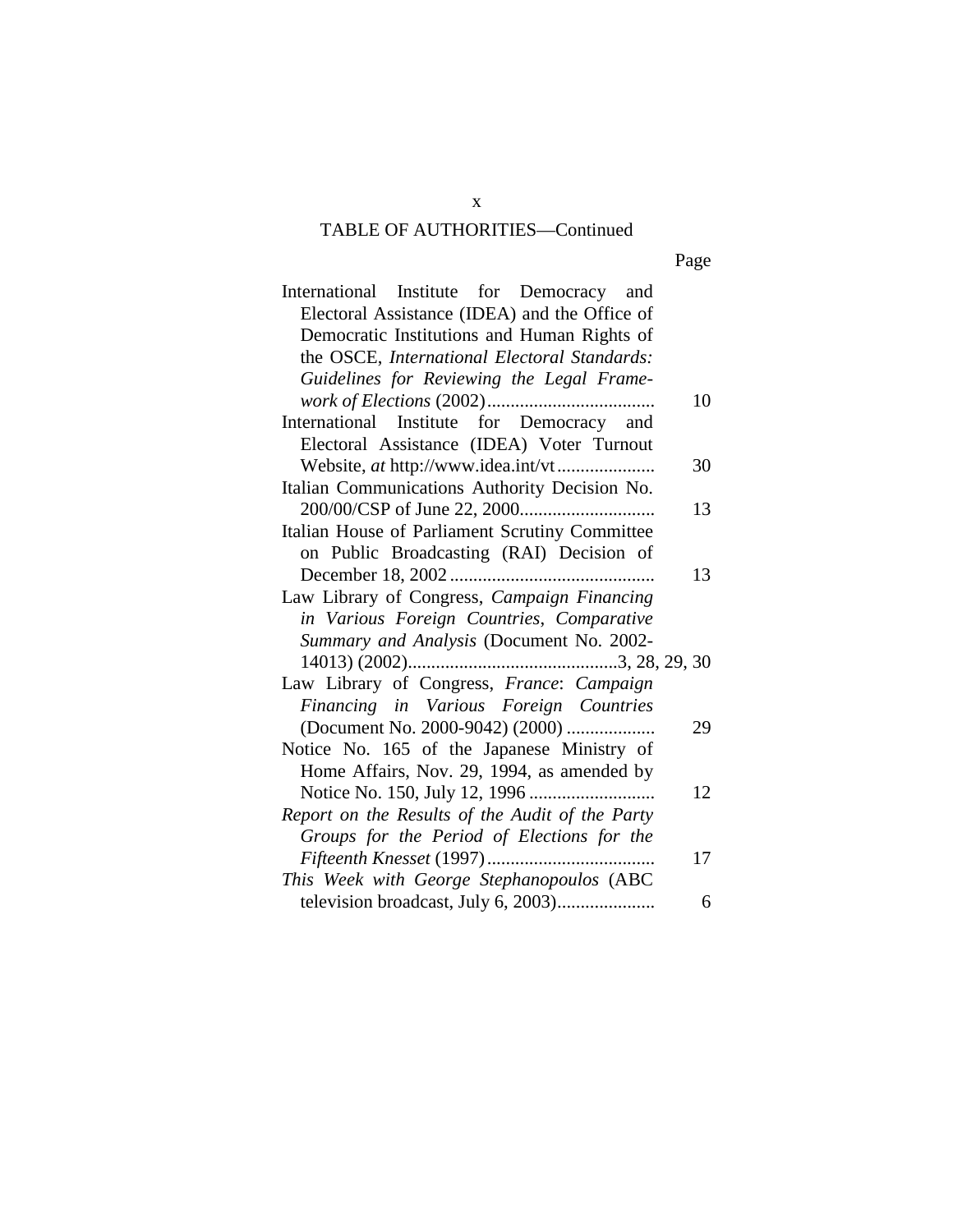### **INTEREST OF** *AMICI CURIAE* **<sup>1</sup>**

*Amici*, who include recognized authorities on campaign finance laws within their respective countries, are legal academics, political scientists, and present and former officials and advisors (acting in their individual capacities) of national electoral commissions from around the world ("International Experts"):

- Thomas D. Grant (Fellow, Lauterpacht Research Centre for International Law, and Senior Research Fellow, Wolfson College, Cambridge University);
- Verena Blechinger-Talcott (Assistant Professor, Department of Government, Hamilton College, New York, and former Deputy Director, German Institute for Japanese Studies, Tokyo);
- Manuel Lucas Durán (Profesor Titular de Derecho Financiero y Tributario Vicedecano de la Facultad de Derecho, Universidad de Alcalá, Madrid, Spain);
- Zsolt Enyedi (Assistant Professor, Political Science Department, Central European University, Budapest, Hungary);
- Keith Ewing (Professor of Public Law, King's College, London);
- Colin Feasby (attorney, Osler, Hoskin & Harcourt LLP, Calgary, Alberta, Canada);
- Stefano Grassi (Chaired Professor of Constitutional Law, University of Florence, Faculty of Law);
- Andrew Geddis (Lecturer, Faculty of Law, University of Otago, Dunedin, New Zealand);
- Omer Farul Genckaya (Department of Political Science and Public Administration, Bilkent University, Ankara, Turkey);

<sup>1</sup> Pursuant to Rule 37.6, counsel for *amici* state that no counsel for any party authored this brief in whole or in part. No persons other than *amici* or their counsel made a monetary contribution to the preparation of this brief.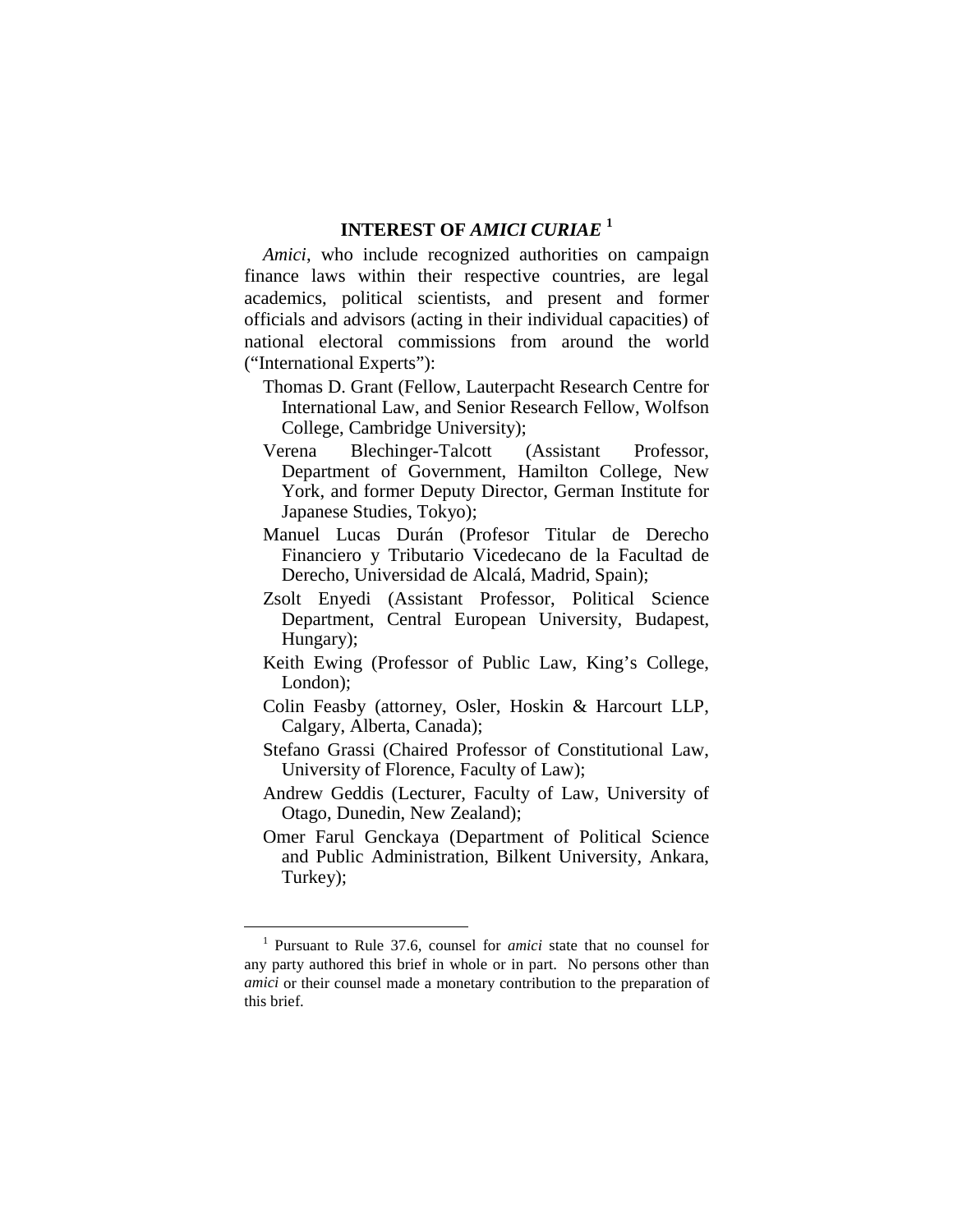- Ellie Greenwood (Senior Registrar, UK Electoral Commission);
- Gábor Juhász (doctor of laws and editor, politicaleconomic weekly HVG, Budapest, Hungary);
- Prof. Dr. Bart Maddens (Department of Political Science, Catholic University of Leuven, Belgium);
- Prof. Dr. iur. Martin Morlok (Chair of Public Law, Sociology of Law, and Legal Theory, Director, Institute for German and European Law of Political Parties (PRUF), Heinrich-Heine-Universität, Düsseldorf, Germany);
- Víctor M. Navarrete Villarreal (Advisor to the President of the Tribunal, Tribunal Superior de Justicia del Distrito Federal, Mexico City);
- Graeme Orr (Lecturer in Law, Griffith University, Brisbane, Australia);
- Federico Ortino (Lecturer, European Union Law, University of Siena, Italy);
- Eugenia Perona (social scientist and private consultant, Buenos Aires, Argentina);
- DDr. Hubert Sickinger (Faculty, Universität Wien/Institut für Konfliktforschung, Austria);
- Surat Singh (constitutional lawyer, Bar of the Supreme Court of India, New Delhi);
- Daniel Smilov (Adjunct Professor, Department of Legal Studies, Central European University, Budapest, Hungary);
- Thilo Streit (Assistant Lecturer, PRUF, Heinrich-Heine-Universität, Düsseldorf, Germany); and
- Daniel Treisman (Assistant Professor of Political Science, University of California at Los Angeles).

The substantial interest of *amici* in this case arises from their citizenship in nations forming a community of shared democratic values, and the unavoidable impact of legal developments in the United States upon representative democracy worldwide. *Amici* collectively possess a formidable breadth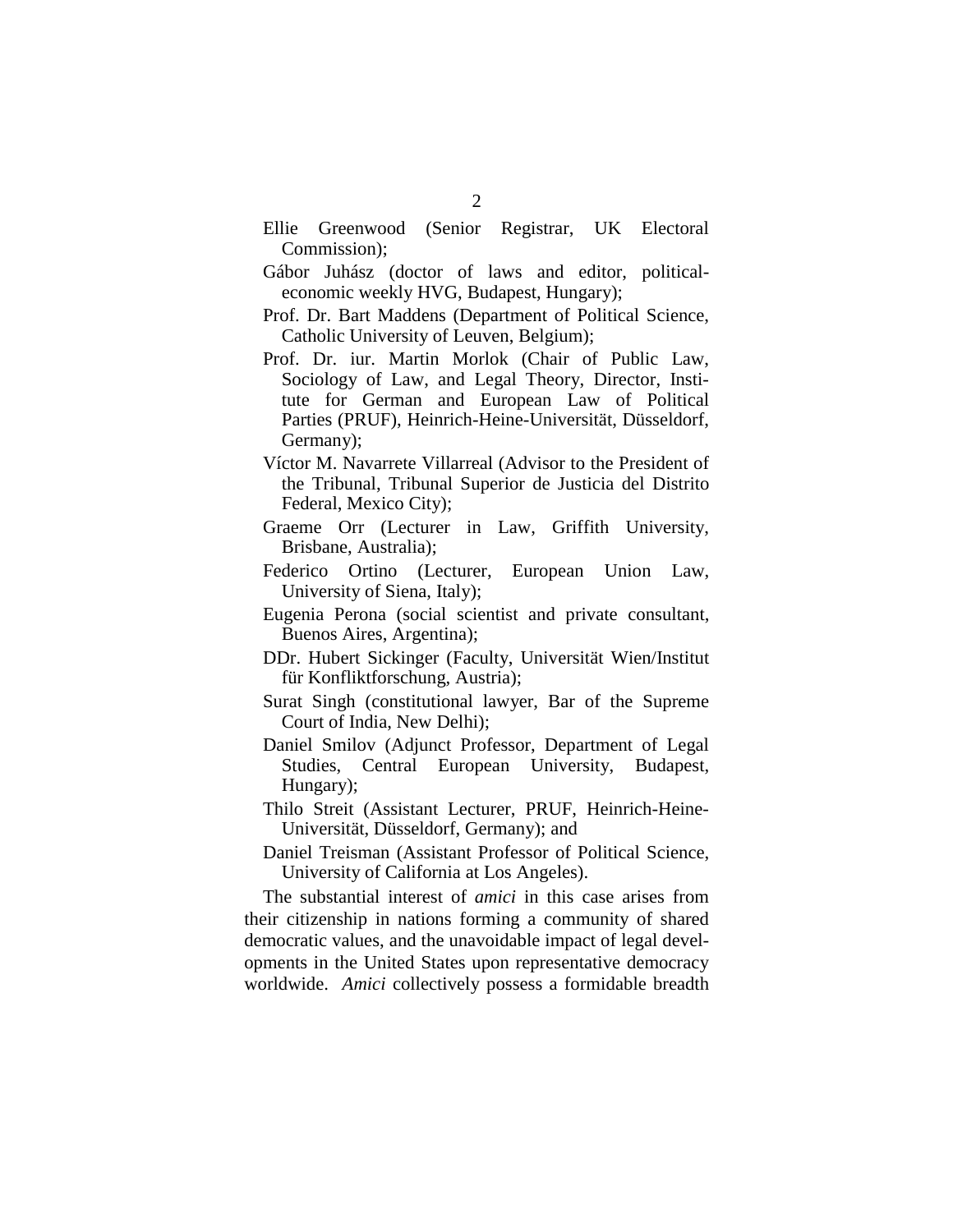of theoretical knowledge and practical experience in the field of campaign financing, and are uniquely qualified to assist the Court by situating the Bipartisan Campaign Reform Act of  $2002^2$  ("BCRA") within the broader international legal landscape.

#### **PRELIMINARY STATEMENT**

This brief examines campaign finance laws in foreign countries to inform the Court with respect to two central issues: (1) the constitutionality of BCRA's limitations on paid political advertising by third parties; and (2) the constitutionality of BCRA's prohibitions on "soft money." The information presented here was contributed by *amici*, and supplemented by data from a variety of publicly available sources, including a survey of foreign campaign finance regimes conducted by the Library of Congress on behalf of Congress in  $2000$ .<sup>3</sup>

#### **SUMMARY OF ARGUMENT**

The United States is not alone in struggling with the problem of how to curtail inappropriate financial influence in electoral politics. Every major democracy recognizes that money can distort politics, and each restricts campaigning to mitigate corruption in the electoral system. A comparative understanding of such efforts may aid this Court's review of Congress's efforts to close loopholes in the American campaign finance regime. Considering parallel efforts by

<sup>2</sup> Pub. L. 107-155, 116 Stat. 81 (2002)

<sup>&</sup>lt;sup>3</sup> In 2000, the Library of Congress surveyed eighteen countries— Argentina, Australia, Canada, the Czech Republic, France, Greece, India, Iran, Israel, Italy, Japan, Mexico, the Netherlands, the Russian Federation, Singapore, Taiwan, Turkey, and the United Kingdom. The results of that survey are provided in both a "Comparative Summary and Analysis," *see*  Law Library of Congress, *Campaign Financing in Various Foreign Countries*, *Comparative Summary and Analysis* (Document No. 2002- 14013) (2002) ("*LOC Comparative Summary*"), and reports on individual countries.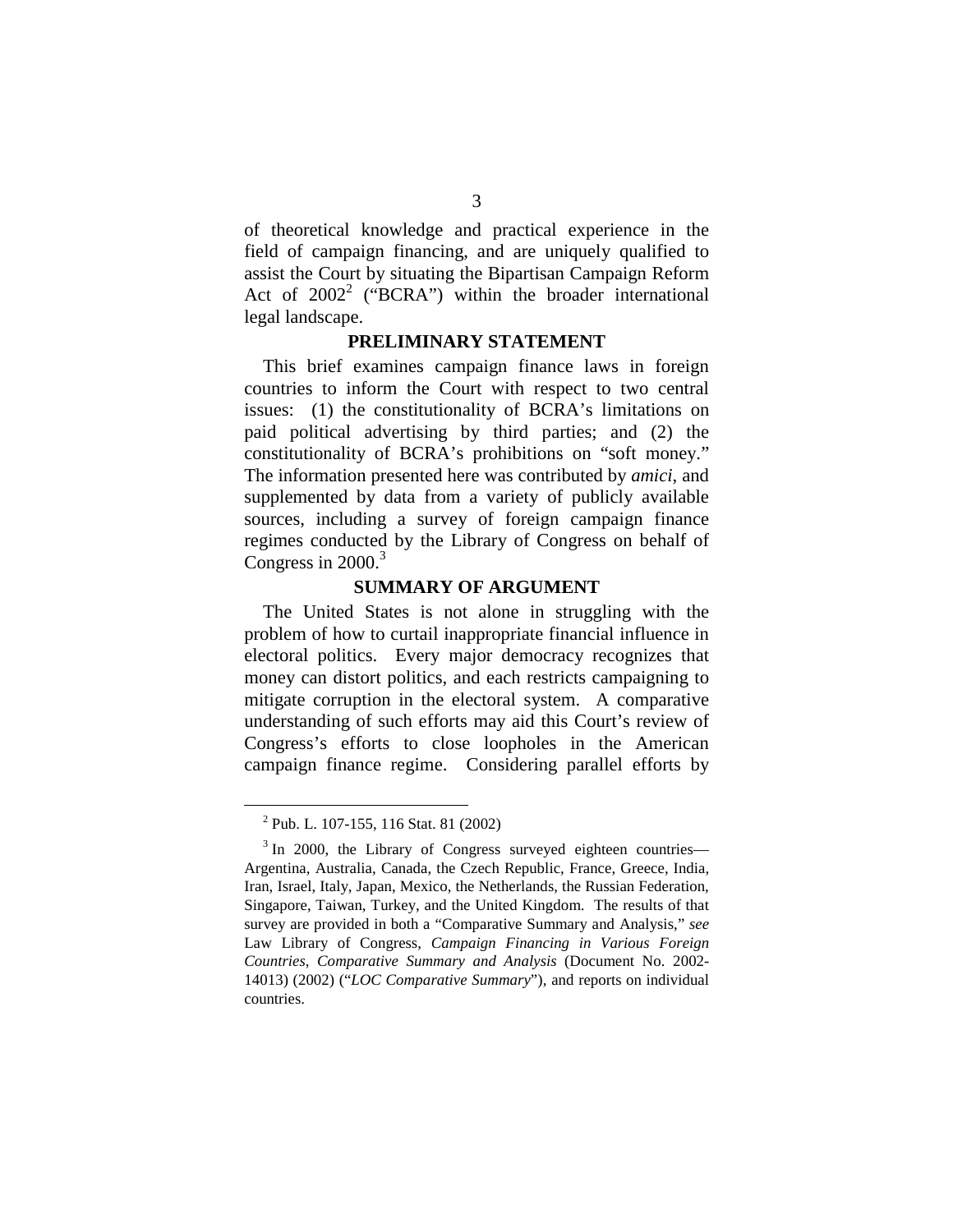other countries around the world is consistent with the Court's established practice of drawing on foreign experiences to address issues of common constitutional concern.

Two pillars of BCRA are its limitations on third-party paid political advertising by unions and corporations, and its restrictions on so-called "soft money." With respect to paid political advertising, the United States has adopted a far more lenient regime than its peers. Most democracies, including all of the other members of the Group of Seven (G-7) nations, strictly limit or even prohibit the broadcast of paid political advertisements. An analysis of judicial opinions in other countries, moreover, suggests that the United States' isolated posture does not follow ineluctably from the American commitment to freedom of speech. To the contrary, other democracies with deeply ingrained traditions of free speech analogous to the First Amendment have recognized that preserving the integrity of the political process requires some restrictions on paid political advertising.

With respect to the American soft money problem, there is no direct analogue overseas. Nevertheless, it is instructive to consider this problem within the larger context of how other nations control the flow of money into political campaigns. Most major democracies, again including all of the other G-7 nations, have far more restrictive regulatory regimes than the United States. As a general rule, other countries have chosen to implement either public financing of elections, or strict limits on campaign expenditures, or both. The United States has, of course, taken the more permissive approach of merely limiting federal campaign contributions. While *amici* take no issue with that basic approach, we would urge the Court—in considering whether to uphold congressional efforts to plug the gaping soft money loophole—to be cognizant of the fact that the United States occupies an extreme end of the spectrum in regulating the flow of money in electoral politics. Upholding BCRA's limits on soft money would only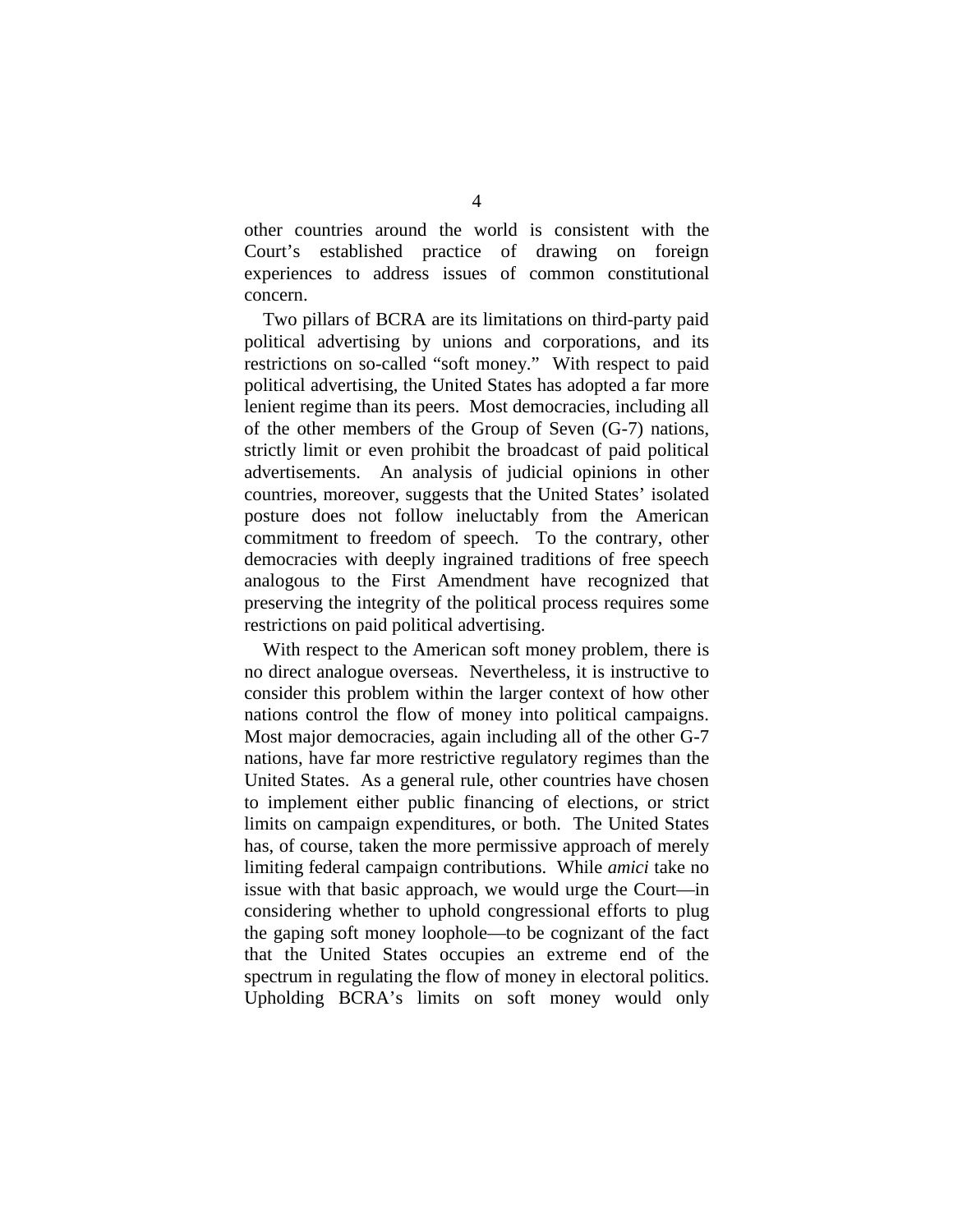incrementally nudge the American system of campaign financing away from the fringe of international practice.

#### **I. THE COURT SHOULD CONSIDER MEASURES TAKEN BY OTHER COUNTRIES TO LIMIT THE INFLUENCE OF MONEY IN ELECTORAL POLITICS.**

The problem of how to limit "deleterious influences on federal elections"<sup>4</sup> arising from the political activities of corporations and other sources of aggregated wealth is not unique to the United States. In reviewing the constitutionality of BCRA, this Court should consider other countries' treatment of the issues underlying the statute.

#### **A. Members Of The Court Increasingly Recognize The Value Of Considering The Work Of Foreign Decision-Makers.**

The value of looking beyond our national boundaries on matters of common constitutional concern has been increasingly recognized and affirmed by members of the Court. Chief Justice Rehnquist spoke forcefully to this issue over a decade ago:

For nearly a century and a half, courts in the United States exercising the power of judicial review had no precedents to look to save their own, because our courts alone exercised this sort of authority. . . . But now that constitutional law is solidly grounded in so many countries, it is time that the United States courts begin looking to the decisions of other constitutional courts to aid in their own deliberative process.<sup>5</sup>

<sup>4</sup>*FEC v. Beaumont*, 123 S.Ct. 2200, 2205 (2003) (quoting *United States v. Automobile Workers*, 352 U.S. 567, 585 (1957)).

<sup>5</sup> William H. Rehnquist, "Constitutional Courts—Comparative Remarks" (1989) (reprinted in *Germany and its Basic Law: Past, Present and Future—a German-American Symposium* 411, 412 (Paul Kirchhof & Donald P. Kommers eds., 1993)).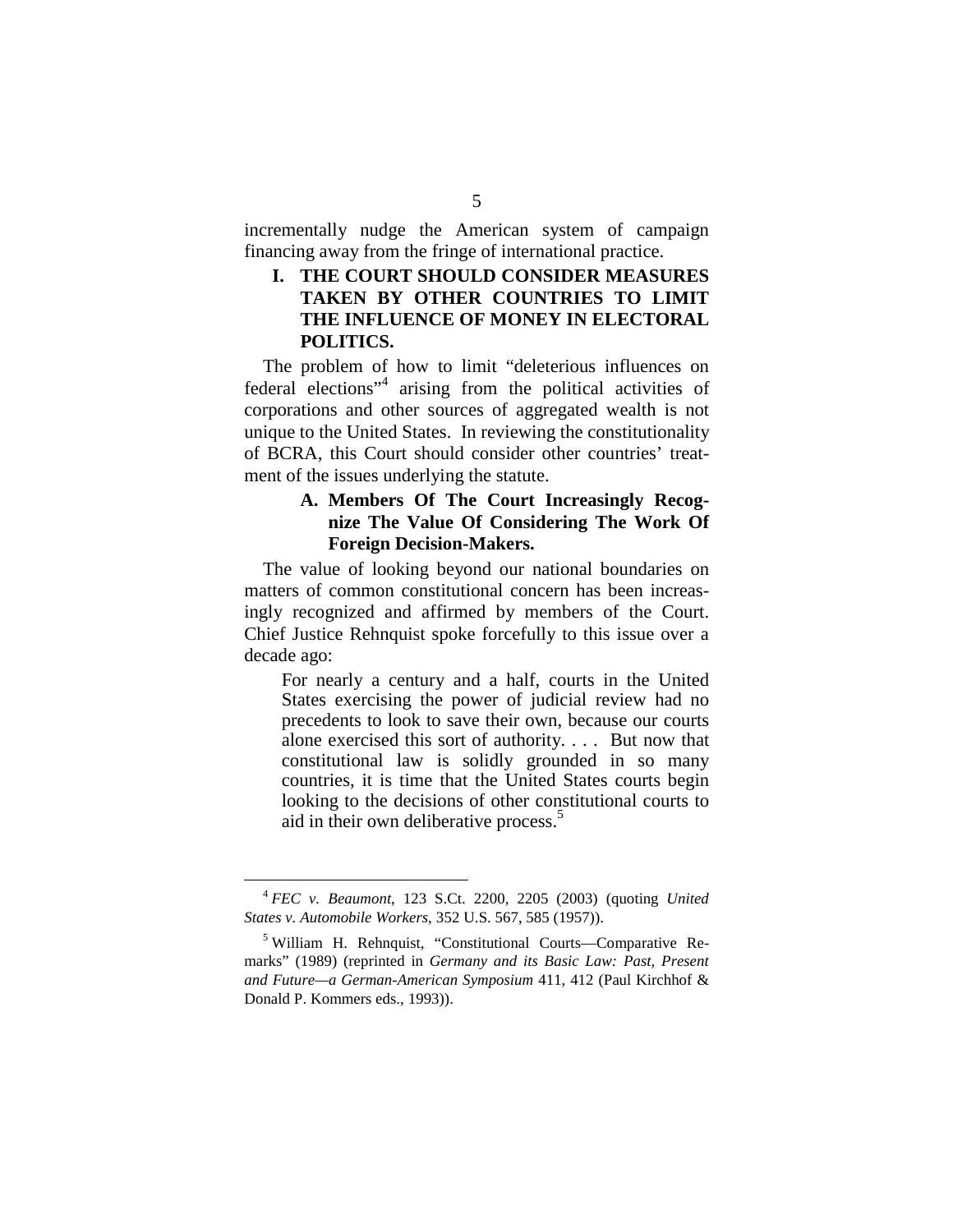Chief Justice Rehnquist's statement has been echoed and elaborated by other Justices. In 1999, Justice Ginsberg gave a lecture in which she stated the importance of comparative analysis in constitutional interpretation:

Experience in one nation or region may inspire or inform other nations or regions . . . . In my view, comparative analysis emphatically is relevant to the task of interpreting constitutions and enforcing human rights.<sup>6</sup>

Last year, Justice O'Connor similarly urged attention to the work of foreign decision-makers and the opportunities they afford the Court to learn from their well-considered opinions:

[C]onclusions reached by other countries and by the international community should at times constitute persuasive authority in American courts. . . . While ultimately we must bear responsibility for interpreting our own laws, there is much to learn from other distinguished jurists who have given thought to the same difficult issues that we face here.<sup>7</sup>

More recently, Justice Breyer correctly observed that the process of examining "our Constitution and how it fits into the governing documents of other nations . . . will be a challenge for the next generation."8 Such comments by sitting Justices signal an appropriate interest on the part of this Court in expanding the universe of data upon which its deliberations rely.

Significantly, however, applying foreign law and experience to calibrate American constitutional norms is hardly a new practice. To the contrary, "this Court has long con-

<sup>6</sup> Ruth Bader Ginsburg & Deborah Jones Merritt, *Affirmative Action: An International Human Rights Dialogue*, 21 Cardozo L. Rev. 253, 281- 82 (1999).

<sup>7</sup> Sandra Day O'Connor, *Keynote Address Before the Ninety-Sixth Annual Meeting of the American Society of International Law*, 96 Am. Soc'y Int'l L. Proc. 348, 350 (2002).

<sup>8</sup>*This Week with George Stephanopoulos* (ABC television broadcast, July 6, 2003).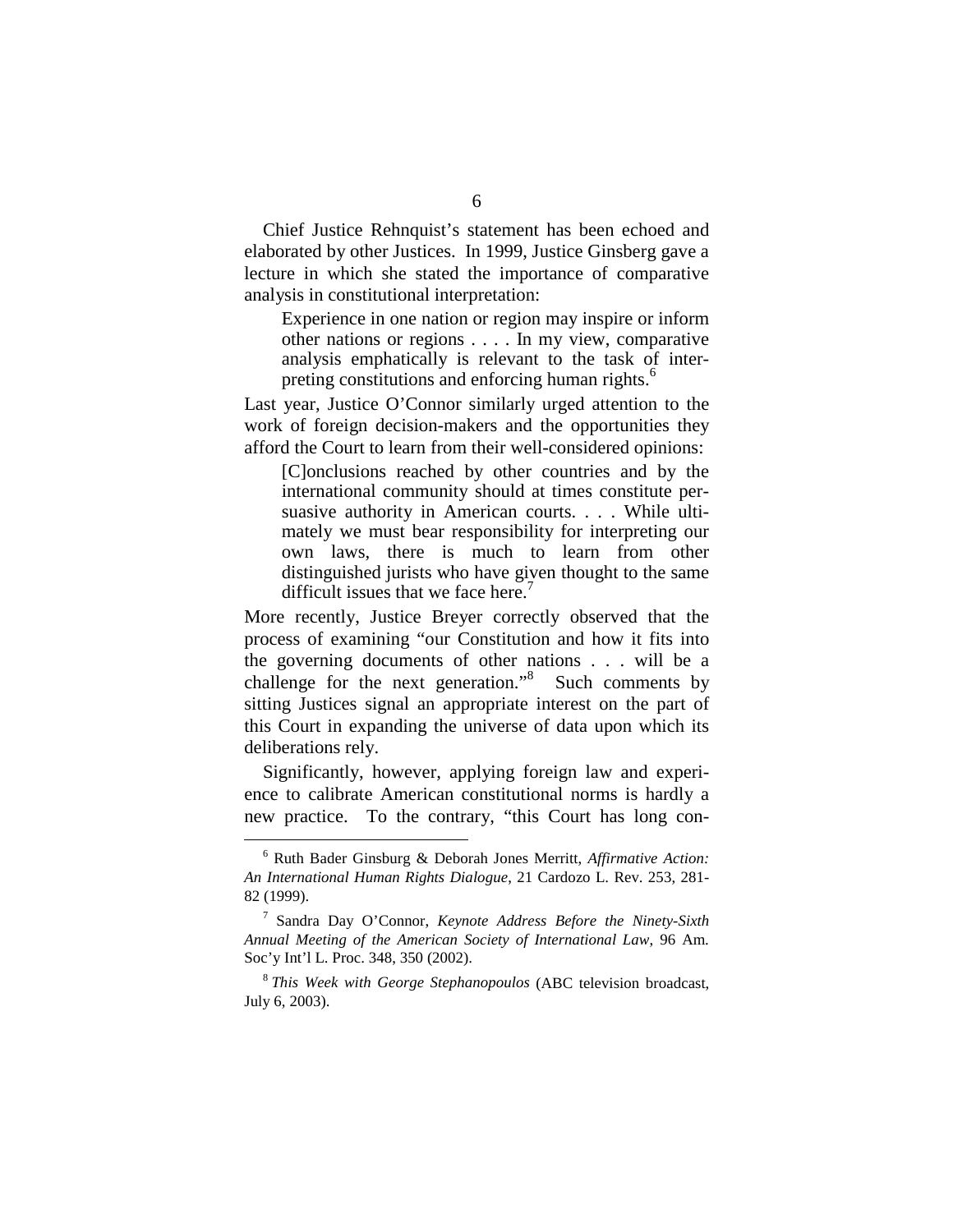sidered as relevant and informative the way in which foreign courts have applied standards roughly comparable to our own constitutional standards in roughly comparable circumstances."9 Starting with the celebrated case of *The Paquete Habana*, in which the Court declared that "international law is a part of our law,"10 the Court has regularly referenced decisions in kindred democracies to illuminate its understanding of shared democratic values and universal human standards.<sup>11</sup> Most recently, in *Lawrence v. Texas*,<sup>12</sup> the Court directly relied on the conclusions of the European Court of

<sup>9</sup>*Knight v. Florida*, 528 U.S. 990, 997 (1999) (Breyer, J., dissenting

<sup>&</sup>lt;sup>10</sup> 175 U.S. 677, 700 (1900).<br><sup>11</sup> See, e.g., Washington v. Glucksberg, 521 U.S. 702, 710, 718 n.16, 785-87 (1997) (Rehnquist, C.J.) (declaring that "in almost every State indeed, in almost every western democracy—it is a crime to assist a suicide" and citing the Canadian Supreme Court, the British House of Lords Select Committee, New Zealand's Parliament, the Australian Senate, and the Colombian Constitutional Court); *Thompson v. Oklahoma*, 487 U.S. 815, 830 (1988) (Stevens, J.) (stating that the execution of juveniles violates norms shared "by other nations that share our Anglo-American heritage, and by the leading members of the Western European community"); *id*. at 868 n.4 (Scalia, J., dissenting) (noting that the "practices of other nations, particularly other democracies, can be relevant to determining whether a practice uniform among our people is not merely a historical accident"); *Miranda v. Arizona*, 384 U.S. 436, 488-89, 521-22 (1966) (comparing U.S. practice with that in India, Sri Lanka, and Scotland); *Poe v. Ullman*, 367 U.S. 497, 548 (1961) (Harlan, J., dissenting) (delimiting notion of privacy in the home by looking to "common understanding throughout the English-speaking world"); *Malinski v. New York*, 324 U.S. 401, 413-14 (1945) (Frankfurter, J., concurring) ("The safeguards of 'due process of law' and 'the equal protection of the laws' summarize the history of freedom of Englishspeaking peoples . . . .").

 $12$  123 S.Ct. 2472 (2003).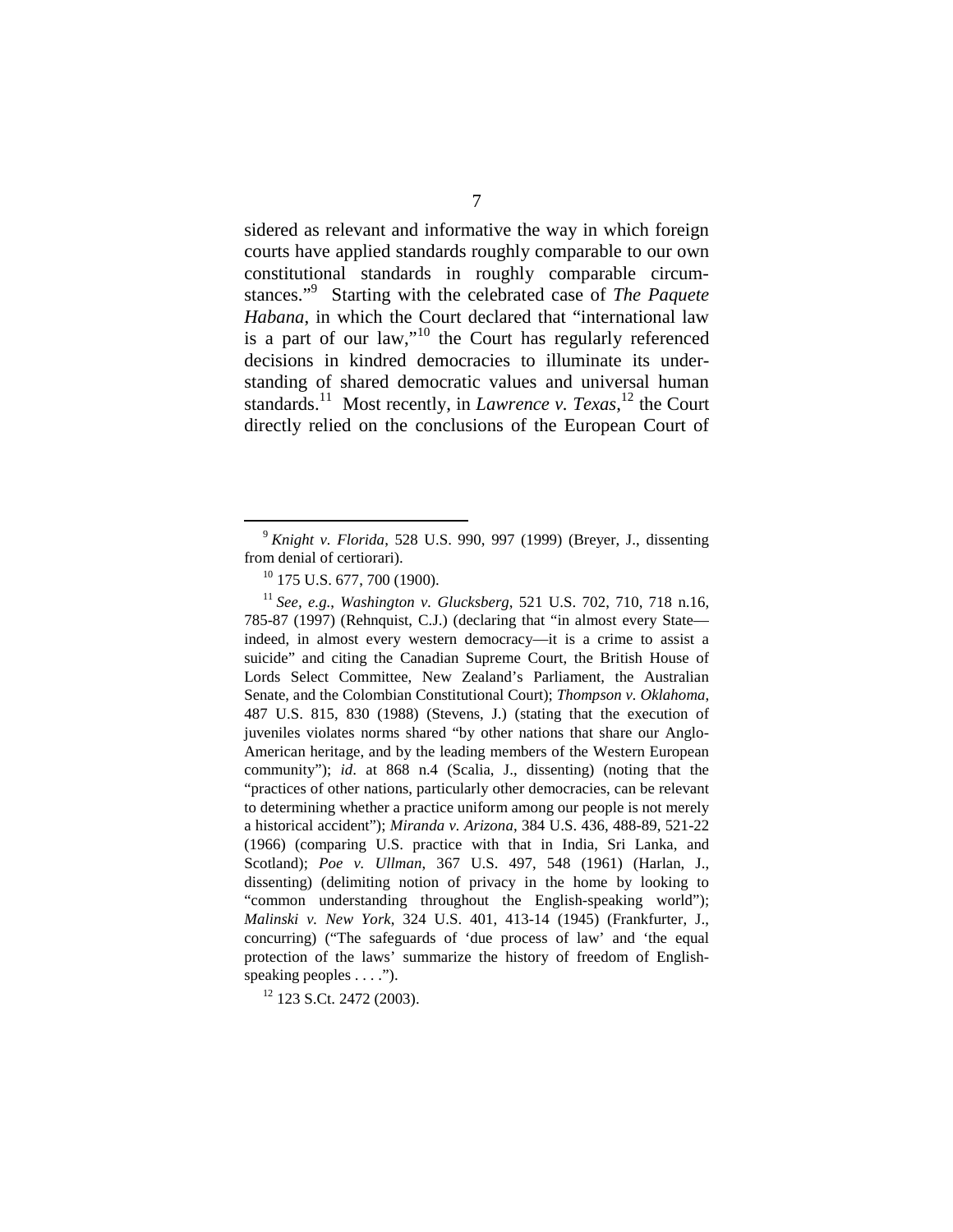Human Rights and other foreign nations in overturning its prior holding in *Bowers v. Hardwick*. 13

#### **B. This Court's Opinions Have Examined Foreign Law And Practices When Dealing With Complex Issues In Campaign And Election Law.**

Justices of this Court have frequently looked overseas to benefit from the real world lessons of foreign democracies in the specific context of campaign and election law.<sup>14</sup> For example, in *Wright v. Rockefeller*, the dissent by Justices Douglas and Goldberg examined a system for apportioning electoral districts used in Lebanon, Cyprus, and British India in order better to evaluate a similar system that had been implemented in Manhattan.15 In *McIntyre v. Ohio Elections Commission*, Justice Scalia, joined by Chief Justice Rehnquist, dissented from an opinion striking down an Ohio statute that prohibited the distribution of anonymous campaign literature. Pointing to a number of foreign democracies that banned anonymous campaigning, Justice Scalia sharply criticized the majority's decision to ignore "the real-life experience of elected politicians" from "around the country and around the world."<sup>16</sup>

<sup>13</sup>*See id*. at 2475, 2481, 2483 (overturning *Bowers*, 478 U.S. 186 (1986).

<sup>14</sup> *See, e.g.*, *Holder v. Hall*, 512 U.S. 874, 906 n.14 (1994) (Thomas, J., concurring) (mentioning the voting systems of Belgium, Cyprus, Lebanon, New Zealand, West Germany, and Zimbabwe in assessing raceconsciousness in the U.S. voting system); *Nixon v. Shrink Mo. Gov't PAC*, 528 U.S. 377, 403 (2000) (Breyer, J., concurring) (finding the Court's First Amendment jurisprudence consistent with the decisions of the European Court of Human Rights and the Canadian Supreme Court).

<sup>&</sup>lt;sup>15</sup> 376 U.S. 52, 63-66 (1964) (Douglas, J., dissenting).<br><sup>16</sup> 514 U.S. 334, 381-82 (1995) (Scalia, J., dissenting) ("[R]elevant to our decision is whether the prohibition of anonymous campaigning is effective in protecting and enhancing democratic elections . . . . Australia, Canada, and England, for example, all have prohibitions upon anonymous campaigning. How is it, one must wonder, that all of these elected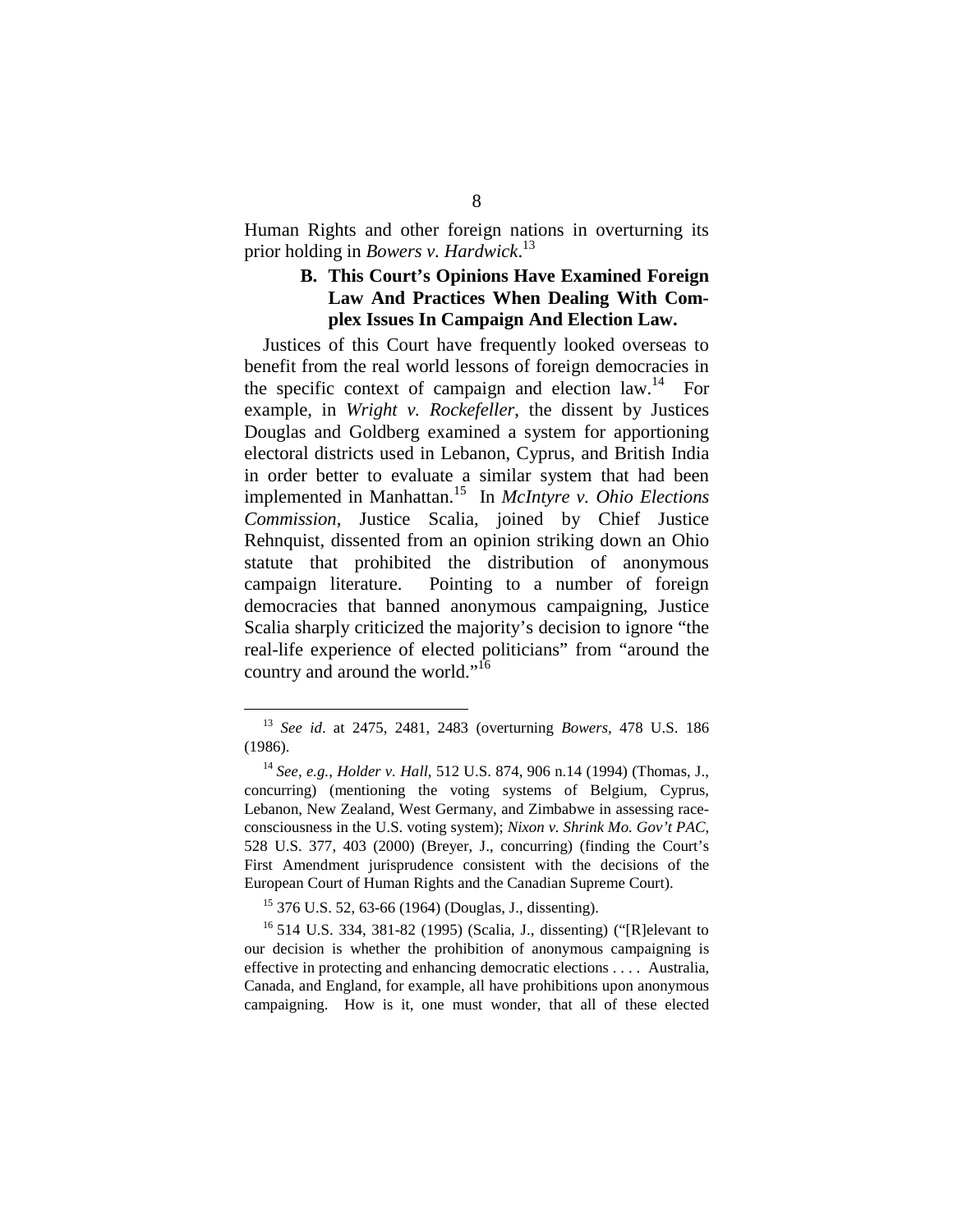Particularly relevant here is *Burson v. Freeman*, upholding the constitutionality of a Tennessee statute that prohibited both the solicitation of votes and the display or distribution of campaign materials within 100 feet of the entrance to a polling place.<sup>17</sup> The Court observed that "[s]everal other countries were attempting to work out satisfactory solutions to these same [election process] problems," 18 and embarked upon a detailed examination of the Australian electoral system, which had previously been adopted in England and Belgium.<sup>19</sup> The Court found it compelling that "all 50 States, *together with numerous other Western democracies*, settled on the same solution;" it therefore concluded that "this widespread and time-tested consensus [among the states and foreign countries] demonstrates that some restricted zone is necessary."<sup>20</sup>*Burson* confirms Justice Breyer's observation that the experiences of other countries may "cast an empirical light on the consequences of different solutions to a common legal problem,"  $21^{\circ}$  and represents persuasive authority for looking to the international community in evaluating BCRA.

**II. PREVAILING INTERNATIONAL NORMS SUPPORT BCRA'S RESTRICTIONS ON THE USE OF CORPORATE AND LABOR UNION TREASURY FUNDS FOR ELECTIONEERING COMMUNICATIONS.** 

Nearly every democracy acknowledges that significant restrictions on advertising are necessary to preserve the

legislators, from around the country and around the world, could not see what six Justices of this Court see so clearly [?]").<br><sup>17</sup> 504 U.S. 191 (1992).<br><sup>18</sup> *Id.* at 202.

<sup>19</sup>*See id.* at 202-205. 20 *Id.* at 206 (emphasis added). 21 *Printz v. United States*, 521 U.S. 898, 977 (1997) (Breyer, J., dissenting).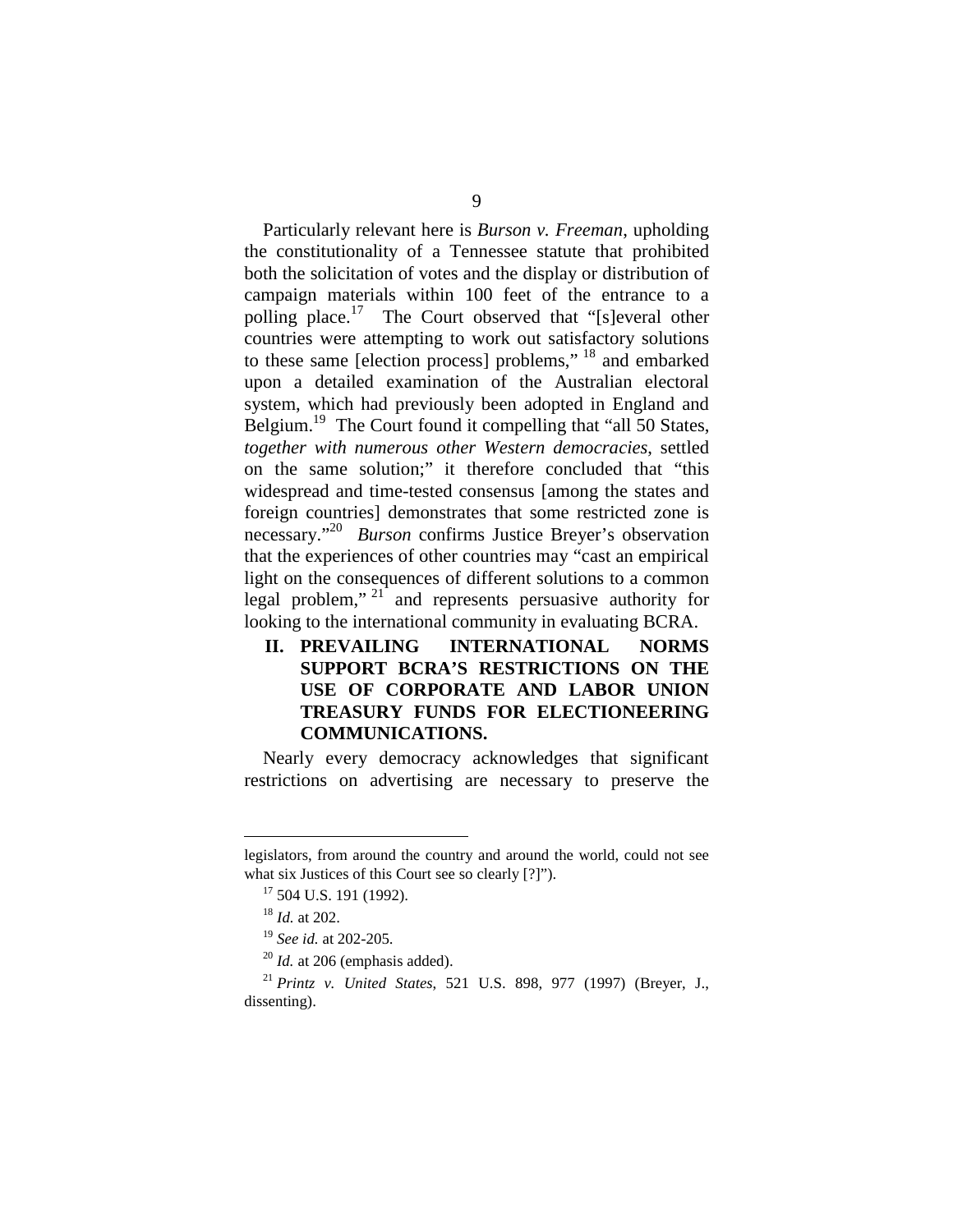integrity of the political process.<sup>22</sup> When measured against those restrictions adopted in other countries, BCRA's sixty and thirty-day constraints on corporate and labor union advertising<sup>23</sup> are clearly located toward the extreme end of permissiveness. Most major democracies have implemented far stronger solutions—including categorical prohibitions on paid political advertisements—to prevent well-funded entities from dominating broadcast media during elections.

#### **A. Other Democracies Restrict Paid Political Advertising Far More Aggressively Than BCRA.**

Plaintiffs-Appellants in this case state that "unfettered issue advocacy enjoys international support."<sup>24</sup> If, in making this assertion, Plaintiffs-Appellants suggest that other countries do not generally impose restrictions on paid political advertising, they are simply wrong.<sup>25</sup> The substantial majority of

 $22$  In the United States, justifications for campaign finance reform have focused primarily on the "actuality and potential for corruption absent regulation." *Buckley v. Valeo*, 424 U.S. 1, 28 (1976). Notably, while other countries certainly recognize that interest, the need to "level the playing field"—so that a diversity of groups may express themselves and so that a single dominant group does not curtail the rights of others to political expression by overwhelming the most important channels of mass communication—also enjoys widespread recognition as a legitimate goal of an electoral system. *See, e.g.,* International Institute for Democracy and Electoral Assistance (IDEA) and the Office of Democratic Institutions and Human Rights of the OSCE, *International Electoral Standards: Guidelines for Reviewing the Legal Framework of Elections* 65-66 (2002) ("[T]here should be a level playing field among the parties or candidates"); *see also* Council of Europe Recommendation No. (99)15 ("on measures concerning media coverage of election campaigns").

<sup>23</sup>*See* Pub. L. 107-155 (H.R. 2356, 107th Cong.) §§ 201, 203.

 $24$  Brief of Plaintiffs-Appellants/Cross-Appellees National Right to Life Committee et al., at 15 n.18.

 $25$  An alternative reading of Plaintiffs-Appellants' proclamation is that other countries do not restrict the advertisement of *issue-oriented* (and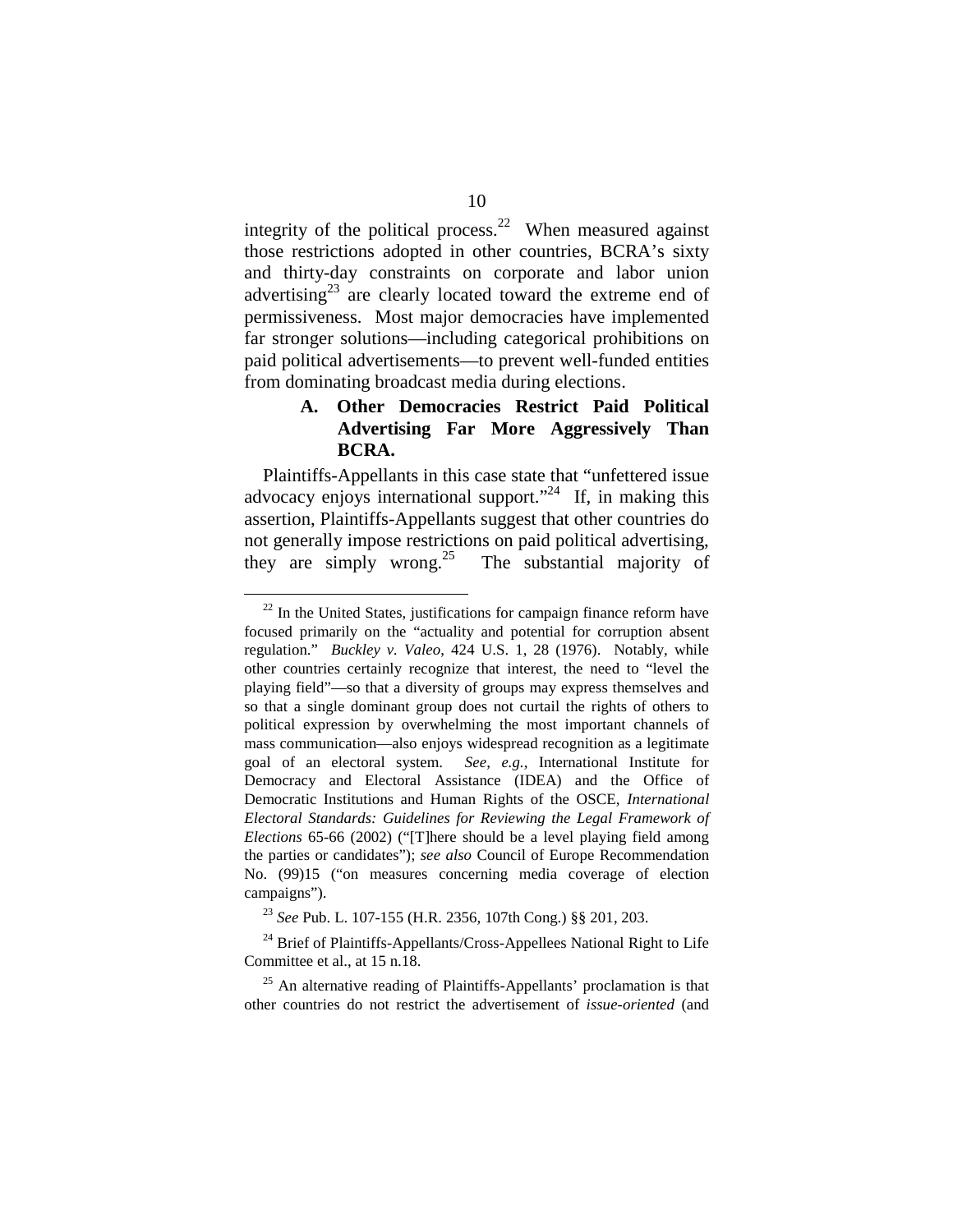developed nations, including all the other G-7 democracies the United Kingdom, France, Canada, Germany, Italy, and Japan—impose burdens on paid political advertising that are much more restrictive than those mandated under BCRA. Some countries directly fetter paid political advertising by third parties, while others impose ceilings on third-party spending that indirectly but substantially curtail the ability of third parties to broadcast political advertisements.

#### **1.**  *Direct Controls on Political Broadcasting During Election Periods Are Widespread Among Established Democracies.*

Even with the adoption of BCRA, the United States possesses by far the most permissive regime regulating paid political advertising within the G-7. In the United Kingdom, the Broadcasting Act of 1990 prohibits *all* paid political advertising in broadcast media—whether funded by candidates, political parties, or third parties.<sup>26</sup> Similarly, France proscribes *all* paid political advertising on television during the three months preceding an election.<sup>27</sup> Germany also imposes a general ban on paid political advertisement in broadcast media, $2^8$  with one exception. During the six weeks leading up to a national or European Union election, public stations are required to provide free airtime to the political

non-election-related) political messages. Whether this claim is true or not, it is irrelevant to the case at hand. There is no question here as to whether BCRA may proscribe the use of such funds for true issue-oriented advertisements, because the statute does not attempt to limit such advertisements by unions and corporations. The degree to which other countries support issue-oriented, non-election-related advocacy therefore does not speak to the question before the Court.

<sup>26</sup>*See* Broadcasting Act, 1990, ch. 42, §§ 8(2)(a) and 92(2)(a).

<sup>27</sup>*See* C. élect. art. L. 52-1.

<sup>28</sup>*See* §§ 7, 42 *Rundfunkstaatsvertrag (RStV)*; § 11 cl. 1 *ZDF-Staatsvertrag für das Zweites Deutsches Fernsehen*.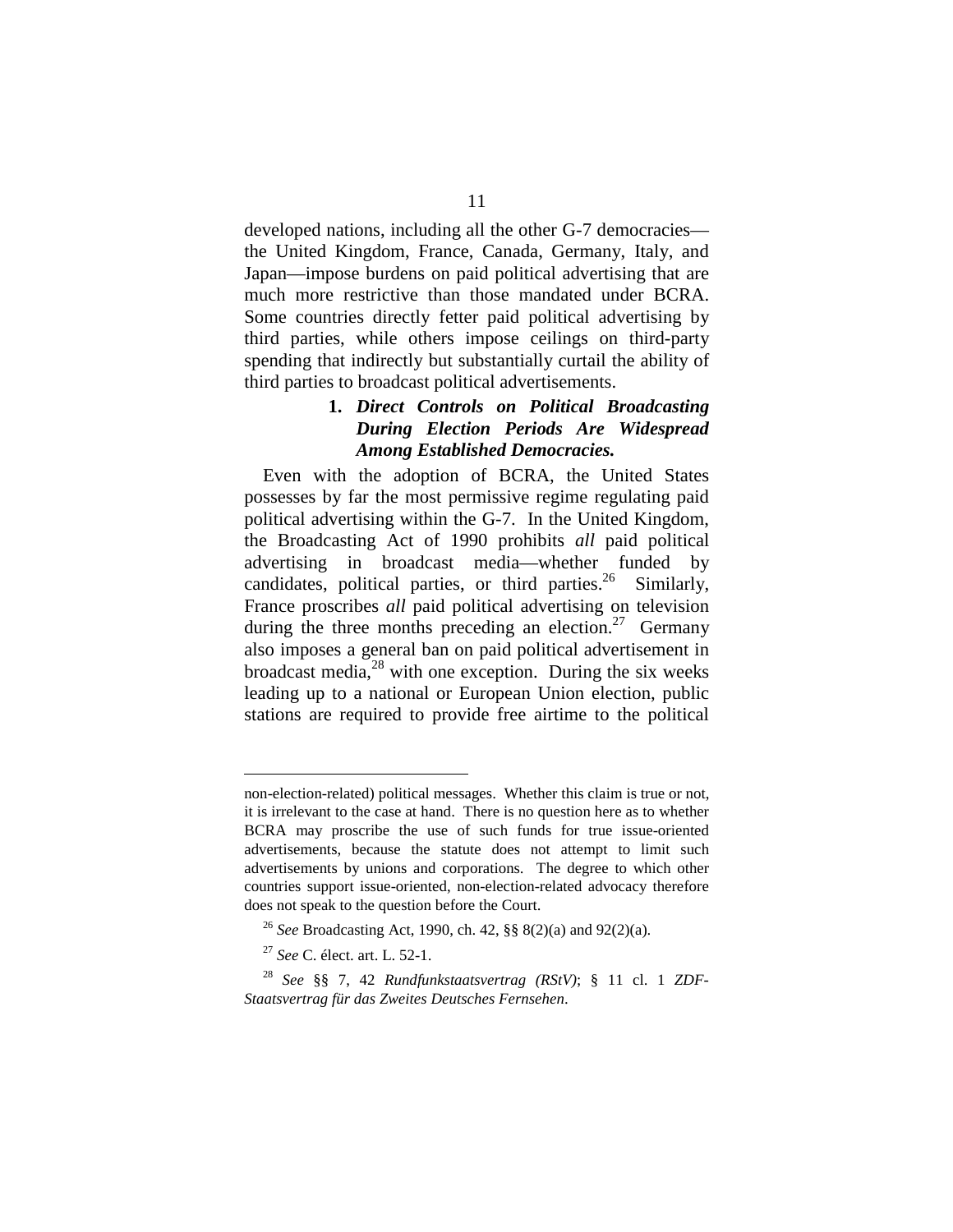parties.29 National private stations may offer advertising time to the political parties during this period as well, but may charge no more than cost, which naturally discourages widespread paid advertising.<sup>30</sup> In Japan, political advertising is heavily regulated. Candidates cannot purchase television or radio airtime, although they are allowed to advertise free of charge during the campaign period on either the Japan Broadcasting Corporation (NHK) or at government expense on any privately owned radio or television station.<sup>31</sup> Political parties (and other qualified political groups) may purchase advertising time, but they may only broadcast advertisements emphasizing policy positions without reference to specific candidates. $32$  Canada requires radio and television networks to provide free advertising time to registered parties. $33$  Third parties are not prohibited from purchasing airtime in broadcast media, but they must conform to strict spending limits which, as a practical matter, foreclose meaningful third-party broadcast advertising. 34 Italy altogether prohibits

<sup>29</sup> *See id.* 

<sup>30</sup>*See* §§ 7, 42 *RStV*. For all advertising, whether on public or private channels, the "principle of gradated equality of chances"—a balancing and fairness rule—obtains. § 5 cl. 1 *Parteiengesetz*.

<sup>31</sup>*See* Notice No. 165 of the Ministry of Home Affairs, Nov. 29, 1994, as amended by Notice No. 150, July 12, 1996; Law No. 100, art. 150, Apr. 15, 1950, as last amended by Law No. 54, May 8, 1998 (Japanese Election Law (Kôshoku Senkyohô—"JEL")). JEL arts. 150, 150.1, 150.2 and JEL Enforcement Order arts. 111.4, 111.6 provide for five advertisements of five and a half minutes each, plus a one-time advertisement presenting a candidate's biography**.** 

<sup>32</sup>*See, e.g.,* JEL arts. 139-200; JEL Enforcement Order arts. 108-128.

<sup>33</sup>*See* 2000 S.C., ch. 9, § 345.

 $34$  Third-party advertising expenditures are capped at \$150,000 during a general election, of which no more than \$3,000 can be used in any one electoral district. *See id.* § 350.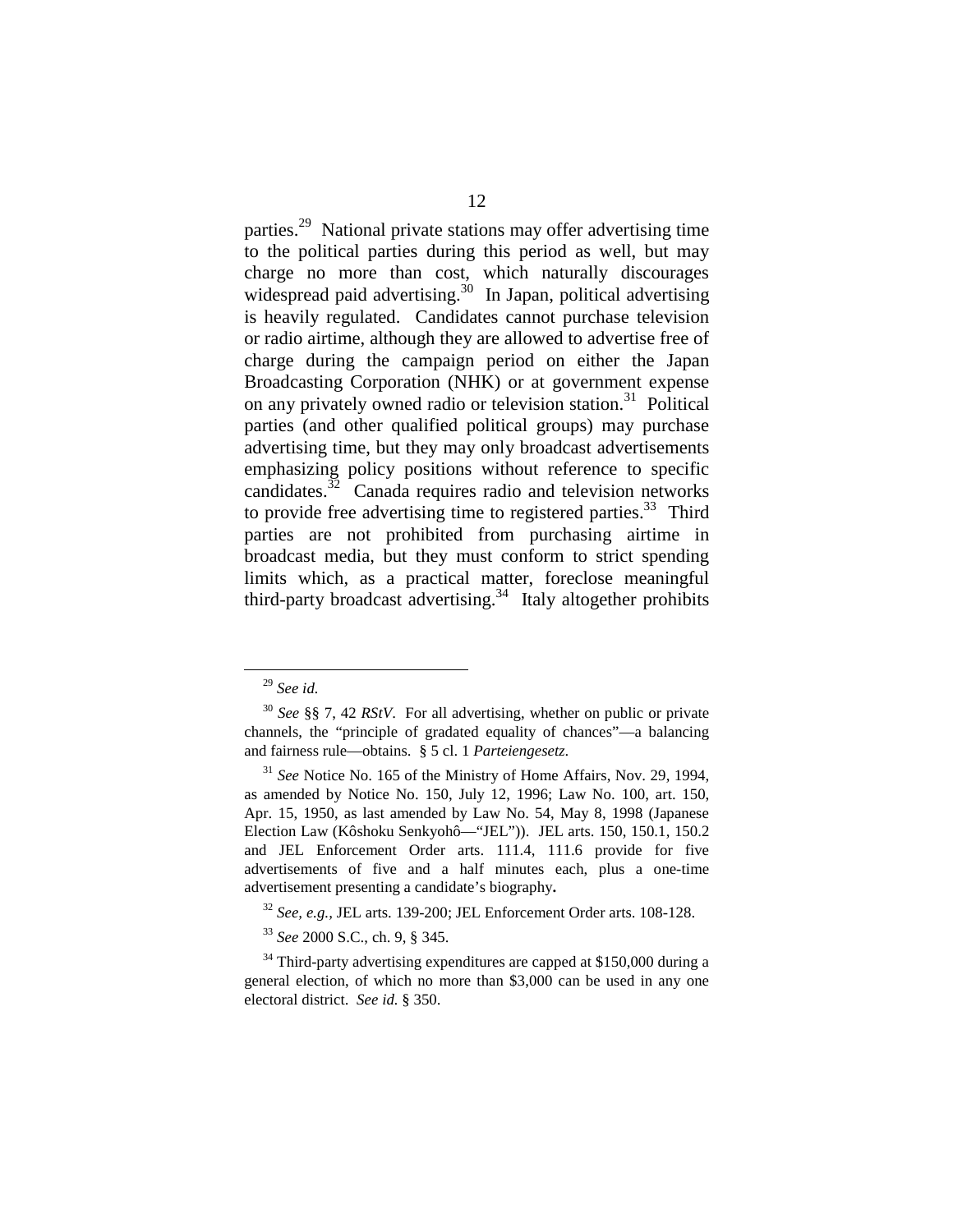paid political advertising in the national media while strictly regulating political advertisements in other media channels.<sup>35</sup>

Outside the G-7, limitations on paid political advertising during election periods are equally widespread. Sweden allows no paid advertising on its broadcast television channels and mandates impartiality in political reporting. 36 In Austria, paid political advertising is not permitted on the public network. $37$  Israel has legislated a complex and restrictive regime governing political broadcasts, sustained under challenge before the High Court.<sup>38</sup> New Zealand limits political broadcasts on television and radio to state-funded timeslots near election day, and Australia imposes a complete ban on radio and television campaigning, including issue

<sup>35</sup>*See* Law No. 28 of February 28, 2000 (statute on equal access to media during election period and on political broadcasting); Italian Communications Authority Decision No. 200/00/CSP of June 22, 2000 (implementing Law No. 28 of February 28, 2000); and House of Parliament Scrutiny Committee on Public Broadcasting (RAI) Decision of December 18, 2002 (implementing Law No. 28 of February 28, 2000). Local private broadcasters, if they so elect, may allocate airtime to parties free of charge, but only on an equal access basis and not in excess of two advertisements per day per party. Local private broadcasters may also sell time for political advertisements, but they may not charge more than 50% of the normal commercial rate or sell more time than they have voluntarily allocated for free broadcasting. *See also* P. Barile, E. Cheli & S. Grassi, *Istituzioni di diritto pubblico*, Padova, CEDAM, 103- 104, 295-296 (2002).

<sup>36</sup>*See* Law on Radio and Television, S.F.S. 1996:844.

<sup>37</sup>*See Bundesgesetz über den Österreichischen Rundfunk* (as amended, *Bundesgesetzblatt*, I No. 83/2001), §§ 13 (1), 14-17 (enumerating exhaustive list of permitted advertising subjects).

<sup>38</sup>*See* High Court of Justice Cases Nos. 869/92 and 931/92 (1992) (M. Shamgar, Pres.): "But in the said periods before elections, there is a limitation on election propaganda that is broadcast on the radio or television . . . . This limitation is . . . an unavoidable necessity."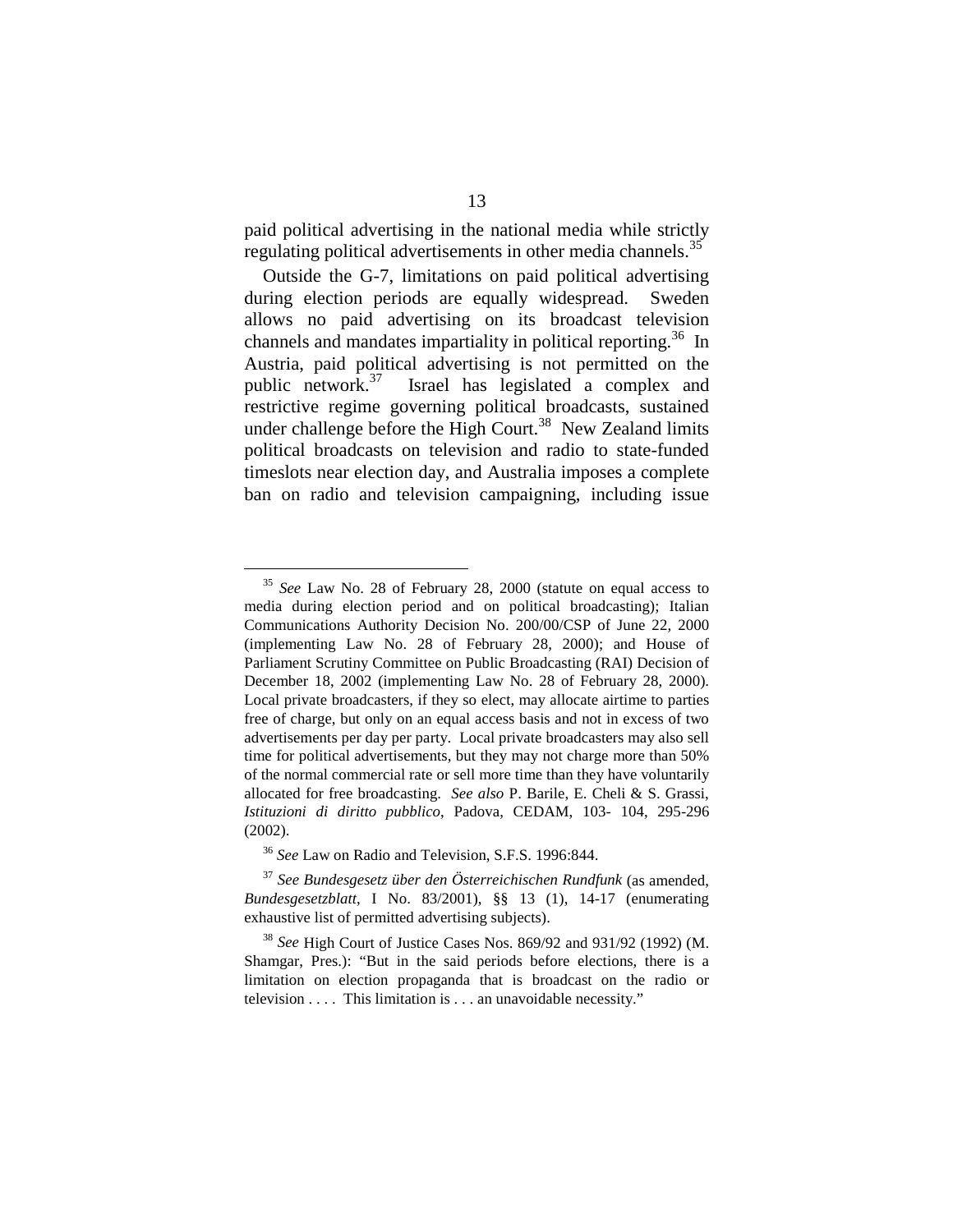advocacy, for the three days prior to election day.<sup>39</sup> In Belgium, the limitation extends to *three months* before election day and encompasses virtually all paid media and all political matter.40 Broadcast and electioneering limitations of shorter duration are also in place in Russia and Hungary,<sup>41</sup> as well as Grenada, Dominica, St. Vincent and the Grenadines, and Nepal.<sup>42</sup> Other countries that severely limit paid political advertising in broadcast media include Brazil, $43$  the Czech

<sup>39</sup>*See* Broadcasting Act, 1989 §§ 69, 70 (N.Z.); Broadcasting Services Act, 1992 (Cth), Sch. 2, Part 2, cl. 3A (Austl.); Special Broadcasting Services Act 1991 (Cth) § 70(c) (Austl.). In *Australian Capital Television v. Commonwealth*, 177 C.L.R. 106 (1992), the High Court of Australia struck down an omnibus ban on the broadcast of political advertising on the ground that it unconstitutionally limited political expression. However, the court left intact a three-day blackout period. Justices Brennan, Deane, and Toohey volunteered positive views on the constitutionality of the three-day blackout period. S*ee id.* at 159, 175. No challenges have been made to the blackout period since this decision*.* 

 $40$  The limitation extends to paid billboards, telephone campaigns, and television, radio, and cinema. *See* Loi du 4 juillet 1989 relative à la limitation et au contrôle des dépenses électorales engagées pour les élections des Chambres fédérales, ainsi qu'au financement et à la comptabilité ouverte des parties politiques, art. 5.

<sup>41</sup>*See* Federal Law No. 19 F-3, On Election of the President of the Russian Federation, art. 50, point 3; Federal Law No. 175-F3, On Elections of Deputies of the State Duma of the Federal Assembly of the Russian Federation, art. 58, point 3 (Russ.); Act C of 1997 on Electoral Procedure ¶¶ 40-41, § (2) (Hung.).

 $42$  These jurisdictions ban all or most forms of electioneering on polling day, or on polling day and the day before. *See* Electoral Law, 1958, ch. 160, §§ 63(1), (3) (Gren.); House of Assembly (Elections) Act, ch. 2:01, §§ 52, 54 (Dominica); Representation of the People Act, Electoral Law, 1982, § 41 (St. Vincent and the Grenadines); Election Code of Conduct, 2053 (1996) § A, ¶ 5 (Nepal).

<sup>43</sup>*See* Lei No. 9.504, que estabelece normas paras as eleições, arts. 26, 44 (1997).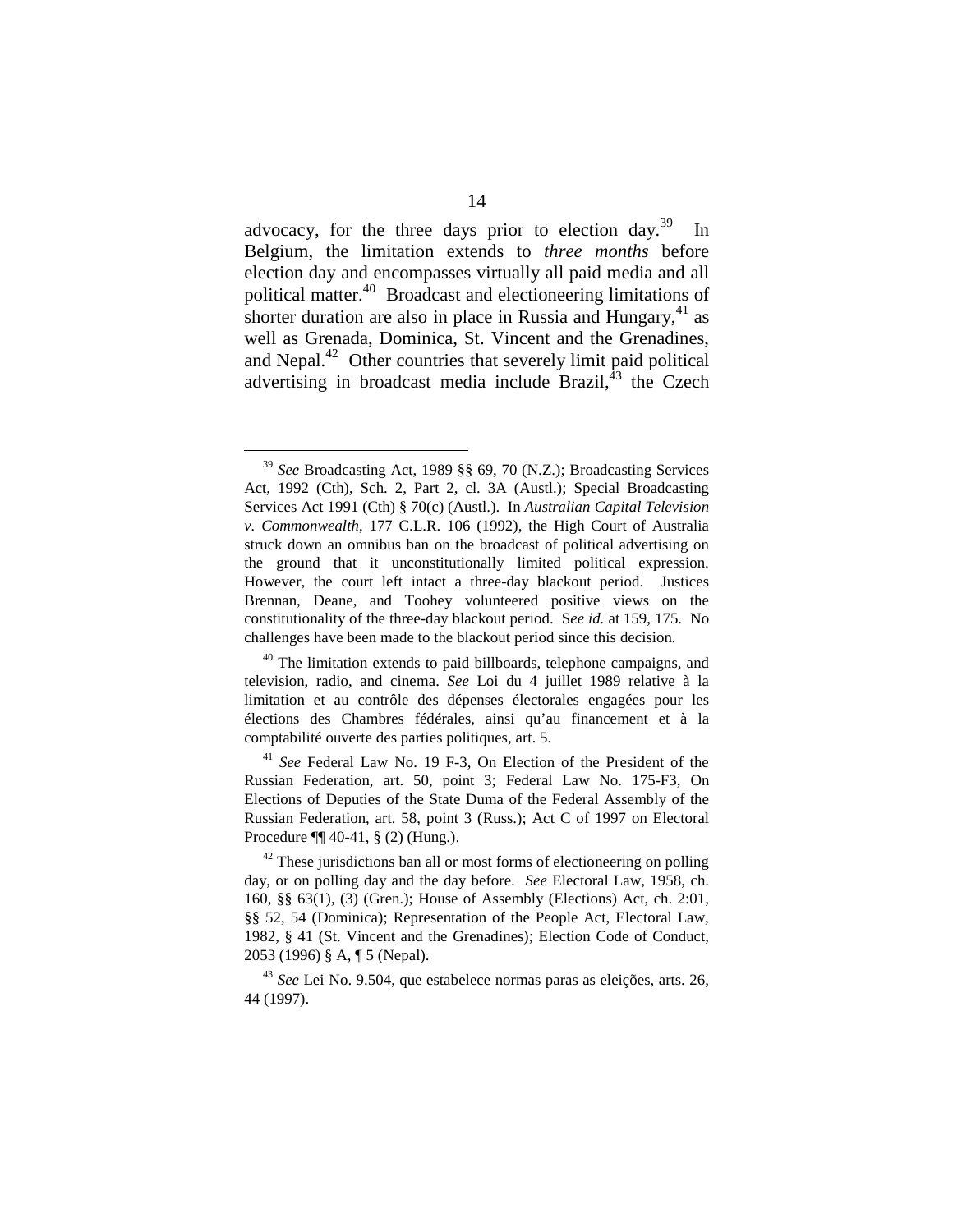Republic, Denmark, Ireland, Malta, Malaysia, Norway, 44 Portugal, Senegal, Seychelles, Singapore, Slovakia, Sri Lanka, Switzerland, $45$  and Turkey. $46$  In the Americas as a whole—with the exception of the United States, of course election period restrictions on paid advertising are essentially ubiquitous. $47$ 

<sup>&</sup>lt;sup>44</sup> In Norway, an advertisement paid for by the National Norwegian Union of Nurses was found to violate the advertising prohibition. *See*  European Platform of Regulatory Authorities, *Working Group 2: Political Advertising,* Background Paper EPRA/2002/09, at 6-7, *available at*  http://www.epra.org/content/english/index2.html.

<sup>45</sup>*See* Federal Law Concerning Radio and Television of 21 June 1991, § 4, art. 18, ¶ 5 ("La propagande religieuse ou politique est prohibée").

<sup>46</sup> *See* Michael Pinto-Duschinsky, *Financing Politics: A Global View*, 13 J. Democracy 69, 76-77 tbl.2 (2002); European Platform of Regulatory Authorities, *supra* note 44, at 1. Turkey prohibits all political broadcasting for seven days before elections. *See* Const., art. 32 (as amended by Law No. 4756, May 21, 2002) (Turk.).

<sup>47</sup>*See* Ley 25.610, Reforma Código Nacional Electoral, art. 3 (2002) (Arg.) (32-day ban on broadcasts with "the purpose of promoting the acquisition of votes by candidates for public office"); Ley Electoral de 1984, con reformas, incluyendo la Ley No. 2232 (2001), art. 120 (Bol.) (election day ban); Lei No. 4.737 Código Eleitoral de 1965, atualizado com as modificações da Lei 9504/97, art. 250 (Braz.) (2-day ban); Ley Orgánica Constitucional No. 18.700/88, sobre votaciones populares y escrutinios, actualizada a octubre de 2001, art. 30(6) (Chile) ("electoral propaganda" broadcasts allowed only from the 30th to the 3rd day before election); Ley No. 1536, Código Electoral, actualizado con las reformas de 1996, art. 79 (Costa Rica) (ban for day before election and month of December); Ley Electoral y de Partidos Políticos de 1985, art. 223(c) & Decreto 1-90 del Tribunal Supremo Electoral, 1990, art. 38 (Guat.) (36 hour ban); Ley electoral y de las Organizaciones Políticas del 19.05.1981, actualizada hasta DL No. 180-92, art. 74 (Hond.) (5-day ban on attack ads); Código Federal de Instituciones y Procedimientos Electorales de 1994, con reformas de 1996 ("COFIPE"), art. 190(2) (Mex.) (3-day ban); Ley Electoral de Nicaragua de 2000, art. 97 (Nicar.) (3-day ban); Ley No. 834/96 de 1996, Código Electoral Paraguayo, art. 290 (Para.) (political advertising allowed only for 60 days leading up to 2-day ban); Ley No. 26859/97, Ley Orgánica de Elecciones de 1997, art. 190 (Peru) (24-hour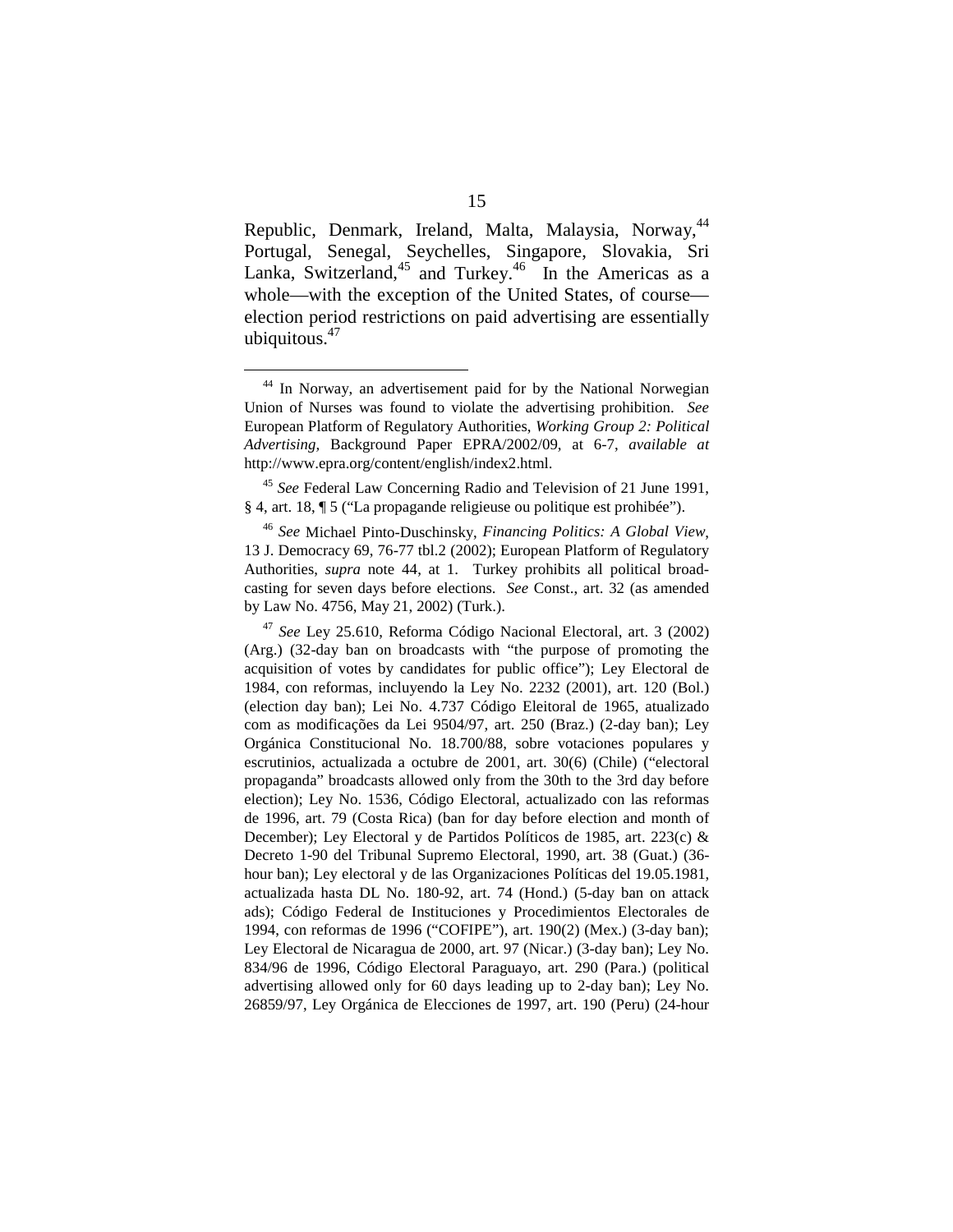#### **2.**  *Indirect Limitations on Third-Party Political Advertising Through Spending Limits Are Also Widespread Among Democracies***.**

While direct constraints on the use of broadcast media for political advertising are common, many countries also impose general ceilings on third-party spending that indirectly but effectively serve the same purpose. As noted earlier, Canada places a \$3,000 limit on spending by third parties within each electoral district. This functions *de facto* as a near-complete ban on paid television advertising by third parties.<sup>48</sup> Italy, Japan, Mexico, and Costa Rica take a more extreme position—they simply bar independent expenditures altogether. An automatic and far-reaching ban on third-party advertising obviously follows in these countries from their prohibitions.49 In still other jurisdictions, spending by third parties counts against the spending limits of the candidates they support, making it difficult for wealthy third parties to flood broadcast media with paid advertisements. The laws of

ban); Ley Orgánica de Sufragio y Participación Política, art. 209 (1997) (Venez.) (48 hours before start of elections, "all electoral publicity will cease").

<sup>48</sup>*See supra* note 34 and accompanying text.

 $49$  In Costa Rica, to undertake political-electoral publicity in any form, a person must be designated by a political party to the Supreme Tribunal of Elections. *See* Ley No. 1536, art. 85(d). Mexican law provides: "The contracting of advertising in radio and television, either in favor or against any party or candidate, by means of third persons, will not be allowed in any case." COFIPE, art. 48(13). Italian broadcasters may air paid political advertisements only if they clearly identify the political party paying for them—by direct implication, a ban on selling political airtime to independent individuals or groups. *See*, *supra* note 35. Under Japanese law, only groups and persons specifically permitted by statute to do so may engage in electioneering activities (*i.e.,* political parties, qualified political groups, and candidates). *See* JEL, art. 151.5.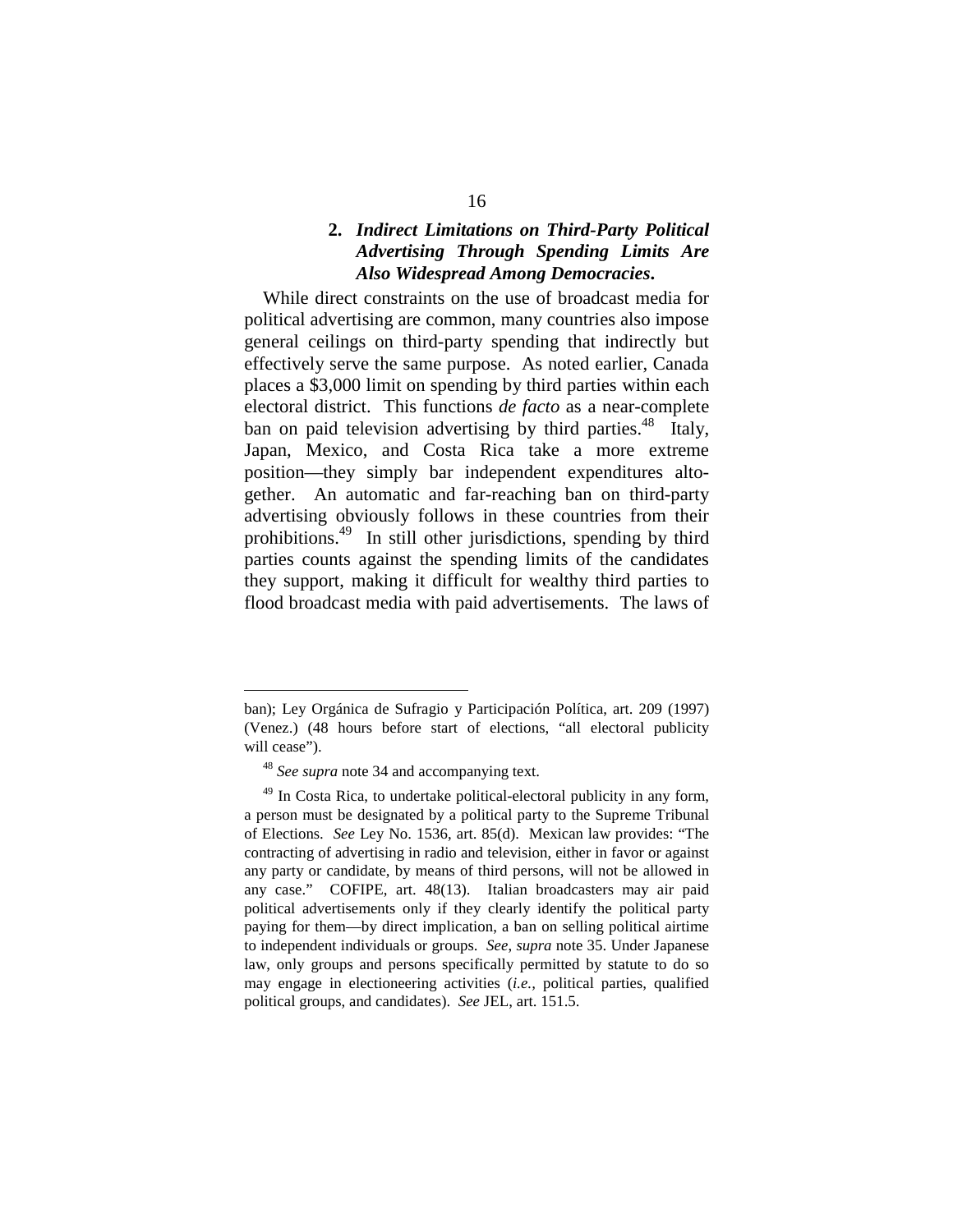New Zealand, Belgium, and Nepal are examples of this approach. $50$ 

Israel has been particularly proactive in recognizing that any effort to mitigate corruption or imbalance is undone if the regulatory ambit fails to reach independent expenditures. Israeli law regulates "election propaganda," and the High Court of Justice took pains to define the term broadly. 51 Widespread evasion of the intent behind campaign finance rules led State Comptroller and former Supreme Court Justice Eliezer Goldberg to emphasize in an official report after the 2000 Knesset elections that "extra-party propaganda" constitutes prohibited contributions under article 8 of the Financing Law.<sup>52</sup>

BCRA, of course, does not come close to imposing the farreaching limitations on independent expenditures that are so common to the rest of the world. It is exponentially more selective, restricting *specific* entities (corporations and unions) from using *specific* funds (treasury funds) for *specific*  activities (paid advertising) during *specific* time periods (thirty or sixty days prior to an election). Before the passage of BCRA, one scholar noted that although "[a]ccess to political television advertising is . . . a matter dealt with in

<sup>50</sup>*See* Electoral Act, 1993 §§ 210, 214B, 221 (N.Z.); Loi du 4 juillet 1989, art. 4, § 2 (Belg.); Election Code of Conduct, 2053 § B, *¶* 5 (1996) (Nepal). Notably, India does regulate campaign spending by candidates but *not* third parties; as a result, its Supreme Court has observed that the restrictions on candidates are "mere eye wash and no practical check on election expenses" as needed "to attain a meaningful democracy." *Godakh Yashwantrao Kankarro v. E.V. alias Balasaheb Vikhe Patil*, 1994 A.I.R. (S.C.) 678. 51 *See* Case No. 869/92 (defining "electoral propaganda" as "[a]

broadcast that contains direct preaching for parties or lists of candidates; an attack on a rival party or list; and also, any broadcast, whose dominant effect is propaganda-wise"). 52 *See Report on the Results of the Audit of the Party Groups for the* 

*Period of Elections for the Fifteenth Knesset* ¶¶ 7-8 (1997).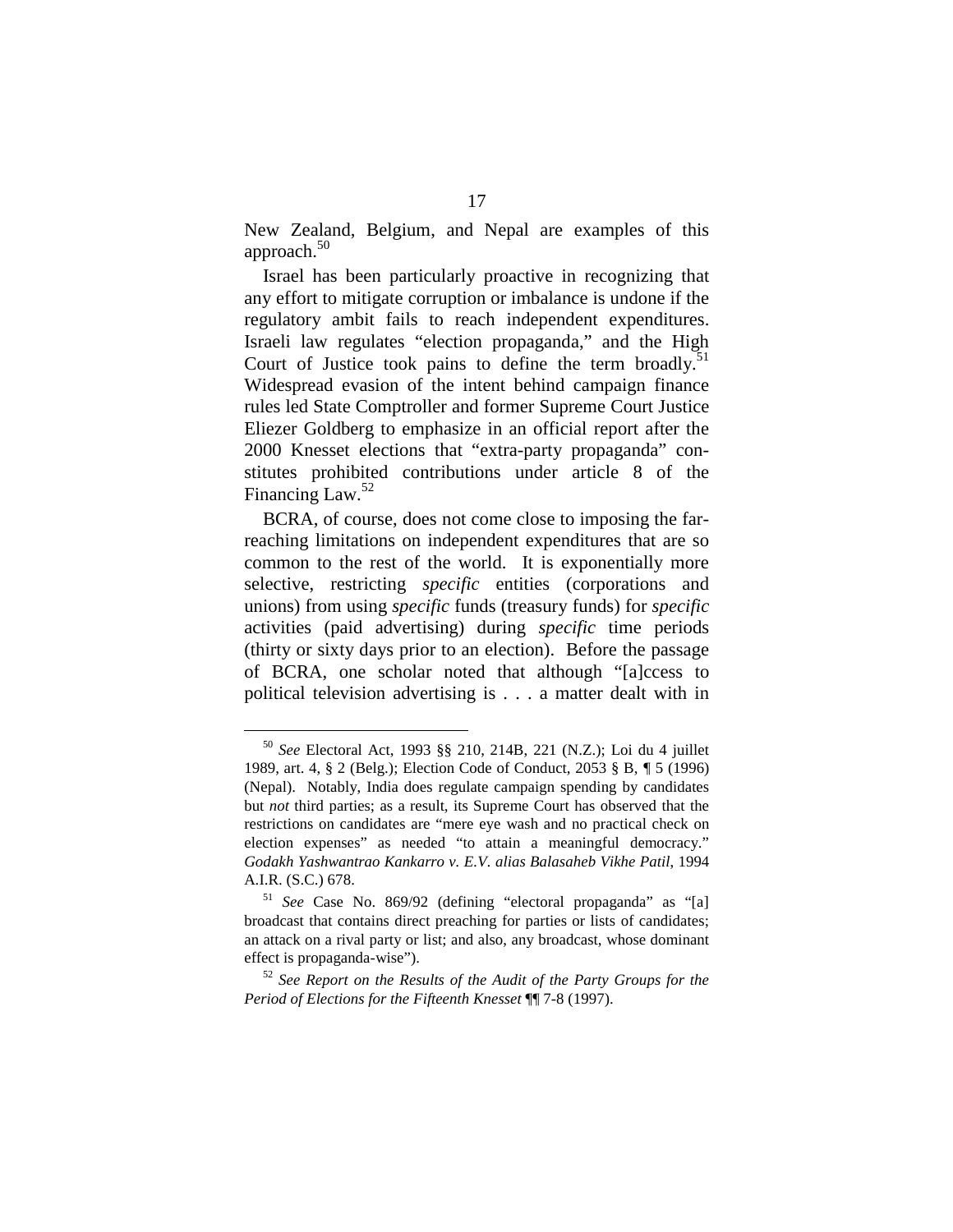virtually all regulatory frameworks of campaigns[,] the *United States* is truly exceptional."<sup>53</sup> While BCRA's targeted limitations on paid advertising by corporations and unions during election periods represent very modest steps by international standards, they move the United States incrementally towards the mainstream of democracies that regulate third-party political advertising to safeguard the integrity of their electoral systems.

#### **B. Other Democracies Have Found That Restrictions On Paid Political Advertising Are Compatible With Free Speech.**

The United States is not the only jurisdiction whose courts have addressed restrictions on third-party paid political advertising within the framework of a constitutionally enshrined right to freedom of expression. Both Canada and many European nations enjoy a well-developed free speech jurisprudence, and courts in both places have asked whether free speech can accommodate restrictions on third-party political advertising. An analysis of Canadian and European judicial opinions yields a qualified answer in the affirmative.

#### **1.**  *The Canadian Supreme Court Has Indicated That Restrictions on Paid Political Advertising by Third Parties Can Survive Constitutional Scrutiny.*

In Canada, rights to freedom of expression and freedom of association are protected under the Canadian Charter of Rights and Freedoms.<sup>54</sup> The Charter reflects a commitment to these freedoms similar in scope and vigor to that of the

<sup>53</sup> Fritz Plasser and Gunda Plasser, *Global Political Campaigning: A Worldwide Analysis of Campaign Professionals and Their Practices* 205, 216 (2002) (emphasis in original).

<sup>54</sup>*Canadian Charter of Rights and Freedoms*, Part I of the *Constitution Act, 1982*, being Schedule B to the *Canada Act 1982 (U.K.), 1982*, ch. 11, §§ 2(b) and 2(d) (declaring as "fundamental" the "freedom of thought, belief, opinion and expression" and the "freedom of association").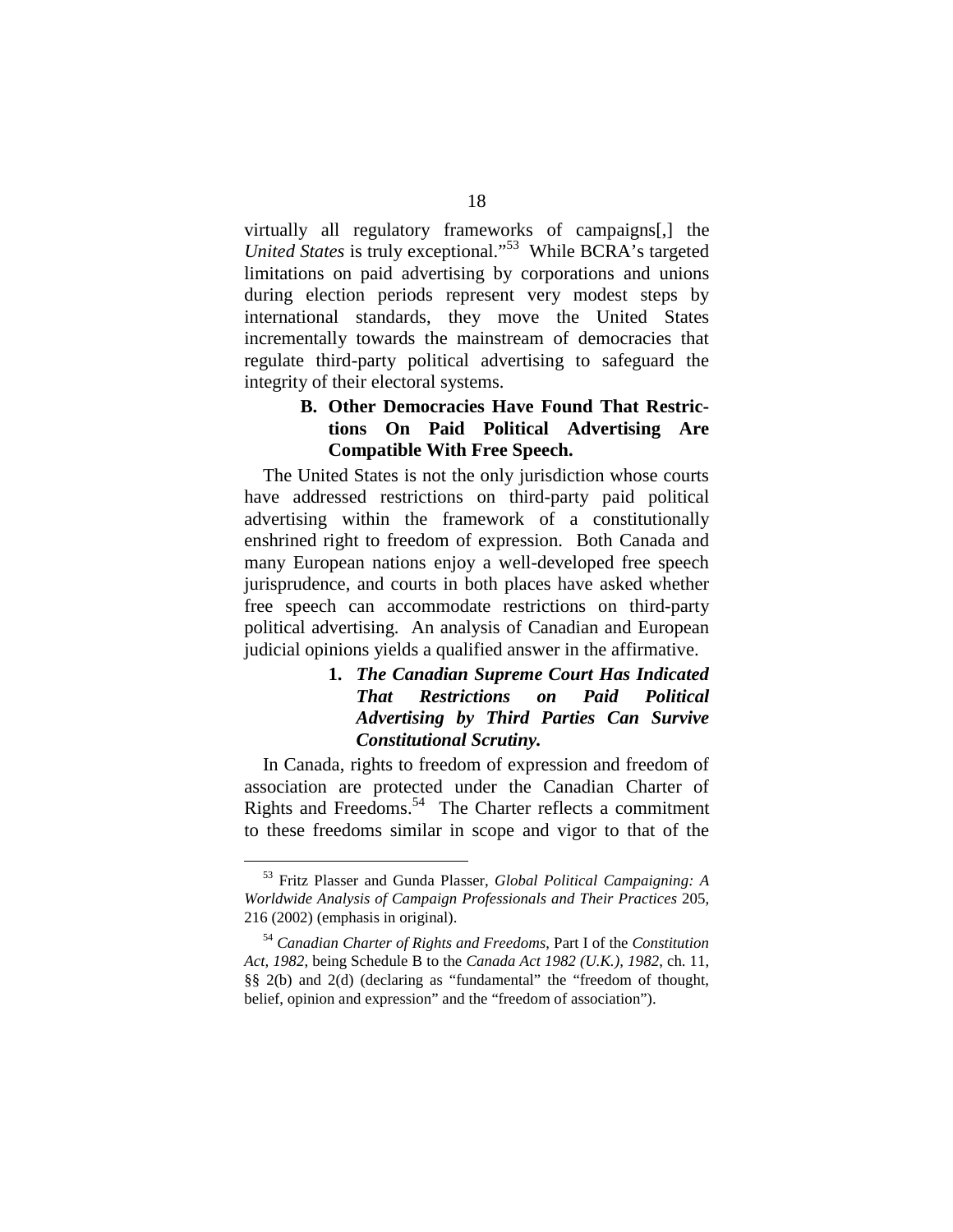U.S. Constitution. In the words of the Canadian Supreme Court:

[This] Court has consistently and frequently held that freedom of expression is of crucial importance in a democratic society. . . . "It is difficult to imagine a guaranteed right more important to a democratic society than freedom of expression. Indeed a democracy cannot exist without that freedom to express new ideas and to put forward opinions about the functioning of public institutions. The concept of free and uninhibited speech permeates all truly democratic societies and institutions. The vital importance of the concept cannot be overemphasized."<sup>55</sup>

Clearly, freedom of expression is deeply embedded in Canadian jurisprudence.

The seminal Canadian Supreme Court decision applying constitutional scrutiny to restrictions on paid political advertising by third parties is *Libman v. Quebec (A.G.)*. 56 In *Libman*, the court considered a constitutional challenge to Quebec's Referendum Act, which required groups wishing to participate in a referendum campaign to either join or affiliate with a national committee formed for the purpose of supporting one of the referendum options.<sup>57</sup> The Act also provided for the financing of national committees and allowed them and their affiliated groups to incur expenses (up to prescribed limits) for the purpose of promoting or opposing a referendum option. Groups that did not join or affiliate with a national committee, however, were permitted to incur only minor expenses, and were essentially banned from all paid

<sup>55</sup>*Libman v. Quebec (A.G.)*, [1997] 3 S.C.R. 569, 151 D.L.R. (4th) 385, ¶ 28 (quoting *Edmonton Journal v. Alberta (A.G.)*, [1989] 2 S.C.R. 1326, 1336)*.* 

<sup>56</sup>*Id.* 

<sup>57</sup>*See* Referendum Act, R.S.Q., ch. C-64.1, §§ 402, 403, 404, 406, ¶¶ 3, 413, 414, 416, 417 of Appendix 2 (as cited in *Libman*, 3 S.C.R. 569).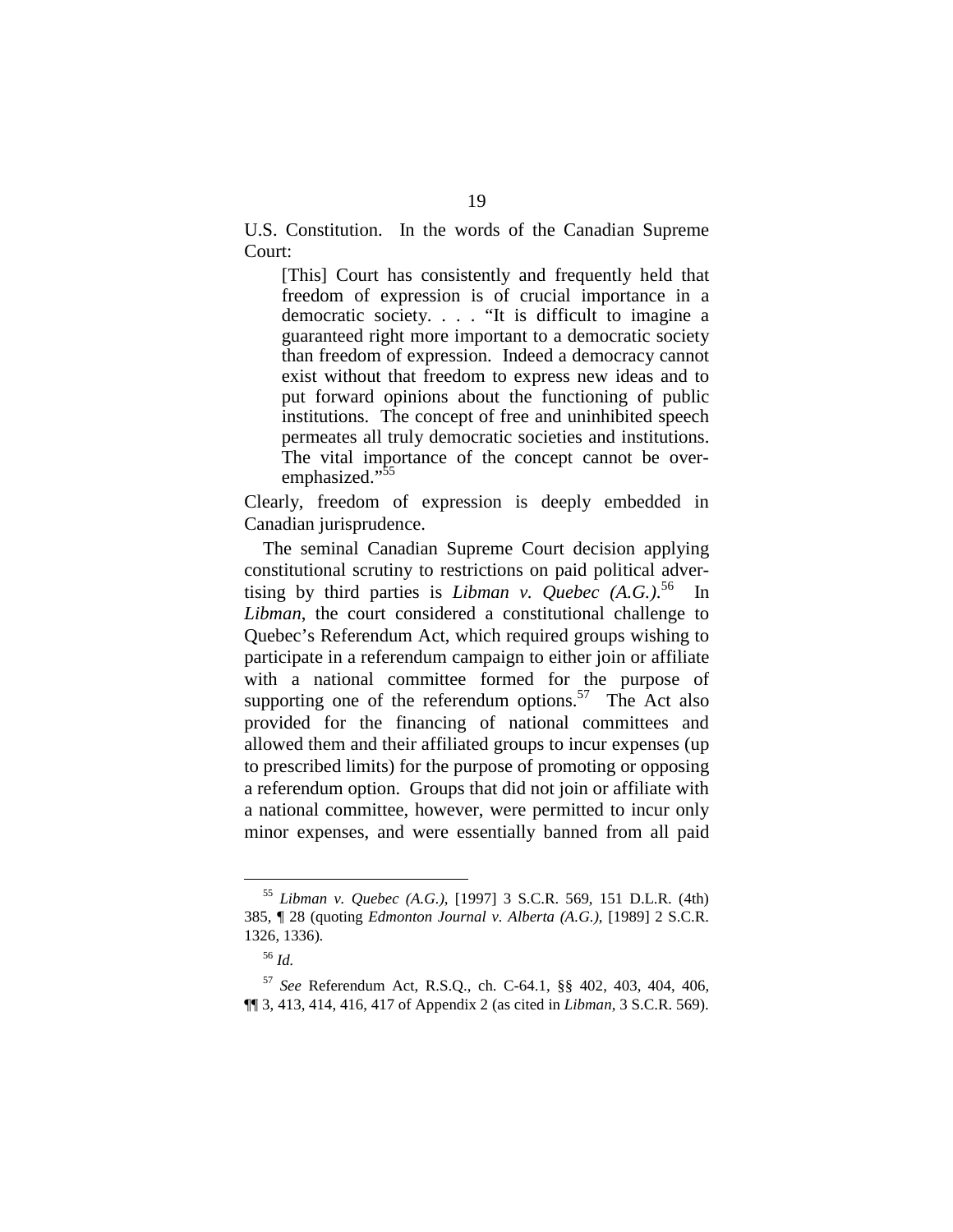advertising.<sup>58</sup> 58 The appellant in *Libman* argued that this limitation unconstitutionally infringed his right to freedom of expression under the Charter.

The Canadian Supreme Court recognized the need for such restrictions and agreed with them in principle:

Freedom of political expression, so dear to our democratic tradition, would lose much value if it could only be exercised in a context in which the economic power of the most affluent members of society constituted the ultimate guidepost of our political choices. Nor would it be much better served by a system that undermined the confidence of citizens in the referendum process.<sup>59</sup>

Nevertheless, the court reluctantly concluded that the Referendum Act's near-total ban on third-party spending by "individuals and groups who can neither join the national committees nor participate in the affiliation system" went too far. $60$ 

Significantly, however, in addition to evaluating the Referendum Act itself, the *Libman* court went out of its way to address a separate federal statute, the Canada Elections Act.<sup>61</sup> Like the Referendum Act, the Canada Elections Act imposed strict limits on third-party spending, but in a manner that *did*  allow for limited paid political advertising. Specifically, the Act allowed third parties to spend up to \$1,000 on political "advertising expenses," defined to include all costs incurred "for the production, publication, broadcast and distribution of any advertising for the purpose of promoting or opposing" a party or candidate during an election.<sup>62</sup> The statute also

<sup>58</sup>*See Libman*, 3 S.C.R. ¶ 12 (setting forth strictly limited permissible expenses).

<sup>59</sup>*Id.* ¶ 84.

<sup>60</sup>*Id.* ¶ 77.

<sup>61</sup> R.S.C., 1985, ch. E-2.

<sup>62</sup>*Id.* § 259.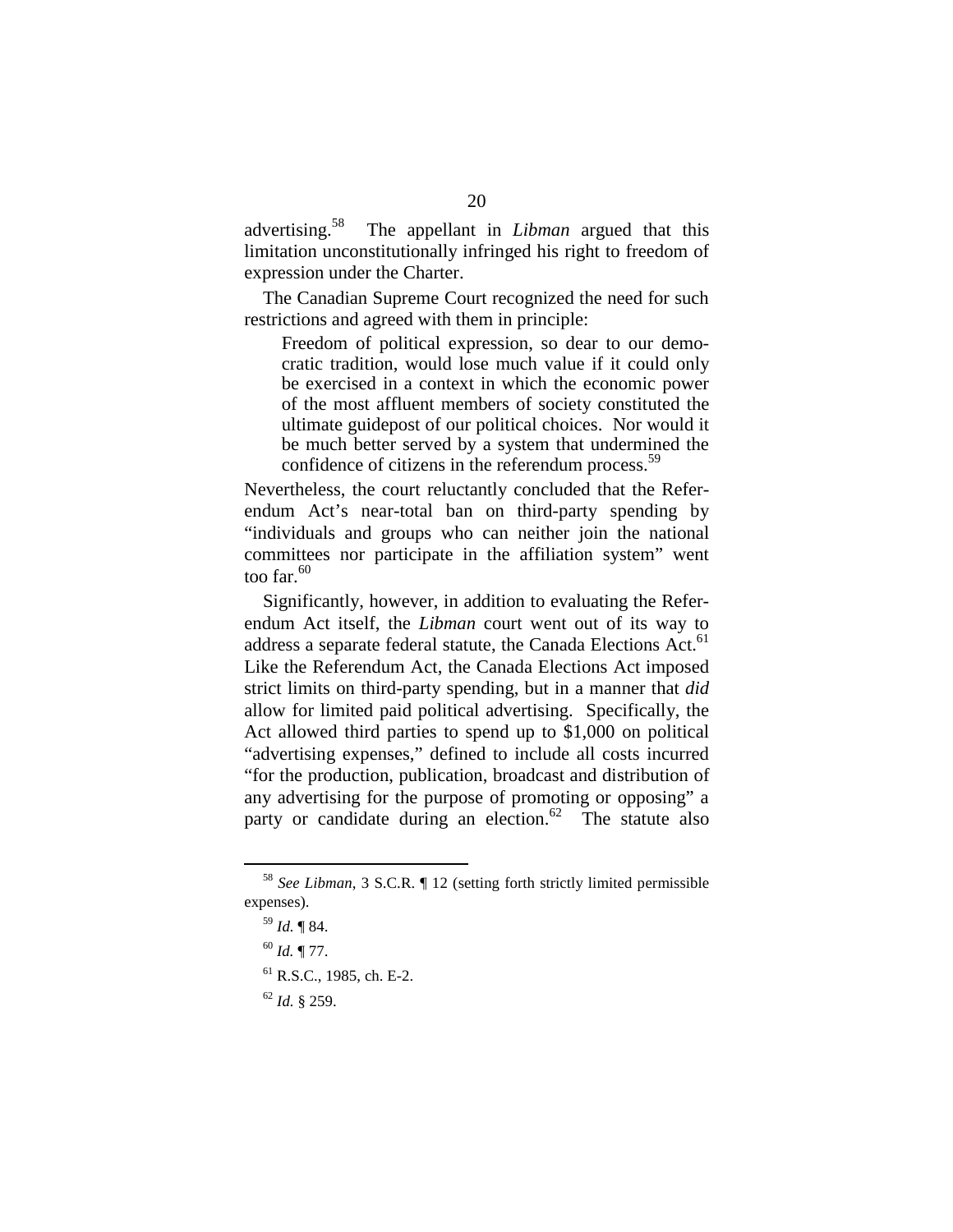designated certain "blackout" periods during which all persons were enjoined from election advertising.<sup>63</sup>

By the time the Canadian Supreme Court took up *Libman*, the Canada Elections Act's \$1,000 limit on third-party advertising expenditures had been held unconstitutional by the Alberta Court of Appeal in *Somerville v. Canada* <sup>64</sup> Because the Canadian government decided not to appeal the lower court judgment in *Somerville*, however, the Canadian Supreme Court could not review the lower court decision directly. As a result, it took the highly unusual step in *Libman* of expressing its clear disapproval of a ruling not before it:

In *Somerville v. Canada (Attorney General)*, the Alberta Court of Appeal declared [the Canada Election Act's restrictions on third party advertising] to be unconstitutional. With respect, we have already mentioned that we cannot accept the Alberta Court of Appeal's point of view because we disagree with its conclusion regarding the legitimacy of the objective of the provisions.<sup>65</sup>

The court explained:

We agree . . . with the analysis of the Lortie Commission  $^{66}$ ... regarding the need to limit spending both

<sup>65</sup> *Id.* ¶ 79.<br><sup>66</sup> The Royal Commission on Electoral Reform and Party Financing chaired by Pierre Lortie ("Lortie Commission") was appointed to analyze the role of money in the Canadian electoral process in response to concerns about the levels and sources of expenditures during the 1988 federal election. Many of the Lortie Commission's recommendations were adopted in the new Canada Elections Act, 2000 S.C., ch. 9.

<sup>63</sup>*See Somerville v. Canada* (A.G.) (1996), 136 D.L.R. (4th) 205, ¶ 6 (summarizing the black-out provisions codified as subsection 213(1) of the Canada Elections Act, R.S.C., 1985, ch. E-2). The black-out periods prohibited election advertising "for approximately the first 18 of 47 days of a federal election campaign. This is followed by a period of 28 days when advertising is permitted, up until the day prior to polling day, after which it is again prohibited." *Id.* ¶ 58.

<sup>64</sup> *See id.*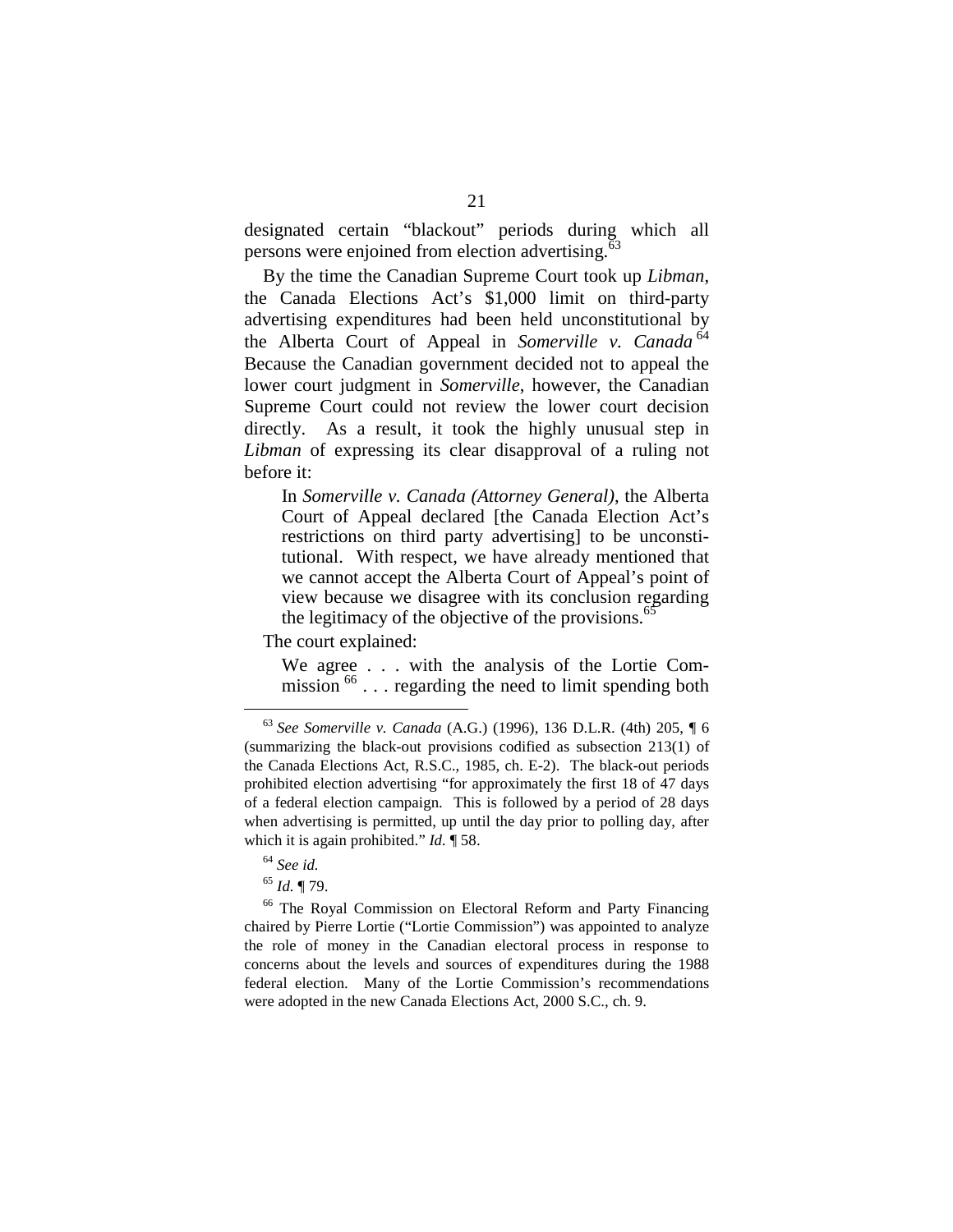by the principal parties (the national committees in the case of a referendum) and by independent individuals and groups in order to preserve the fairness of elections and, in the present case, referendums.<sup>67</sup>

The court further suggested that the Canada Elections Act's limits on third-party advertising were tailored narrowly enough to pass constitutional muster, in contrast to the Referendum Act's more severe restrictions on third-party spending.<sup>68</sup>

*Libman's* potential contribution to this Court's analysis lies in its explicit recognition that campaign finance laws implicate multiple constitutional values, and that arriving at a sensible solution requires a careful balancing of those interests. In the context of third-party expenditures, this necessarily entails moderating the otherwise broad right to free speech in order to preserve the integrity of the democratic process. Of course, *Libman*'s premise is not foreign to this Court's deliberations. Rather, this Court has implicitly adopted a nuanced balancing framework in many of its own cases. As Justice Breyer noted during a discussion on contribution limits:

[T]his is a case where constitutionally protected interests lie on both sides of the legal equation . . . . In such circumstances—where a law significantly implicates competing constitutionally protected interests in complex ways—the Court has … balanced interests. And in practice, that has meant asking whether the statute burdens any one such interest in a manner out of proportion to the statute's salutary effects upon the others. . . This approach is that taken in fact by *Buckley* 

<sup>&</sup>lt;sup>67</sup> Libman, 3 S.C.R.  $\parallel$  55-56.<br><sup>68</sup> *Id.*  $\parallel$  77 ("In our view, there are alternative solutions far better than [the Referendum Act's near-complete ban on unaffiliated third party spending]. . . . The Lortie Commission's recommendation on third party expenses [which was incorporated into the Canada Elections Act as the \$1,000 spending limit] is one possible solution.").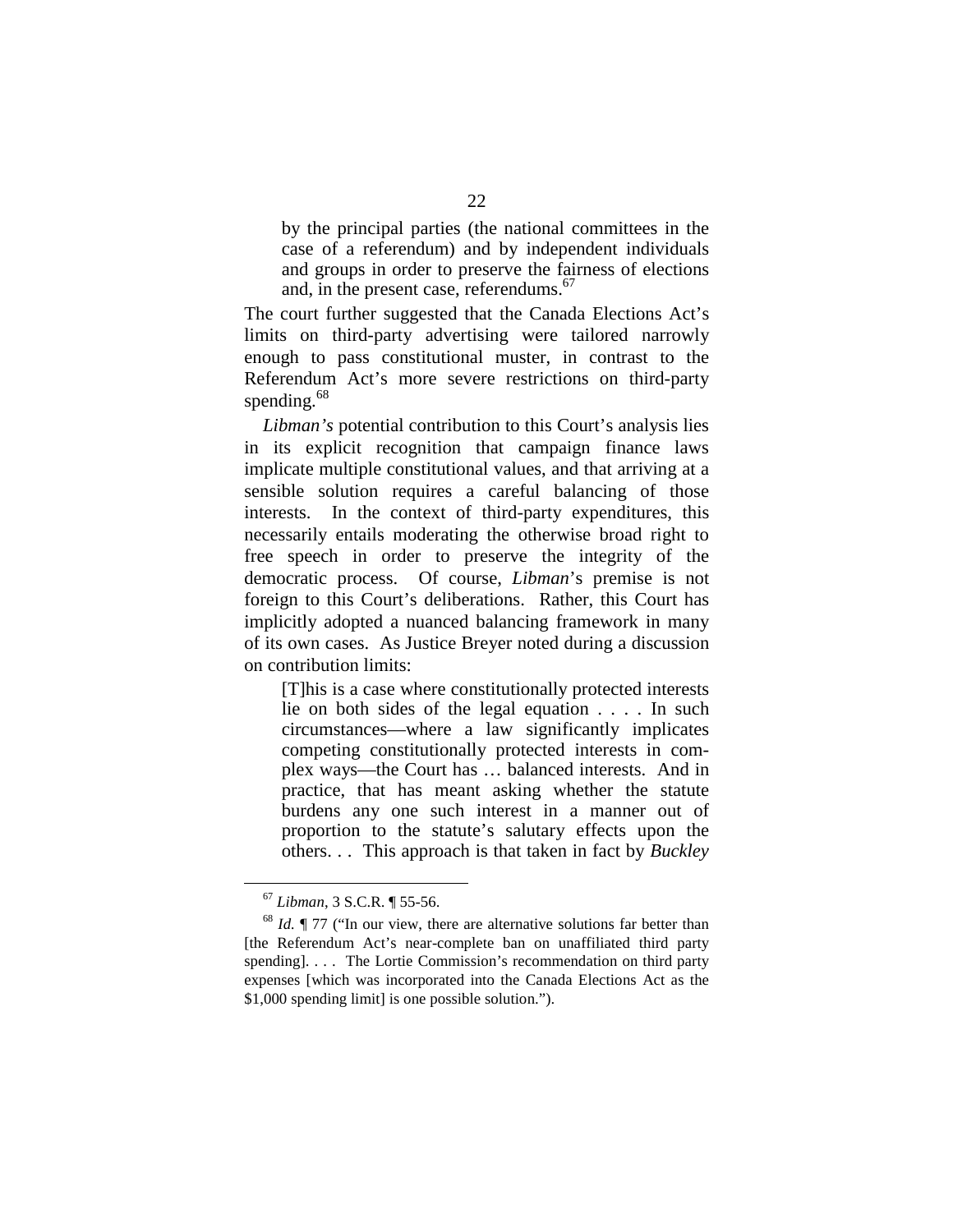for contributions, and is found generally where competing constitutional interests are implicated, such as privacy, First Amendment interests of listeners or viewers, and the integrity of the electoral process.<sup>69</sup>

The Court should apply that approach in the present case, recognizing that the fundamental constitutional value of preserving the integrity of the democratic process justifies BCRA's modest imposition on speech.

In sum, *Libman* is a well-considered effort by the Canadian Supreme Court to accommodate third-party spending restrictions within constitutional parameters. It stands not only for the proposition that constitutionally protected free speech can tolerate restrictions on third-party political activities, but that such restrictions are integral to a robust democratic polity. In reviewing BCRA's restrictions on paid political advertising, this Court should take into account the Canadian Supreme Court's thoughtful analysis of a shared constitutional concern.<sup>70</sup>

#### **2.**  *The European Court of Human Rights Has Indicated That Restrictions on Paid Political Advertising by Third Parties Are Compatible with the Right to Free Speech.*

In forty-four European countries, the right to freedom of expression is guaranteed under Article 10 of the European Convention for the Protection of Human Rights and Fundamental Freedoms (the "Convention").<sup>71</sup> The Conven-

<sup>69</sup> *Nixon*, 528 U.S. at 400, 402-403 (2000) (Breyer, J., concurring) (internal citations omitted).

<sup>70</sup> The Canadian Supreme Court on June 27, 2003 cited *Libman*  approvingly for its holdings on fairness in the electoral process. *See Figueroa v. Canada (A.G.),* 2003 S.C.C. 37, ¶¶ 49, 51.

 $71$  312 U.N.T.S. 222 (1950) (hereinafter "Convention"). The key provisions of Article 10 provide:

<sup>(1)</sup> Everyone has the right to freedom of expression. This right shall include freedom to hold opinions and to receive and impart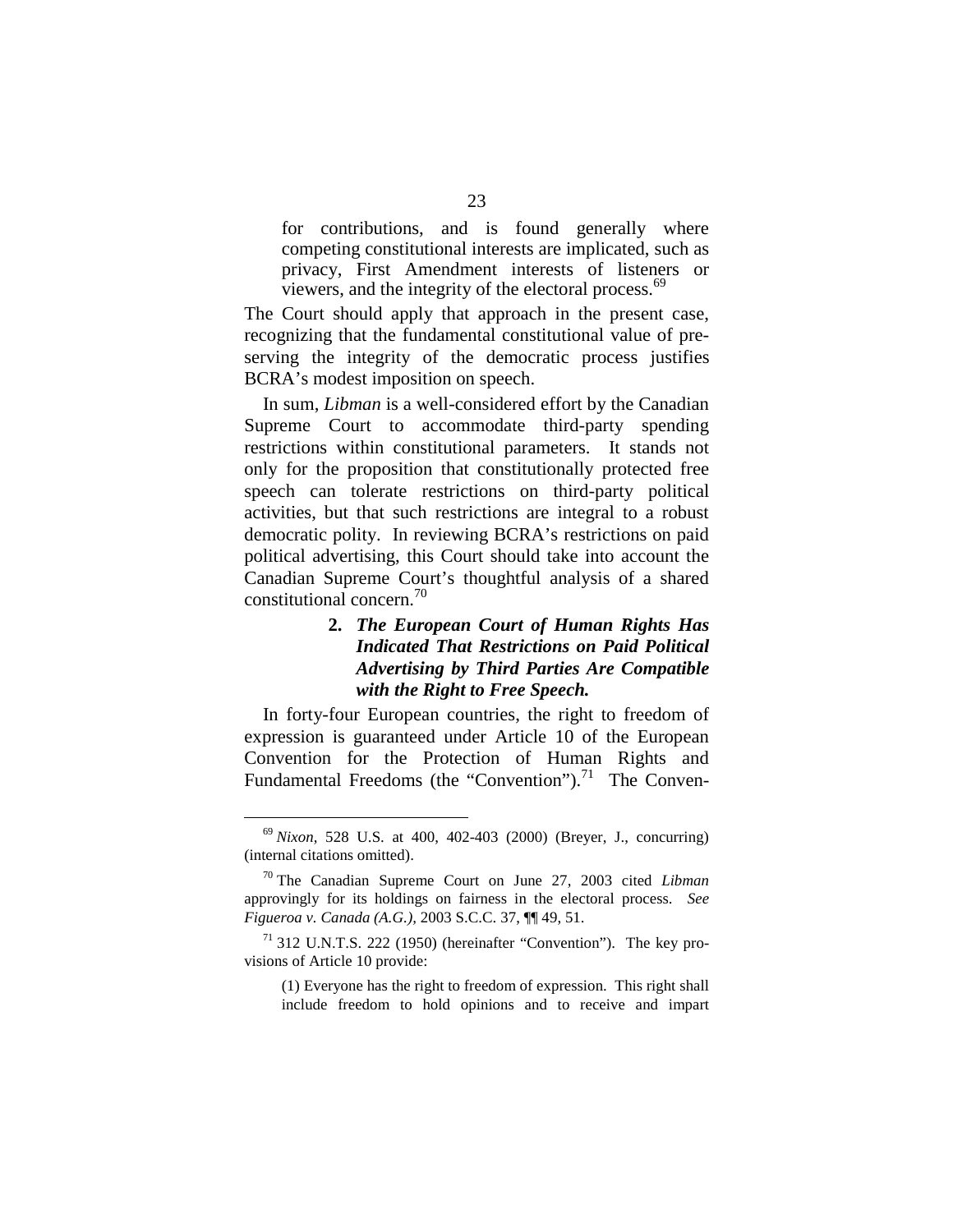tion was the first document that gave "specific legal content to human rights in an international agreement, and combined this with the establishment of machinery for supervision and enforcement."<sup>72</sup> Violations of rights guaranteed under the Convention are adjudicated by the European Court of Human Rights (ECHR), which was established under the Convention. As in the United States and Canada, the right to free speech is considered by the ECHR to be of paramount importance: "According to the Court's case-law, freedom of expression constitutes one of the essential foundations of a democratic society and one of the basic conditions for its progress and each individual's self-fulfilment."<sup>73</sup> "The Court recalls the key importance of freedom of expression as one of the preconditions for a functioning democracy."<sup>74</sup>

information and ideas without interference by public authority and regardless of frontiers.

<sup>(2)</sup> The exercise of these freedoms, since it carries with it duties and responsibilities, may be subject to such . . . restrictions or penalties as are prescribed by law and are necessary in a democratic society . . . for the protection of the reputation or rights of others . . . .

<sup>72</sup> Ian Brownlie, *Basic Documents in Human Rights* 338 (1971).

<sup>73</sup>*Unabhängige Initiative Informationsvielfalt v. Austria*, [2002] E.C.H.R. 28525/95, ¶ 34; *see also Wierzbicki v. Poland*, [2002] E.C.H.R. 24541/94, ¶ 31 (referring to "principles established in the case-law of the Convention organs concerning freedom of expression, which constituted one of the essential foundations of a democratic society"); *Surek and another v. Turkey*, (1999) 7 B.H.R.C. 339, ¶ 45 ("The court reiterates the fundamental principles under its judgments relating to art 10. . . . Freedom of expression constitutes one of the essential foundations of a democratic society."); *Fressoz and Roire v. France*, (1999) 5 B.H.R.C. 654, ¶ 45 (same).

<sup>74</sup> Özgür Gündem *v. Turkey*, [2000] E.C.H.R. 23144/93, ¶ 43 ("Freedom of expression constitutes one of the essential foundations of a democratic society and one of the basic conditions for its progress and for each individual's self-fulfilment. . . . Such are the demands of the pluralism, tolerance and broadmindedness without which there is no "democratic society." *Id.* at ¶ 57).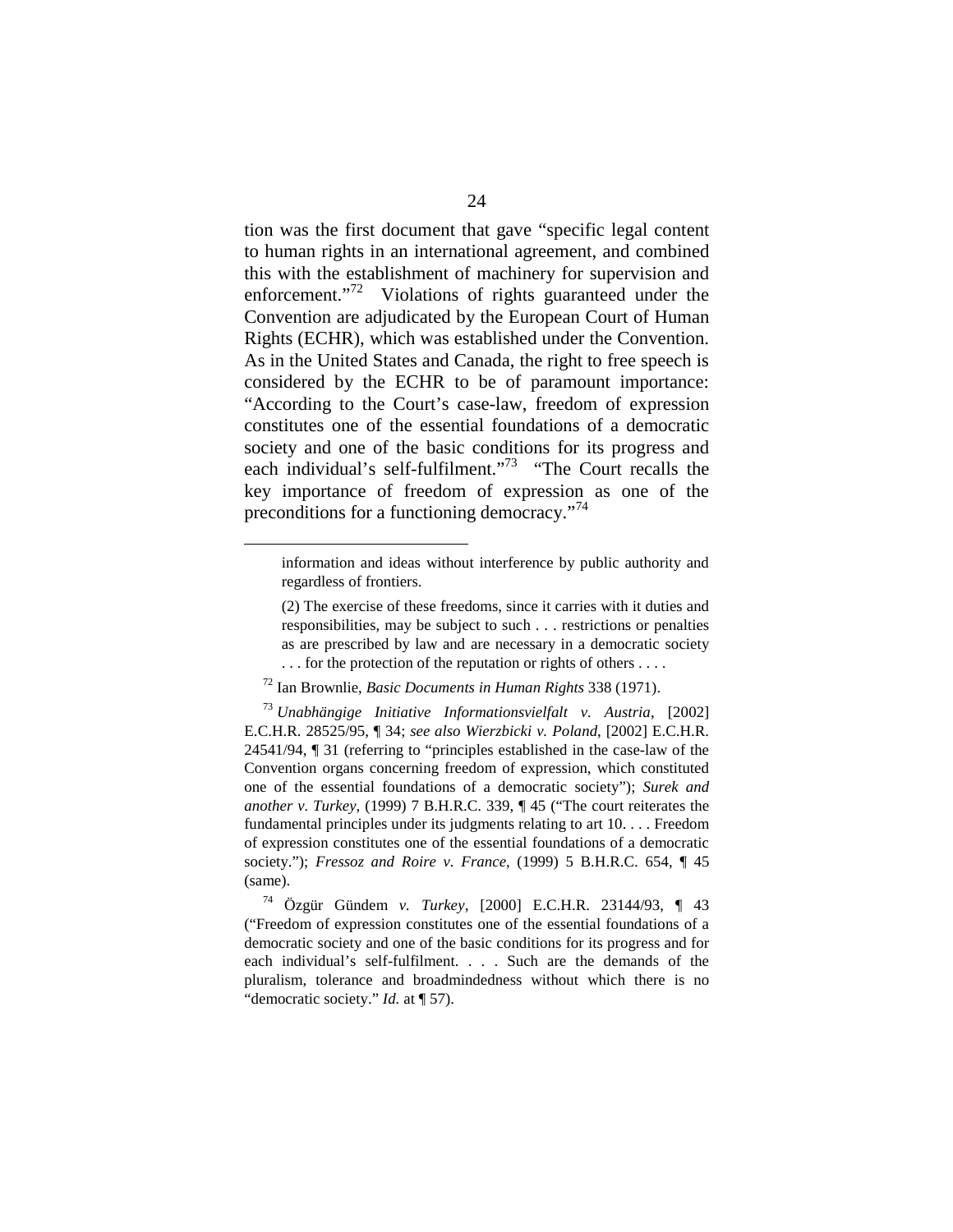Limitations on third-party spending were addressed by the ECHR in *Bowman v. United Kingdom*. 75 Bowman, a political activist, challenged a British statute that prohibited unauthorized third parties from spending more than five pounds ("GBP")—less than \$10—during the period before an election to convey information "with a view to promoting or procuring the election or defeat of a candidate."<sup>76</sup>

Plaintiffs-Appellants in their brief cite *Bowman* to support their assertion that "unfettered issue advocacy enjoys international support. $i^{77}$  Purporting to quote directly from *Bowman*, Plaintiffs-Appellants summarize the ECHR's opinion as follows:

[The ECHR decided] that a London woman could not be charged with a campaign law violation for distributing 1.5 million copies of a voter guide . . . even though it was . . . "distributed with a view to promoting the election of the candidate with the stand on abortion most acceptable to the [plaintiff]" and "might in fact have the tendency to influence certain voters in different directions," because "freedom of expression constitutes one of the essential foundations of a democratic society, [sic] and the government had failed to prove that such "'single' issue campaigning . . . would distract voters [or] "'distort' election results."<sup>78</sup>

But that is *not* what the ECHR said in *Bowman*. In fact, these statements were never made by the ECHR at all. Plaintiffs-Appellants miscite and misattribute these quotes, which actually come from a report made by a now-defunct

<sup>75 [1998]</sup> E.C.H.R. 24839/94, (1998) 4 B.H.R.C. 25.

<sup>76</sup>*Id.* ¶ 13 (quoting subsections 75(1) and (5) of the Representation of the People Act of 1983: "No expenses shall, with a view to promoting or procuring the election of a candidate . . . at an election, be incurred by any person other than the candidate, his election agent and persons authorized in writing by the election agent.").<br><sup>77</sup> Brief of Plaintiffs-Appellants/Cross-Appellees National Right to Life

Committee et al., at 15 n.18. 78 *Id.*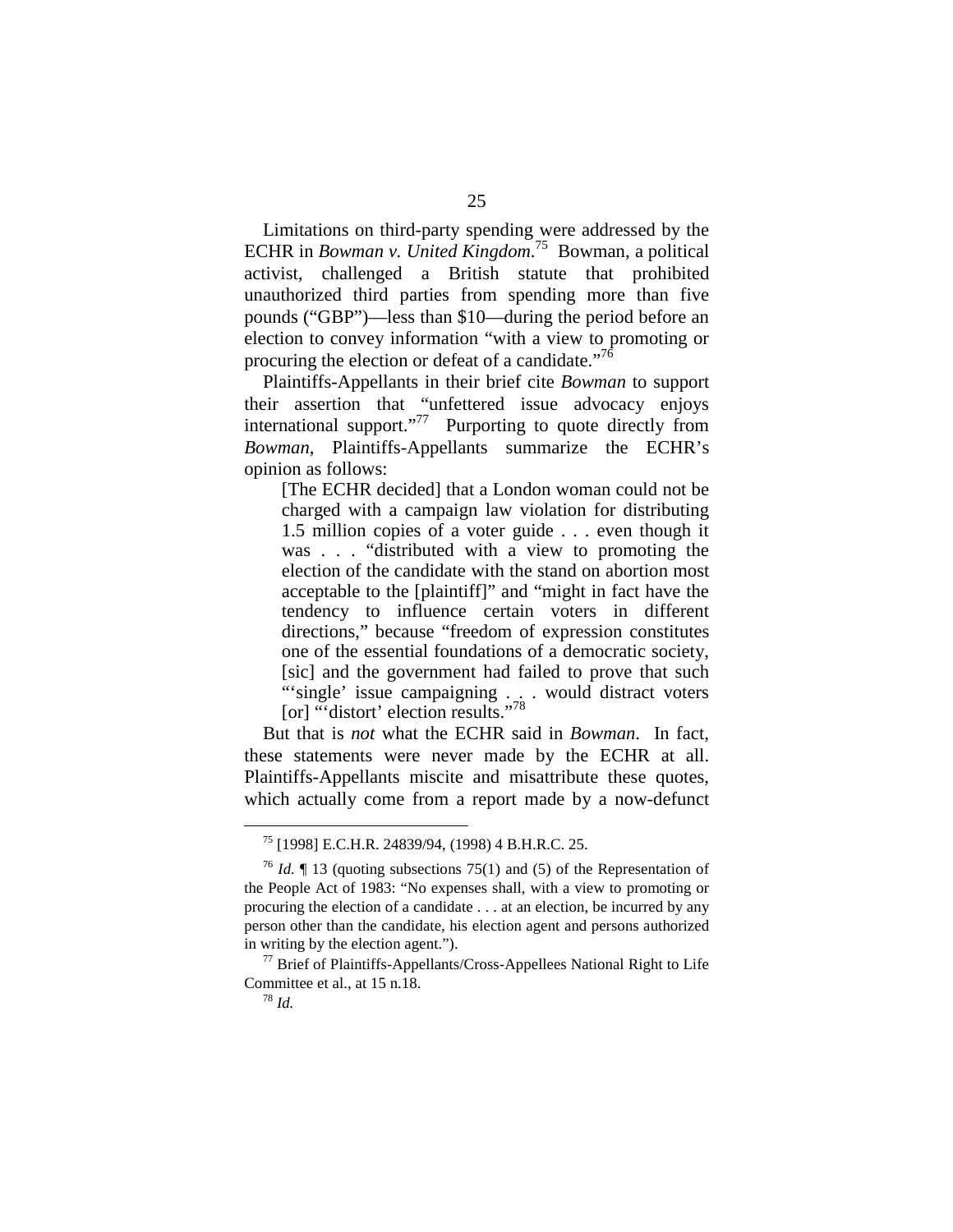investigative body that referred the case to the ECHR for adjudication.79 What the ECHR *actually* said in *Bowman* was the following:

Free elections and freedom of expression, particularly freedom of political debate, together form the bedrock of any democratic system . . . . Nonetheless, in certain circumstances the two rights may come into conflict and it may be considered necessary, in the period preceding or during an election, to place certain restrictions, of a type which would not usually be acceptable, on freedom of expression, in order to secure the "free expression of the opinion of the people in the choice of the legislature." $80$ 

The ECHR ultimately did strike down the British statute, but on grounds similar to those articulated in *Libman*—that the spending limit of 5 GBP "operated, for all practical purposes, as a total barrier to Mrs. Bowman's publishing information with a view to influencing the [election]."<sup>81</sup>

Like *Libman*, *Bowman* is widely understood to affirm the principle that countervailing constitutional interests must be balanced in reviewing campaign finance limitations, and that such balancing *permits* restrictions short of a complete ban. 82 The United Kingdom, for example, has interpreted the ECHR's decision as allowing reformulated statutory restrictions on paid third-party expression; the Parliament recently enacted a comprehensive election reform bill that

<sup>79</sup>*See* European Commission of Human Rights, Bowman Against the United Kingdom, Application No. 24839/94, Report of the Commission

<sup>&</sup>lt;sup>80</sup> Bowman, [1998] E.C.H.R. 24839/94, ¶¶ 42-43.

 $81$ *Id.*  $\P$  47.

 $82$  The High Court of Justice of Israel also has endorsed a balancing approach. *See* Cases Nos. 869/92 and 931/92 (*Nissim Zvili v. Chairman of the Ctrl. Elections Com.*, *Ass'n for Human Rights v. Dir. Gen'l of the Broadcasting Service*) (Aharon Barak, J.) ("The solution is to be found in an appropriate balance among the contradictory purposes.").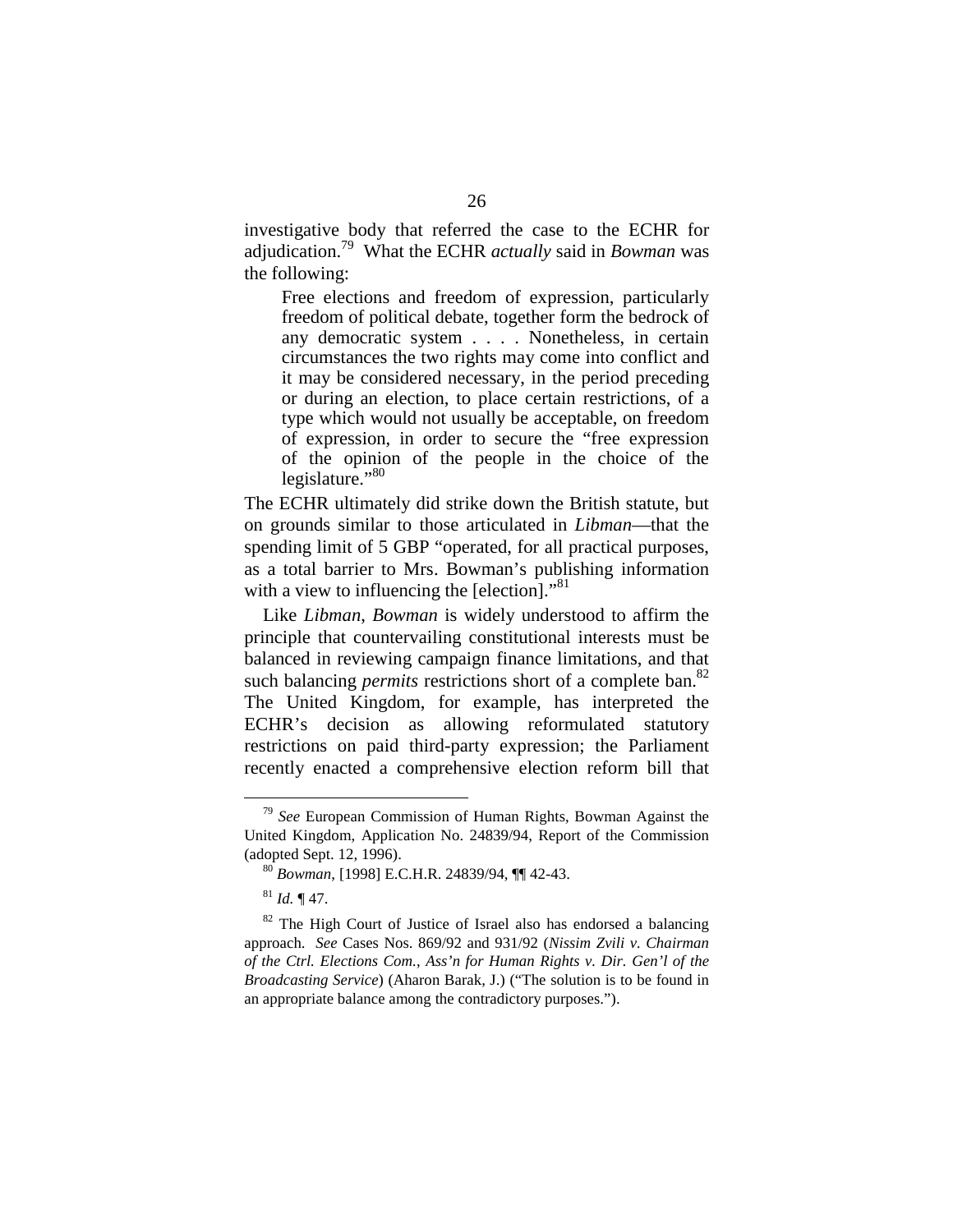modestly raises expenditure limits for third parties to meet the *Bowman* standard.<sup>83</sup>

### **III. NEARLY ALL MAJOR DEMOCRACIES IMPOSE RESTRICTIONS ON THE FLOW OF MONEY THAT ARE FAR MORE ONEROUS THAN BCRA'S RESTRICTIONS ON SOFT MONEY.**

There is no obvious analogue to the American soft money problem overseas, for the problem relates to unique aspects of the relationship in the United States between federal and state political parties and between federal and state fundraising rules. As explained in detail in the record developed at the district court level, soft money relates to the unregulated raising, transfer, and expenditure of nonfederal funds to influence federal elections. Most other countries simply do not have a dual system of government that provides opportunities for funneling money from one level to the other in contravention of the spirit and purpose of the campaign finance laws.

The soft money problem, however, is one manifestation of a larger problem common to many democracies: how to prevent the massive influx of unregulated money into cam-

<sup>83</sup>*See* Political Parties, Elections, and Referendums Act (PPERA), 2000, ch. 41, § 131(3). PPERA amends a "permitted sum" exception to § 75(1) of RPA 1983, so as to elevate that sum from 5 GBP to 500 GBP, plus one half pence for each elector in the district, for independent expenditures supporting an individual candidate for Parliament. The limit applies both to an individual making such an independent expenditure and to groups of individuals acting as part of a "concerted plan of action." Part VI, § 94(5) of PPERA imposes a separate limit on spending money "supporting or opposing registered political parties or parties that put forward particular policies or unnamed candidates who hold particular views or advocate particular policies." The limit on such third-party expenditures is 10,000 GBP for England and 5,000 GBP each for Scotland, Wales, and Northern Ireland. *See also* Committee on Standards in Public Life, Fifth Report at 10.59 (1998) (proposing how to implement *Bowman* standards).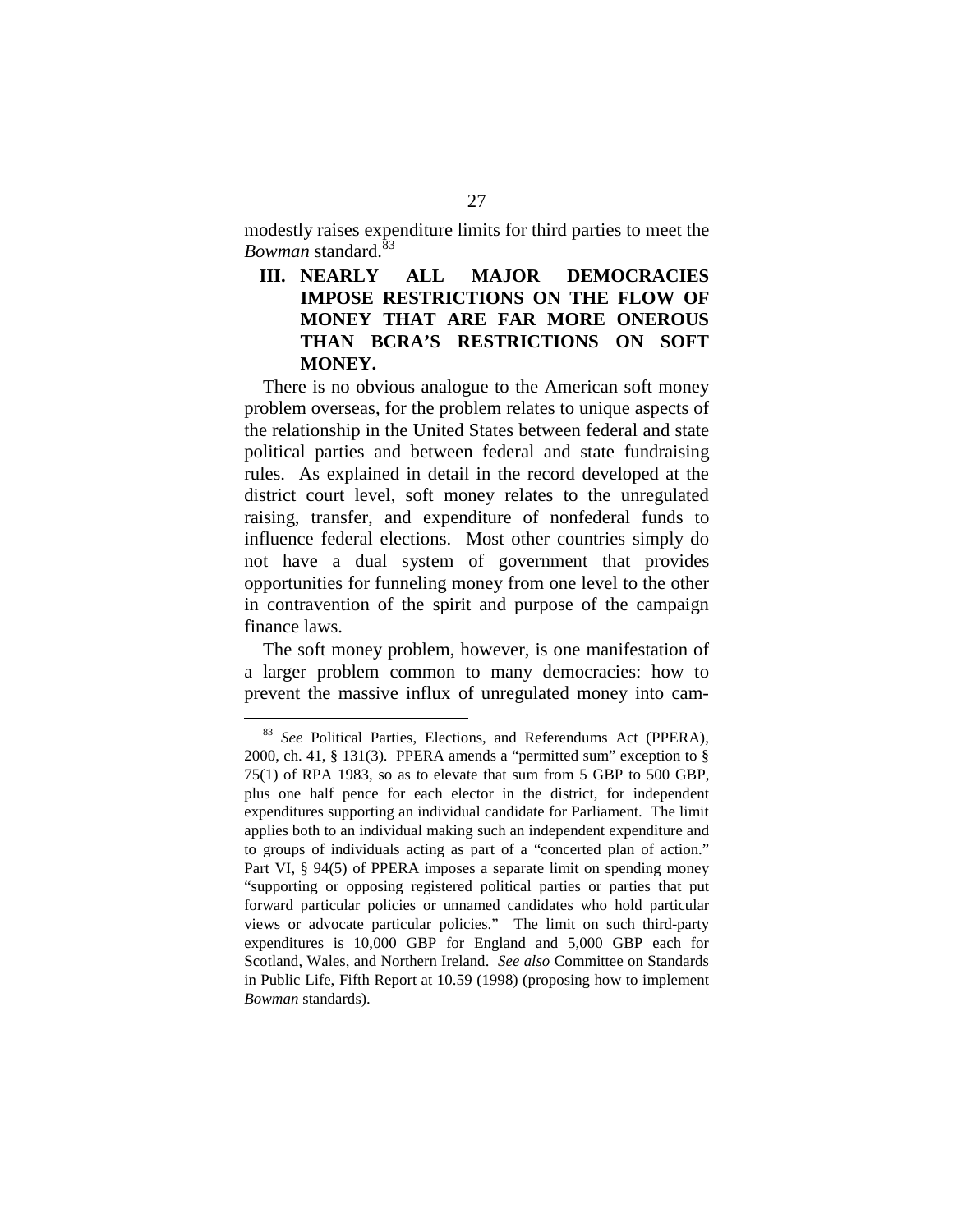paigns from undermining the democratic process. Significantly, most foreign countries address that issue with a range of regulations far more proscriptive than the closing of the soft money loophole contemplated by BCRA.

First, as discussed above, nearly every major industrialized country has far-reaching restrictions or bans on paid advertising. Since advertising is an enormous component of campaign expenditures, such laws dramatically reduce incentives for introducing unregulated funds into the campaign process.

Moreover, most countries furnish public funds for campaigns, further reducing the incentive for candidates and parties to find fundraising loopholes. The G-7 nations generally provide public funds to parties and candidates for most or all national elections. Indeed, in the Library of Congress survey, *every* country except India, Iran, and Singapore had a system of direct public funding.<sup>84</sup> In a separate survey of sixty countries—including many lessdeveloped countries with little regulatory infrastructure fully 70% were found to provide some form of direct public funding.<sup>85</sup> The United States is thus again the exception to the rule insofar as, apart from presidential campaigns, it does not provide public funds for parties or candidates.

<sup>84</sup>*See LOC Comparative Summary*, *supra* note 3, at 4. Most calculate the amount of support using a flat-rate formula, while a minority base their calculation on a certain percentage of qualified expenditures. The countries using flat-rate formulas are: Argentina, Australia, the Czech Republic, France (with regard to parties), Israel, Italy, Japan, Mexico, the Netherlands, Taiwan, and Turkey, and the United Kingdom. The countries using a percentage of qualified expenditures are: Canada, Greece, and France (with regard to candidates). *See id.* at 4-5.<br><sup>85</sup> *See* Michael Pinto-Duschinsky, *Handbook on Funding of Parties* 

*and Election Campaigns* (Stockholm: International Institute for Democracy and Electoral Assistance (IDEA), forthcoming 2003) (overview *available at* http://www.europexxi.kiev.ua/english/program/ conference/007.html).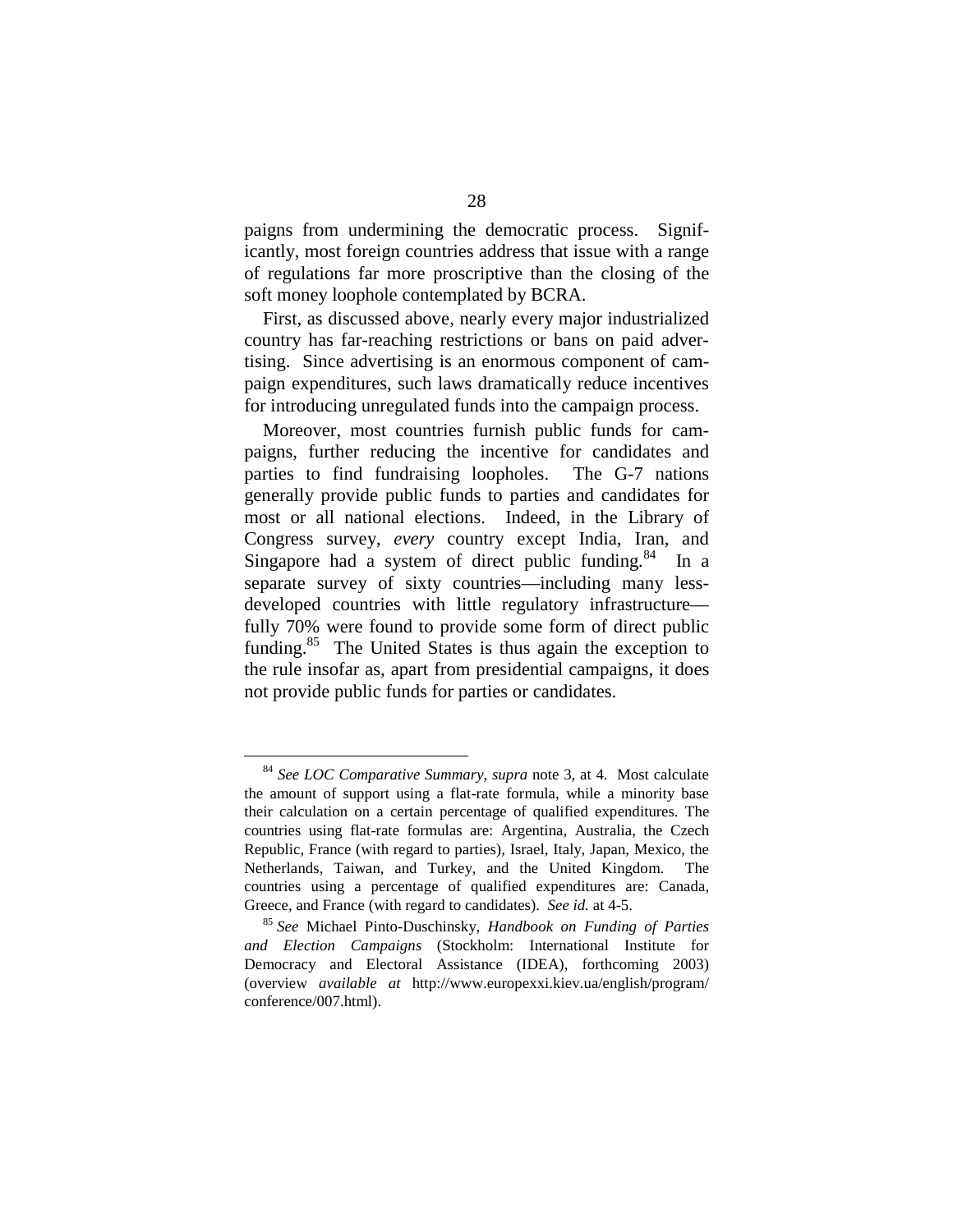Finally, unlike the United States, most other major democracies limit campaign expenditures. By controlling campaign funding through the more aggressive means of expenditure limits rather than—or in addition to contribution limits, other countries minimize incentives to pursue ways of overcoming contribution limits. Among the other Group of Seven nations, all with the exception of Germany establish ceilings on campaign expenditures. Canada places expenditure limits on candidates and political parties (based on the number of eligible voters) as well as on third parties. $86$  Italy establishes limits on expenditures by candidates based on the number of citizens in a district, and for parties based on the number of eligible voters.<sup>87</sup> The United Kingdom imposes separate limitations for candidates, parties, and third parties for different types of expenditures. 88 In France, the law sets a general ceiling on campaign expenditures for candidates and also imposes special limitations on different types of expenditures to promote fairness and prevent runaway election costs.<sup>89</sup> Japan imposes spending limits for candidates according to a complex formula based on the number of registered voters and the number of seats in a district. $90$  France, Italy, and Japan also impose a second layer of control by imposing contribution limits on top of expenditure limits. $91$ 

Widening the circle beyond the G-7 nations, the Library of Congress found in its comparative survey of campaign

<sup>86</sup>*See* 2000 S.C., ch. 9, § 441. 87 *See* Law No. 515/1993, art. 7. 88 *See* PPERA §85.

<sup>89</sup>*See* Law Library of Congress, *France: Campaign Financing of National Elections* (Document No. 2000-9042) at 6 (2000).

<sup>90</sup>*See* Law No. 100, art. 194, Apr. 15, 1950, as last amended by Law No. 54, May 8, 1998 (JEL); art. 194 JEL, arts. 126, 127 of JEL Enforcement Order.

<sup>91</sup>*See LOC Comparative Summary*, *supra* note 3, at 3.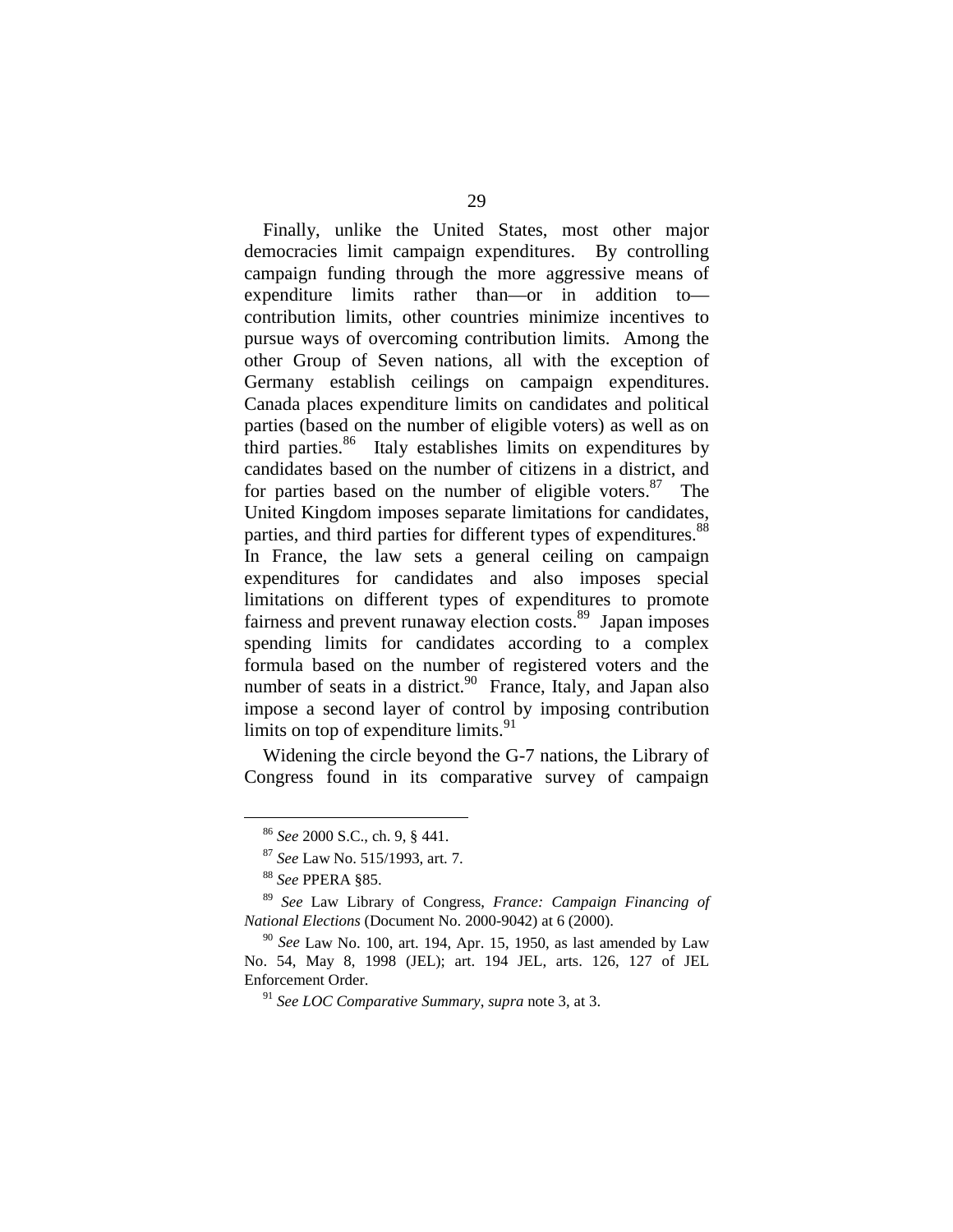finance laws in eighteen countries that expenditure limits are maintained by a substantial majority of those surveyed.<sup>92</sup> The expenditure ceilings are either set amounts, as in Greece, Israel, and Russia, or based on the number of voters or constituencies, as in Canada, India, France, Japan, Taiwan, and the United Kingdom.<sup>93</sup>

*Amici* do not recount these facts to urge this Court to disavow *Buckley v. Valeo* and uphold expenditure limits. *Amici* recognize that the United States' exceptionally permissive system is motivated by the laudable desire to protect First Amendment values and to promote political discourse and participation. Rather, *amici* seek to illustrate that the United States is located toward one extreme of the democratic continuum with respect to how it regulates money in its electoral system.<sup>94</sup> Against this backdrop, it is clear that BCRA's modest efforts to stem the flow of soft money that continues to erode the democratic process are both permissible and desirable. BCRA is a badly needed step that will begin to pull campaign finance in the United States back from the fringe of international practice.

#### **CONCLUSION**

For the foregoing reasons, the provisions of the Bipartisan Campaign Reform Act of 2002 relating to third-party political advertising and soft money should be affirmed.

<sup>92</sup>*See id.* at 4.

<sup>93</sup>*See id.* 

<sup>&</sup>lt;sup>94</sup> The United States is also located at one extreme in terms of voter participation—it ranked 140 out of 163 countries in voter turnout during the 1990s, behind Tanzania, Madagascar, Jamaica, Cameroon, and Chad, and just ahead of Botswana, Kenya, Haiti, Mauritania, Ivory Coast, and Pakistan. *See* International Institute for Democracy and Electoral Assistance (IDEA) Voter Turnout Website, *at* http://www.idea.int/vt/ survey/voter\_turnout\_pop1.cfm.